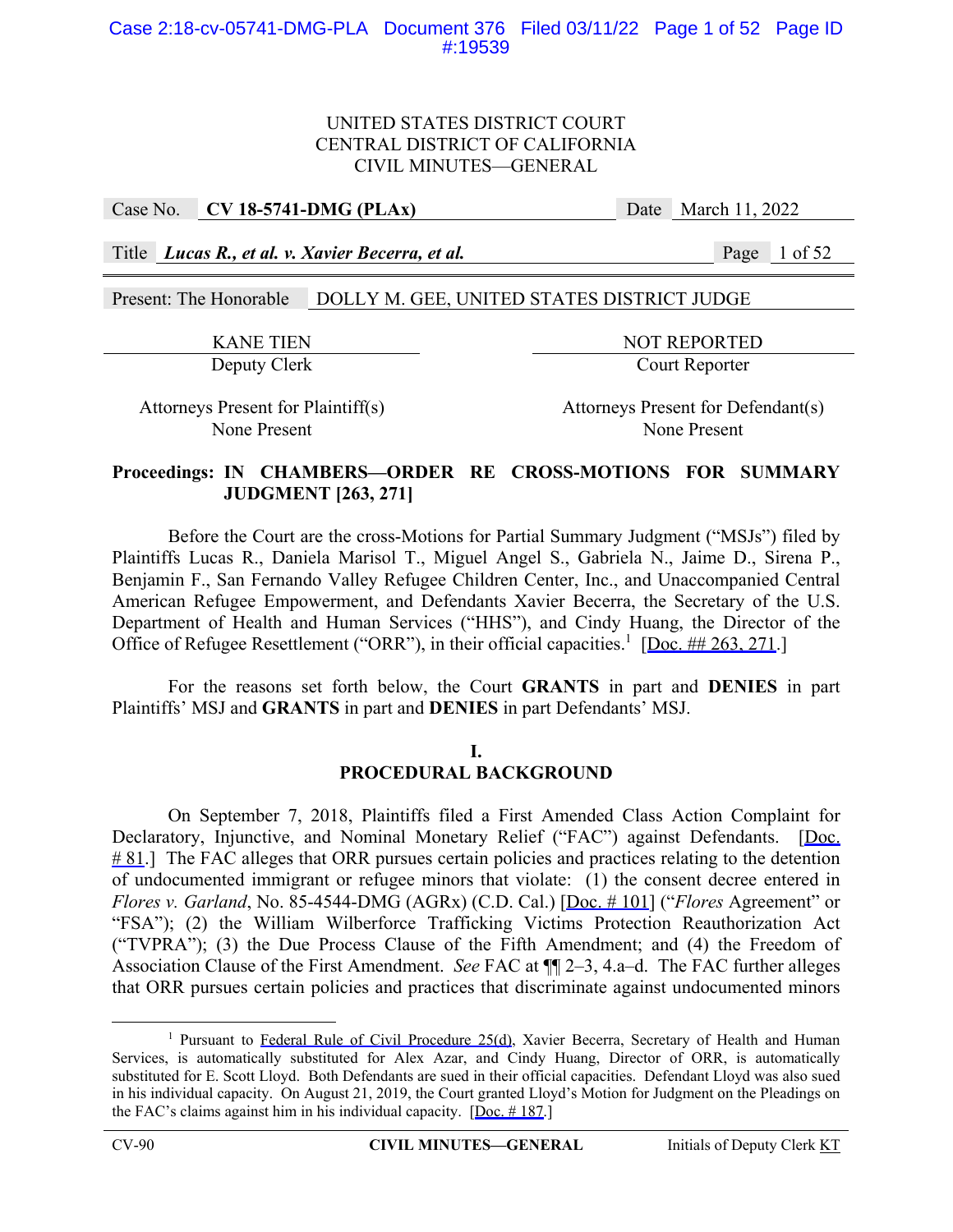# Case 2:18-cv-05741-DMG-PLA Document 376 Filed 03/11/22 Page 2 of 52 Page ID #:19540

#### UNITED STATES DISTRICT COURT CENTRAL DISTRICT OF CALIFORNIA CIVIL MINUTES—GENERAL

| Case No. $\vert$ CV 18-5741-DMG (PLAx)           | Date March 11, 2022 |  |
|--------------------------------------------------|---------------------|--|
|                                                  |                     |  |
| Title Lucas R., et al. v. Xavier Becerra, et al. | Page 2 of 52        |  |

on the basis of their actual or perceived disabilities, in violation of Section 504 of the Rehabilitation Act. *See id.* at ¶¶ 4.e–f, 192–94.

 On September 28, 2018, Defendants filed a Motion to Dismiss or Transfer ("MTD") [Doc. # 101] and Plaintiffs filed a Motion for Class Certification. [Doc. # 97.] On November 2, 2018, the Court granted in part and denied in part Defendants' MTD, dismissing only Plaintiffs' claims to enforce the *Flores* Agreement. [Doc. # 126.] In the same Order, the Court granted Plaintiffs' Motion for Class Certification, certifying the following classes of all minors in ORR custody pursuant to the Homeland Security Act of 2002, 6 U.S.C. § 279, and/or the TVPRA, 8 U.S.C. § 1232:

- a. who are or will be placed in a secure facility, medium-secure facility, or [residential treatment center ("RTC")], or whom ORR has continued to detain in any such facility for more than 30 days, without being afforded notice and an opportunity to be heard before a neutral and detached decisionmaker regarding the grounds for such placement (*i.e.*, the "step-up class");
- b. whom ORR is refusing or will refuse to release to parents or other available custodians within 30 days of the proposed custodian's submission of a complete family reunification packet on the ground that the proposed custodian is or may be unfit (*i.e.*, the "unfit custodian class");
- c. who are or will be prescribed or administered one or more psychotropic medications without procedural safeguards (*i.e.*, the "drug administration class");
- d. who are natives of non-contiguous countries and to whom ORR is impeding or will impede legal assistance in legal matters or proceedings involving their custody, placement, release, and/or administration of psychotropic drugs (*i.e.*, the "legal representation class"); and
- e. who have or will have a behavioral, mental health, intellectual, and/or developmental disability as defined in 29 U.S.C. [section] 705, and who are or will be placed in a secure facility, medium-secure facility, or [RTC] because of such disabilities (*i.e.*, the "disability class").

Nov. 2, 2018 Ord. at 27-28.<sup>2</sup> The Court approved the appointment of Class Counsel and appointed the following Class Representatives:

 $\frac{1}{2}$ <sup>2</sup> All page references herein are to page numbers inserted by the CM/ECF system.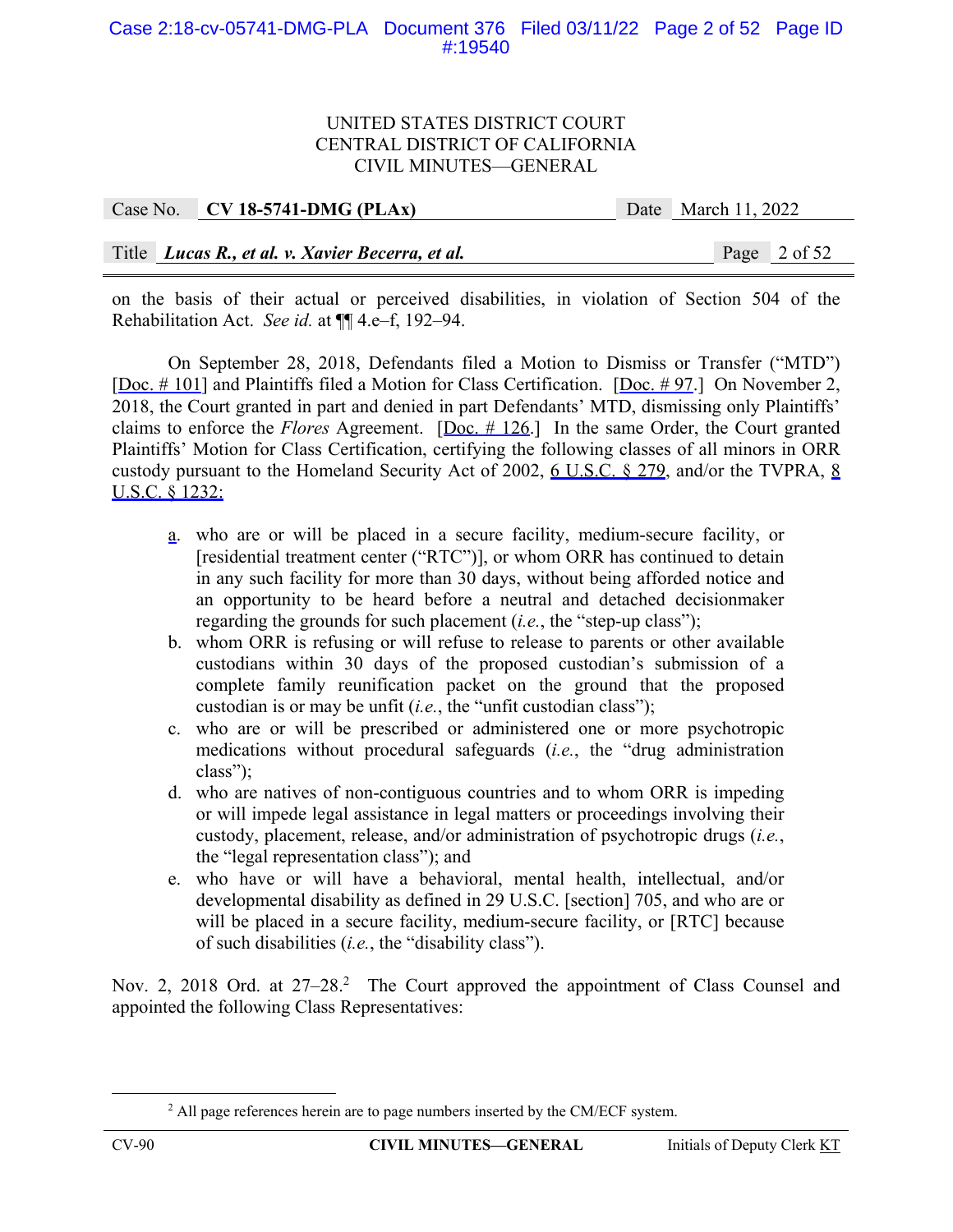# Case 2:18-cv-05741-DMG-PLA Document 376 Filed 03/11/22 Page 3 of 52 Page ID #:19541

## UNITED STATES DISTRICT COURT CENTRAL DISTRICT OF CALIFORNIA CIVIL MINUTES—GENERAL

| Case No. $CV$ 18-5741-DMG (PLAx)                 | Date March $11, 2022$ |
|--------------------------------------------------|-----------------------|
| Title Lucas R., et al. v. Xavier Becerra, et al. | Page 3 of 52          |

- 1. Lucas R., Miguel Angel S., Gabriela N., Jaime D., and Sirena P. shall serve as representatives of the step-up class;
- 2. Lucas R. and Gabriela N. shall serve as representatives of the unfit custodian class;
- 3. Lucas R., Daniela Marisol T., Gabriela N., Miguel Angel S., Sirena P., and Benjamin F. shall serve as representatives of the drug administration class;
- 4. Lucas R., Gabriela N., Daniela Marisol T., and Jaime D. shall serve as representatives of the legal representation class; and
- 5. Lucas R., Miguel Angel S., Gabriela N., Sirena P., and Benjamin F. shall serve as representatives of the disability class.

*Id.* at 28.<sup>3</sup> Defendants filed their Answers on January 9, 2019. [Doc. ## 144, 145.]

On October 2, 2020, Defendants filed their MSJ seeking judgment on all of the claims of the step-up class, unfit custodian class, and legal representation class.  $[Doc. # 263.]$  Plaintiffs' MSJ seeks judgment in their favor on the same claims, minus the unfit custodian class' First Amendment claim. [Doc. # 271.] Both motions are fully briefed. [Doc. ## 283, 289, 300, 304.]

The Court issued an oral tentative ruling on the parties' cross-MSJs at a hearing on December 22, 2020. [Doc. # 319.] In light of the matters discussed at the hearing and the parties' ongoing mediation efforts, the Court ordered the parties to file supplemental submissions and joint status reports regarding settlement.  $[Doc. # 320.]$  Plaintiffs filed their supplemental submission regarding erroneous step-ups on January 8, 2021. [Doc. # 329.] Defendants filed a response on January 26, 2021. [Doc. # 339.]

Because the parties' efforts have not resulted in settlement despite ample time allotted to account for changing and challenging circumstances, the Court now renders its written ruling.

# **II. EVIDENTIARY DISPUTES**

The parties submitted numerous evidentiary objections, and Plaintiffs filed responses to Defendants' objections. [Doc. ## 289-2, 300-2 (under seal).] Insofar as the Court does not rely on a given fact in rendering its decision, the Court **OVERRULES as moot** any objection to the evidence underlying it.

 $\frac{1}{3}$ <sup>3</sup> The parties stipulated to remove Plaintiff Miguel Angel S. as a class representative of the step-up class, drug administration class, and disability class, and he was removed on October 15, 2019. [Doc. ## 197, 198.]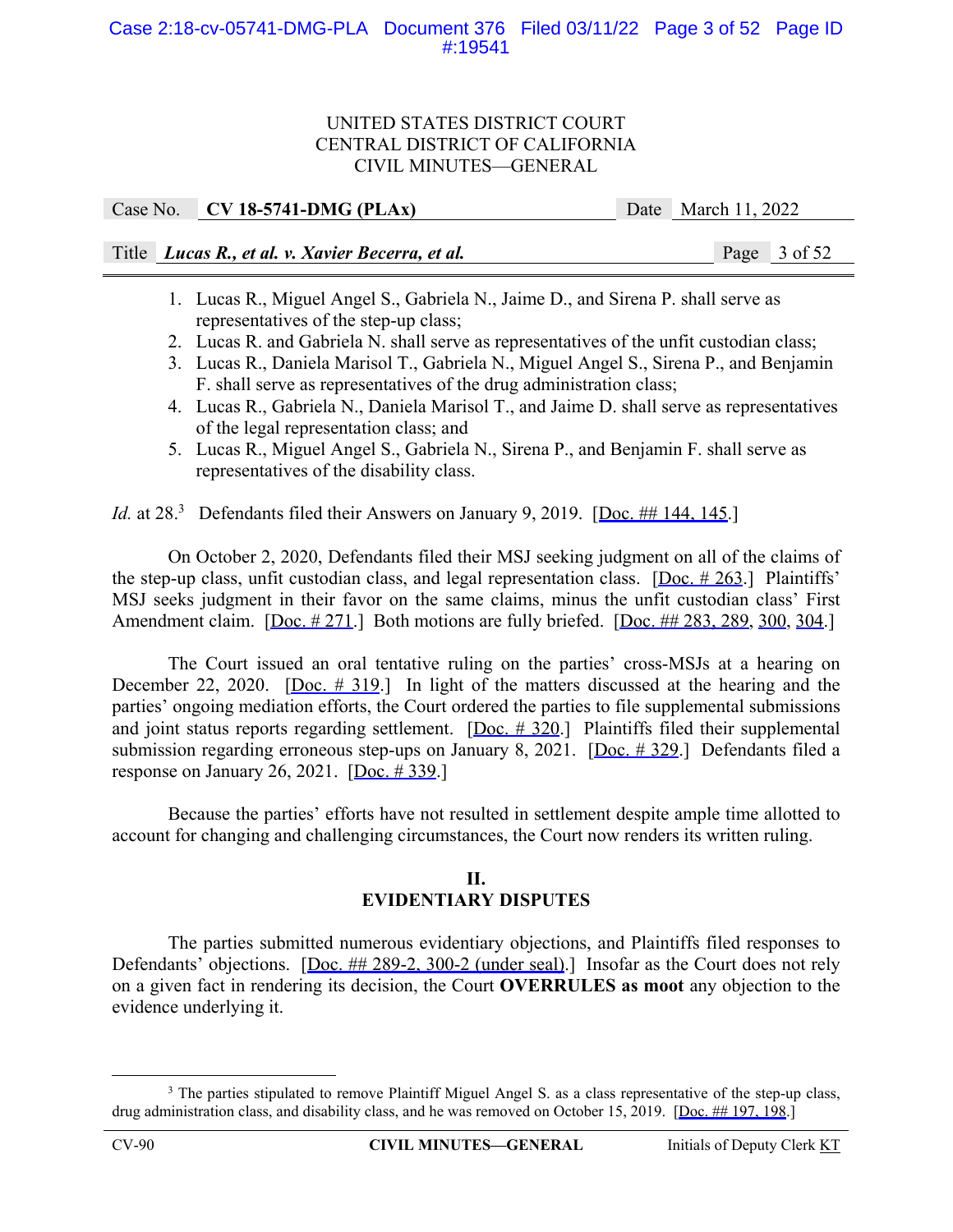# Case 2:18-cv-05741-DMG-PLA Document 376 Filed 03/11/22 Page 4 of 52 Page ID #:19542

#### UNITED STATES DISTRICT COURT CENTRAL DISTRICT OF CALIFORNIA CIVIL MINUTES—GENERAL

#### Case No. **CV 18-5741-DMG (PLAx)** Date March 11, 2022

# Title *Lucas R., et al. v. Xavier Becerra, et al.* Page 4 of 52

Objections relating to the form of the evidence, including hearsay, are **OVERRULED**. *See JL Beverage Co., LLC v. Jim Beam Brands Co.*, 828 F.3d 1098, 1110 (9th Cir. 2016) ("[A]t summary judgment a district court may consider hearsay evidence submitted in an inadmissible form, so long as the underlying evidence could be provided in an admissible form at trial . . . ."); *Fraser v. Goodale*, 342 F.3d 1032, 1036-37 (9th Cir. 2003) ("At the summary judgment stage, we do not focus on the admissibility of the evidence's form. We instead focus on the admissibility of its contents.").

 If evidence objected to as irrelevant, lacking foundation, or argumentative is cited herein, the objection is **OVERRULED**. For example, Plaintiffs object to certain descriptions of the different types of ORR custody in the declaration of Stephen Antkowiak, ORR's Director of the Division of Unaccompanied Children Operations, as lacking foundation or personal knowledge. *See* Pls.' Objs.  $\P$  3–17 [Doc. # 289-2]. Antkowiak asserts, however, that his knowledge is based on personal experience in the course of performing his official duties and review of HHS records and information, and he cites to sources such as the ORR Policy Guide, Manual of Procedures ("MAP"), and ORR's data team. *See* DX-09 (Antkowiak Decl.) [Doc. # 263-12]. Similarly, the Court finds that Defendants' declarant Toby Biswas, ORR's Senior Supervisory Policy Counsel, has worked for ORR in various positions since 2005 and established foundation and personal knowledge of ORR's policies. *See* Pls.' Objs. ¶¶ 18–26. Defendants object to references to therapeutic group homes, therapeutic staff-secure facilities, and out-of-network ("OON") facilities as irrelevant. *See, e.g.*, Defs.' Objs ¶¶ 114–15, 121–22, 125, 135 [Doc. # 300-2]. The Court relies on evidence relating to therapeutic staff-secure facilities and OON facilities as relevant to Plaintiffs' step-up class definition, but does not rely on any evidence with respect to therapeutic group homes.

 To the extent the Court relies on any writings to which Defendants object as being incomplete based on Federal Rule of Evidence 106, the Court **SUSTAINS** those objections and considers the writings as a whole. *See, e.g.*, Defs.' Objs. ¶¶ 188–89.

The Court **OVERRULES** Plaintiffs' objections to descriptions of ORR's Placement Review Panel ("PRP") Program in the declaration of Toby Biswas and the July 2020 ORR Juvenile Coordinator Annual Report. Pls.' Objs. ¶¶ 1–2. Both exhibits are relevant, and Plaintiffs are not prejudiced by either because Plaintiffs' counsel received the report and actual notice of the PRP program through their participation in the *Flores* action. Although Defendants' failure to supplement their Rule 26(a) disclosures with information regarding the new PRP program technically violates Rule 26(e), Plaintiffs have had an opportunity now to develop arguments regarding the PRP such that exclusion of the evidence would be unwarranted.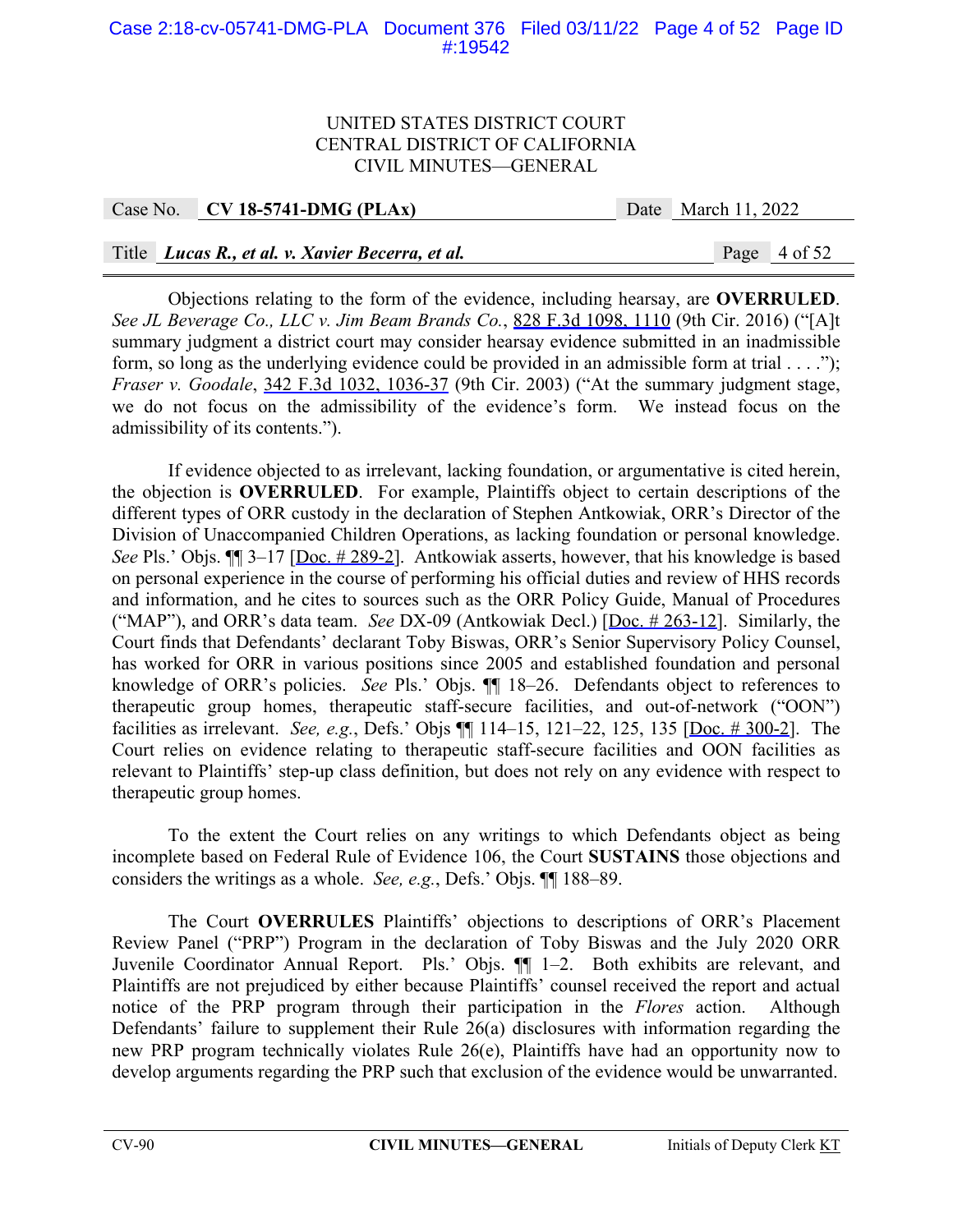## UNITED STATES DISTRICT COURT CENTRAL DISTRICT OF CALIFORNIA CIVIL MINUTES—GENERAL

Case No. **CV 18-5741-DMG (PLAx)** Date March 11, 2022

Title *Lucas R., et al. v. Xavier Becerra, et al.* Page 5 of 52

# **III.**

# **FACTUAL BACKGROUND4**

Class Members are among the thousands of children under 18 years of age who enter the United States each year unaccompanied by a parent or legal guardian and without lawful immigration status. *See PX*-1 (Policy Guide Sections 1 and 2), Introduction [Doc. # 272-1].<sup>5</sup> These unaccompanied minors (also referred to as unaccompanied children, or "UACs") $6$  are typically indigent, speak little or no English, and may have little or no knowledge of the United States' legal system. PSUF ¶ 226. Because many migrants engage with criminal gangs and organizations to facilitate the border crossing and are required to repay smuggling fees, Class Members are uniquely vulnerable to trafficking and exploitation. DSUF  $\P$  6. They are all also members of the class in the related action *Flores v. Garland*, No. 85-4544-DMG (AGRx) (C.D. Cal.), and therefore parties to the *Flores* Agreement entered into in 1997, in which the Immigration and Naturalization Service ("INS"), the predecessor agency to the Office of Refugee Resettlement ("ORR"), agreed to certain standards for the care and release of migrant minors. In 2008, Congress also legislated specific protections for UACs via the TVPRA, 8 U.S.C. § 1232.

UACs apprehended without lawful immigration status are referred to the custody of ORR, a subagency of the Department of Health and Human Services ("HHS"), for temporary housing, health care, family reunification, and other services. JSF 92; DSUF ¶ 4; Policy Guide, Introduction [Doc. # 272-1]. ORR does not directly own or operate any facilities where minors reside and receive care. Instead, for the majority of minors in its custody, ORR operates under cooperative agreements with third-party care facilities, which are governed by grant regulations and temporary contracts, where UACs reside and are cared for until they can be released, generally to an adult sponsor in the United States. DSUF ¶¶ 8–9; PSUF ¶ 274. The grantee

 $\overline{a}$  The summarized facts are undisputed, unless otherwise stated. Facts are drawn from Plaintiffs' Statement of Undisputed Facts ("PSUF"), as set forth in their Reply [Doc. ## 300, 307 (under seal)], and Defendants' Statement of Undisputed Facts ("DSUF"), as set forth in their Reply [Doc. # 304-1]. Many of the undisputed facts in the PSUF and DSUF are drawn from the parties' Joint Stipulation of Fact ("JSF") [Doc.  $\#262$ ]. Many of both parties' purportedly disputed facts are not in fact controverted by the evidence, and the Court therefore cites to them as undisputed facts.

<sup>&</sup>lt;sup>5</sup> Plaintiffs' Exhibit 1 does not include other sections of the Policy Guide, including Section 3 on the services provided to UACs, to which both parties cite. When citing to Section 3 of the Policy Guide, the Court refers to the judicially noticeable version of the document found at: https://www.acf.hhs.gov/orr/policyguidance/children-entering-united-states-unaccompanied-section-3.

<sup>&</sup>lt;sup>6</sup> The Court will use "minors," "children," and "UACs" interchangeably to refer to this group of unaccompanied children under the age of 18 in ORR custody.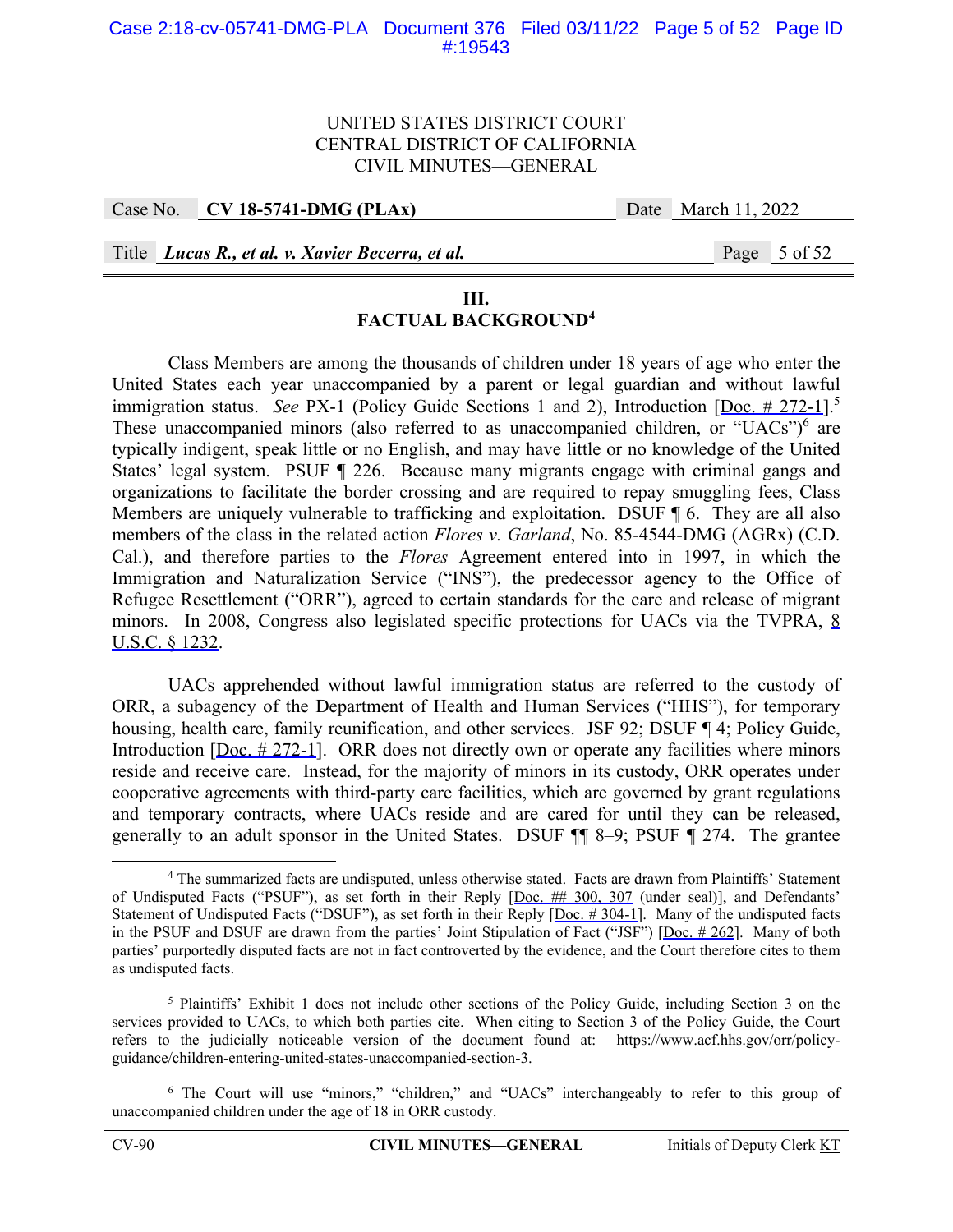# Case 2:18-cv-05741-DMG-PLA Document 376 Filed 03/11/22 Page 6 of 52 Page ID #:19544

## UNITED STATES DISTRICT COURT CENTRAL DISTRICT OF CALIFORNIA CIVIL MINUTES—GENERAL

|  | Case No. $\vert$ CV 18-5741-DMG (PLAx)           | Date March 11, 2022 |  |
|--|--------------------------------------------------|---------------------|--|
|  |                                                  |                     |  |
|  | Title Lucas R., et al. v. Xavier Becerra, et al. | Page 6 of 52        |  |

facilities collaborate with ORR to determine what type of placement a minor requires, evaluate a sponsor's application to take custody of the minor, and provide minors with some access to legal counsel, among other tasks and duties.

The Court provides a brief overview of ORR policies and Class Members' experiences in ORR custody, then describes specific ORR procedures in more detail in its discussion of the step-up class, unfit custodian class, and legal representation classes' claims.

#### **A. Placement in restrictive facilities**

Minors can be placed in several different types of care provider facilities in ORR's network: shelter, short-term foster care, long-term foster care, group homes, therapeutic group homes, staff-secure, therapeutic staff-secure, secure, and residential treatment centers ("RTCs"). PSUF ¶ 101. ORR also places minors in facilities that are not within its grantee network, which are referred to as out-of-network ("OON") facilities. PSUF ¶ 108. OON facilities can be a type of RTC or a hospital that provides care for a minor with specific medical needs. DX-2 (Biswas Depo.) at 13:12–21 [Doc. # 263-5]; *see* Policy Guide § 3.4.5 (setting forth mandatory steps for care providers to follow in the event of a medical emergency requiring hospitalization).

Minors may be transferred from one type of facility to another, either "stepped up" to a more restrictive facility, or "stepped down" to a less restrictive facility. JSF ¶¶ 47–48; Policy Guide § 1.2.4. The placement decision is made by a minor's case management team, comprised of a Case Manager employed by the grantee care provider who meets weekly with the minor, a Case Coordinator employed by a third-party non-governmental contractor, and an ORR Federal Field Specialist ("FFS") who is assigned to work with a group of care providers within a geographic region. PSUF ¶¶ 33–35, 37; DSUF ¶ 49. This case management team may include other staff at the care facility, such as a clinician or other medical professional. Biswas Depo. at 75:7–25,77:3–7 [Doc. # 263-5]; PX-33 (Ray Depo.) at 76:8-17 [Doc. # 273-2].

Shelters and foster-care placements are the least restrictive placements. JSF ¶ 56; *see*  Policy Guide, Definitions. Staff-secure, therapeutic staff-secure, secure, RTC, and OON RTC facilities are more restrictive and are considered secure and medium-secure facilities.7 *See*  Policy Guide § 1.2.4; *Flores v. Garland*, No. CV 85-4544-DMG (AGRx), 2018 WL 10162328, at \*7 (C.D. Cal. July 30, 2018) (ORR admitting that, within the meaning of the FSA, staff-secure facilities are "medium-secure" and secure juvenile detention centers and RTCs are "secure").

 $\begin{array}{c|c}\n\hline\n\end{array}$  Therapeutic group homes are not a part of the step-up class definition, and Plaintiffs have not established that they constitute medium-secure or secure facilities. *See* PSUF ¶ 185. The Court therefore will not consider therapeutic group homes in its analysis.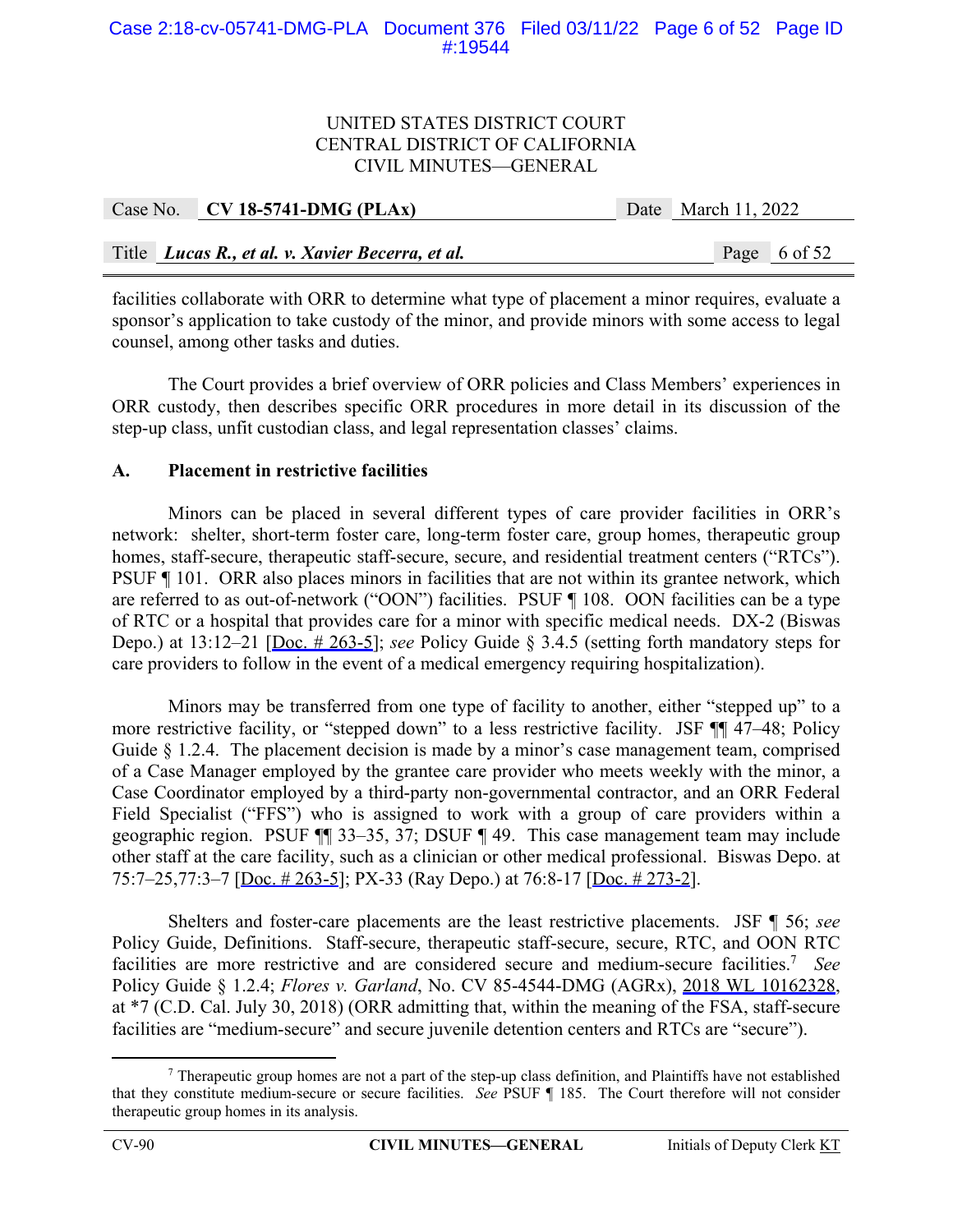# Case 2:18-cv-05741-DMG-PLA Document 376 Filed 03/11/22 Page 7 of 52 Page ID #:19545

#### UNITED STATES DISTRICT COURT CENTRAL DISTRICT OF CALIFORNIA CIVIL MINUTES—GENERAL

|  | Case No. CV 18-5741-DMG (PLAx)                   | Date March 11, 2022 |  |
|--|--------------------------------------------------|---------------------|--|
|  |                                                  |                     |  |
|  | Title Lucas R., et al. v. Xavier Becerra, et al. | Page 7 of 52        |  |

Secure juvenile detention centers, or what the parties refer to as "secure facilities,"<sup>8</sup> are the most restrictive level of care in ORR and are intended for minors who require the strictest level of supervision. JSF ¶ 50; Policy Guide § 1.2.4. For placement in a secure facility, ORR must find that the minor "poses a danger to self or others" or "has been charged with or convicted of a criminal offense, or is chargeable with such an offense." Policy Guide § 1.2.4. Secure facilities are jail-like, with "a secure perimeter, major restraining construction inside the facility, and procedures typically associated with correctional facilities." *Id.* Currently, the only in-network secure juvenile detention center that ORR utilizes is Shenandoah Valley Juvenile Center ("Shenandoah") in Staunton, Virginia, but until January 2020, ORR also placed minors in Yolo County Juvenile Center ("Yolo") in Woodland, California, and until September 2017, minors were placed in Northern Virginia Juvenile Detention Center ("NOVA") in Alexandria, Virginia. PSUF ¶¶ 119, 130–31; DSUF ¶ 150.

RTCs are as restrictive as secure juvenile detention centers, but designed for a minor with a "severe mental health issue in addition to serious behavioral concerns or criminal/delinquent history warranting placement into a restrictive level of care." Policy Guide § 1.2.4; *see also* DX-02 (Biswas Depo.) at 13:7-11, 14:5-9  $[Doc. # 263-5]$  (considering RTCs as restrictive as juvenile detention facilities). A minor may only be placed into an RTC if "determined to be a danger to self or others by a licensed psychologist or psychiatrist," and the licensed psychologist or psychiatrist has determined the following:

[1] The unaccompanied alien child has not shown reasonable progress in the alleviation of his/her mental health symptoms after a significant period of time in outpatient treatment. (Note: the amount of time within which progress should be demonstrated varies by mental health diagnosis). [2] The child's behavior is a result of his/her underlying mental health symptoms and/or diagnosis and cannot be managed in an outpatient setting. [3] The unaccompanied alien child requires therapeutic-based intensive supervision as a result of mental health symptoms and/or diagnosis that prevent him or her from independent participation in the daily schedule of activities. [4] The child presents a continued and real risk of harm to self, others, or the community, despite the implementation of short-term clinical interventions (such as medications, a brief psychiatric hospitalization, intensive counseling, behavioral management techniques, 24-hour supervision, supportive services or therapeutic services).

 $\frac{1}{8}$ <sup>8</sup> For clarity, the Court will use "secure facilities" to refer to all of the facilities that are at the same level of restriction: juvenile detention centers, RTCs, and OON RTCs. Where the parties use "secure facilities" to mean only juvenile detention centers, the Court will specify that they are juvenile detention centers.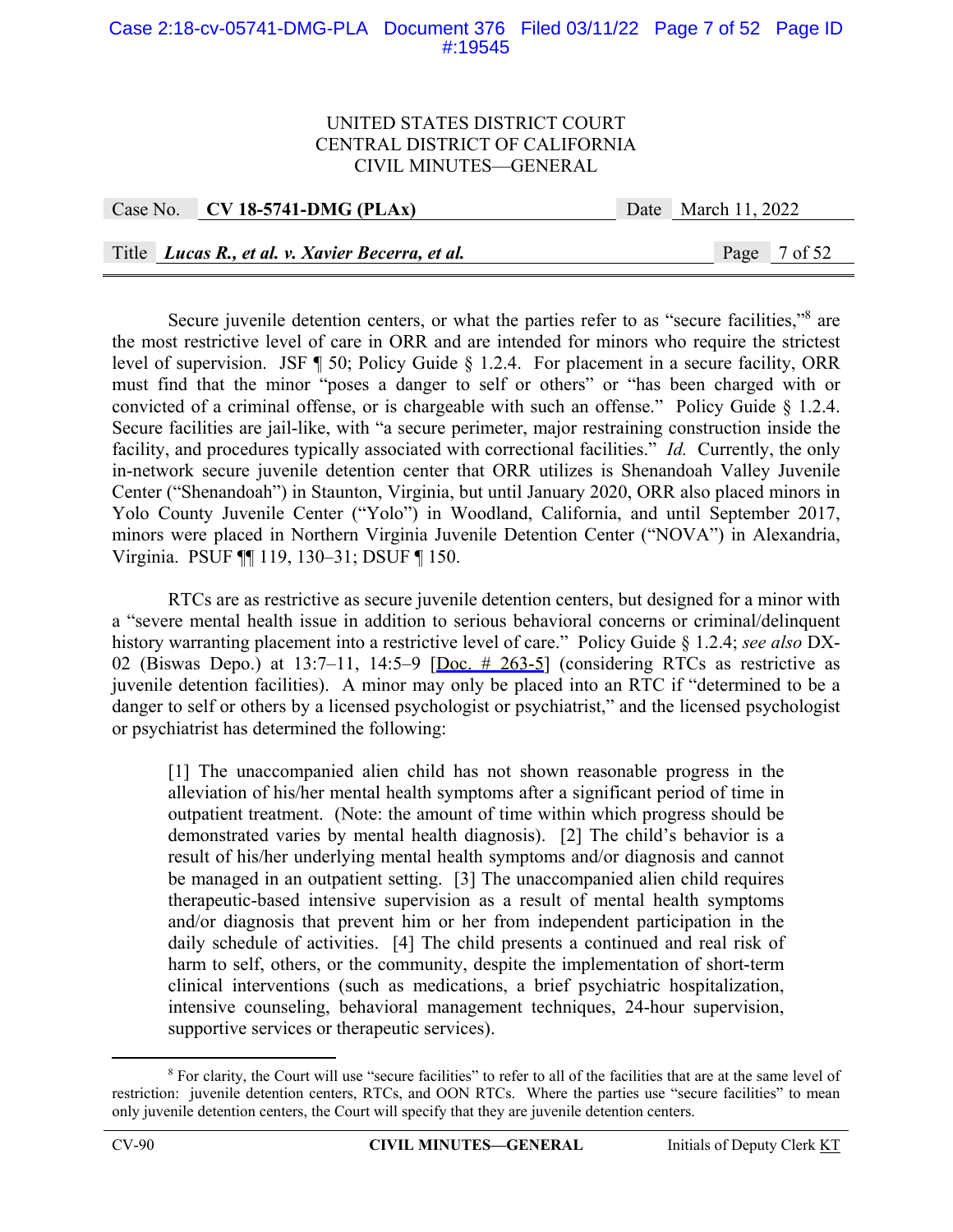# Case 2:18-cv-05741-DMG-PLA Document 376 Filed 03/11/22 Page 8 of 52 Page ID #:19546

## UNITED STATES DISTRICT COURT CENTRAL DISTRICT OF CALIFORNIA CIVIL MINUTES—GENERAL

| Case No. $CV$ 18-5741-DMG (PLAx)                 | Date March 11, 2022 |  |
|--------------------------------------------------|---------------------|--|
|                                                  |                     |  |
| Title Lucas R., et al. v. Xavier Becerra, et al. | Page 8 of 52        |  |

Policy Guide § 1.4.6. RTCs provide 24-hour therapeutic-based intensive supervision. *Id.*; DSUF ¶ 44. ORR's two RTCs, Shiloh and MercyFirst, are based on a group home model where minors sleep without locked doors, although the whole facility is locked and under 24-hour surveillance and monitoring, and there is a higher staff-to-minor ratio than in shelters. DSUF ¶ 118.

Staff-secure facilities house minors who require close supervision because they have been unacceptably disruptive to a shelter, are an escape risk, have reported gang involvement or displayed gang affiliation, or have a non-violent criminal or delinquent history. DSUF ¶ 37; Policy Guide § 1.2.4. Staff-secure facilities provide a heightened level of staff supervision with a 1:4 caregiver to child ratio, increased communication, and services to control problem behavior and prevent escape. DSUF ¶ 38. Unlike secure facilities, staff-secure facilities are not equipped internally with multiple locked pods or cell units, physical restraints, or employ other security devices, although they may have fences around them. DSUF ¶ 39; PSUF ¶ 124. In almost all states, staff-secure facilities have the same state licensing requirements as shelters. DSUF ¶ 40.

Therapeutic staff-secure facilities are a type of staff-secure facility and thus more restrictive than shelters. PSUF ¶ 122; DSUF ¶ 99. The ORR Policy Guide and Manual of Procedures ("MAP") do not specifically differentiate a therapeutic staff-secure facility from a non-therapeutic staff-secure facility. At least one minor who ORR determined to have committed a sex offense was required to undergo a six-month sex offender treatment program at a therapeutic staff-secure facility before being placed in a shelter or long-term foster care. PSUF ¶ 135; *see* PX-24 (Heath Depo.) at 119:24–121:6 [Doc. # 272-2] (noting that the minimum time in which a child is released from a therapeutic staff-secure facility is 30 days).

The Policy Guide does not define or provide any standards for placement in OON facilities, but the MAP refers to OON RTC placements as Treatment Authorization Request ("TAR") RTC placements and provides some procedures for what notice is given to a minor when transferred to an OON RTC. PSUF ¶ 110. One FFS, Yesenia Heath, testified that a child with a developmental disability is more likely to be transferred to an OON program. Heath Depo. at 113:5–11 [Doc. # 272-2].

A very small proportion of minors in ORR custody are placed in these secure and medium-secure facilities. In fiscal year 2020 (through June 2020), ORR made a total of 14,421 UAC placements. DSUF ¶ 98. Of those minors, ORR placed a total of 24 minors in RTCs and 56 in juvenile detention centers. DSUF ¶¶ 100–01. As of March 13, 2020, 2.0% of the total ORR population were in secure or medium-secure facilities: 14 of the total 3,621 minors in ORR care were detained in a juvenile detention center, 16 were in an RTC, 28 were in a staff-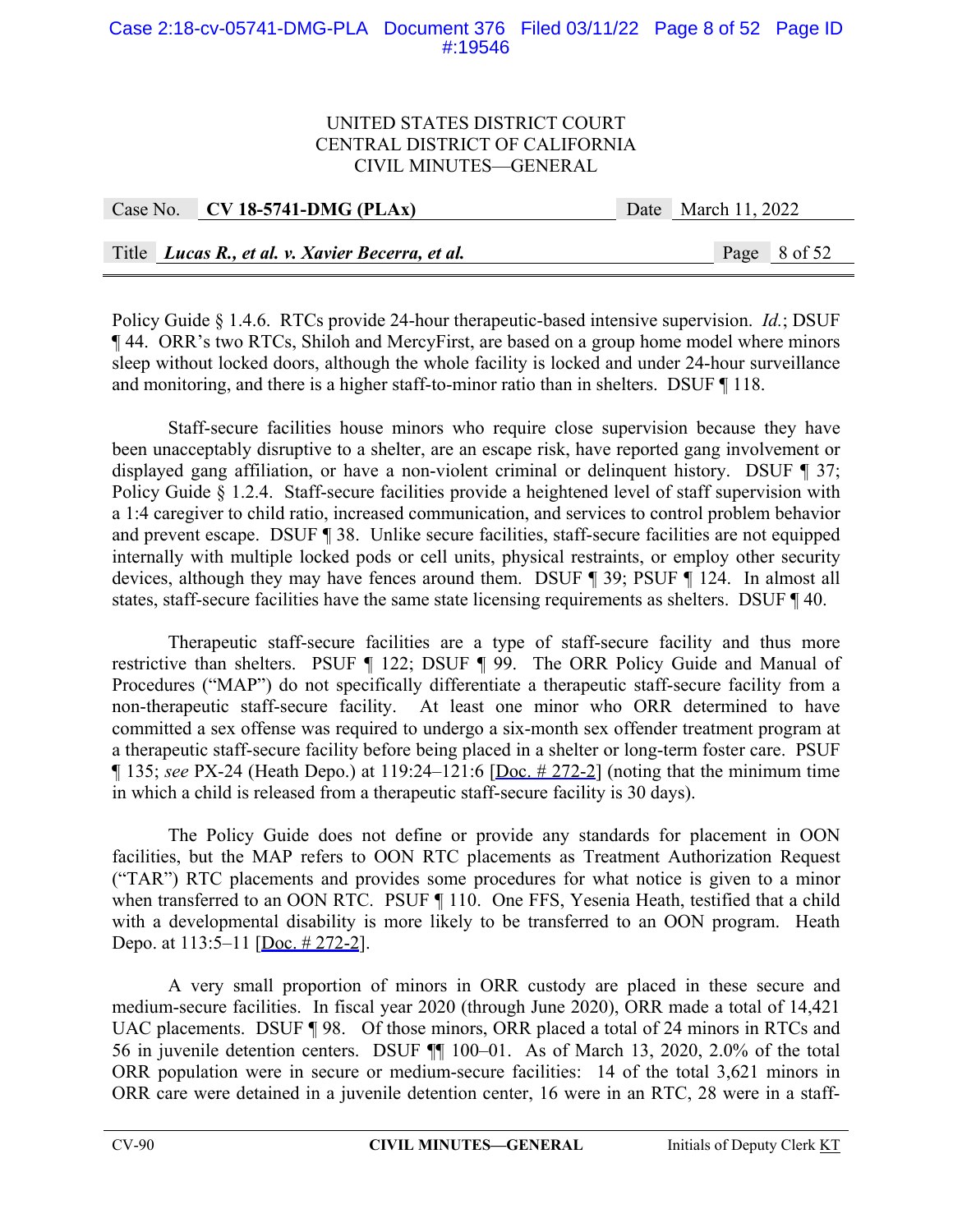# Case 2:18-cv-05741-DMG-PLA Document 376 Filed 03/11/22 Page 9 of 52 Page ID #:19547

#### UNITED STATES DISTRICT COURT CENTRAL DISTRICT OF CALIFORNIA CIVIL MINUTES—GENERAL

| Case No. CV 18-5741-DMG (PLAx)                   | Date March 11, 2022 |  |
|--------------------------------------------------|---------------------|--|
|                                                  |                     |  |
| Title Lucas R., et al. v. Xavier Becerra, et al. | Page 9 of 52        |  |

secure facility, and 6 were in a therapeutic staff-secure facility, and as of February 13, 2020, 11 minors were in OON RTCs. PSUF ¶¶ 223–24. The proportion of minors in secure and mediumsecure facilities between January 2017 and December 2019 was even lower, at only 0.3% of minors. DX-30 (Ryan Expert Rep.) at  $\P$  35, App. B at 44 [Doc.  $\#$  263-33].

Minors who are stepped-up to more restrictive settings spend more time in ORR custody than minors who remain only in shelters. Data from November 2017 to March 2020 suggests an average stay of 183.8 days in secure and medium-secure facilities, versus an average of 52.6 days in shelter facilities. PSUF ¶¶ 115, 140–41. In that time period, minors who spent any time in medium-secure or secure placements spent the following average lengths of time in ORR custody before release:

- 176.5 days for minors who spent time in a staff-secure facility;
- 185.9 days for minors who spent time in a juvenile detention center;
- 236.3 days for minors who spent time in an RTC;
- 246.3 days for minors who spent time in a therapeutic staff-secure facility; and
- 327.2 days for minors who spent time in OON placements.

PSUF ¶ 142. ORR has detained at least one Class Member in congregate care for at least 1,570 days, or more than four years. PSUF ¶ 27. Class Representative Gabriela N. spent approximately 633 days in ORR custody in a shelter and Shiloh RTC, as well as brief stints in a hospital for psychiatric treatment, before being discharged to a nonprofit-run Unaccompanied Refugee Minors ("URM") program. PSUF ¶ 25; DX-52 (Vergara Decl.) at ¶¶ 18–70, 93-94 [Doc. # 276-4 (under seal)]. Class Representative Lucas R. spent 208 days in ORR custody in a shelter and Shiloh RTC before release to his half-brother. PSUF ¶¶ 16, 26. Class Representative Jaime D. spent 185 days in a shelter, Yolo juvenile detention center, and a staff-secure facility, before being released to his aunt. Jaime D. Decl. at  $\P$  12 [Doc.  $\#$  272-3 at 267]; DX-44 (Fink Decl.) at  $\P$  29–38 [Doc. # 276-1].

ORR's policy is to provide a Notice of Placement ("NOP") to a minor explaining the transfer and the reasons for transfer, which in practice ORR usually provides after the minor has already been stepped up. PSUF ¶ 183. Case Managers or other care facility staff must review the NOP with minors in a language they understand. DSUF ¶ 67. But care providers are not required to provide the NOP to minor's counsel or parents/guardians, and they do not provide the NOP to other types of potential sponsors. PSUF ¶¶ 181, 191.

Some minors are erroneously stepped up or may become eligible to be stepped-down to a less restrictive placement. PSUF ¶¶ 218–19, 222. To determine whether step-up remains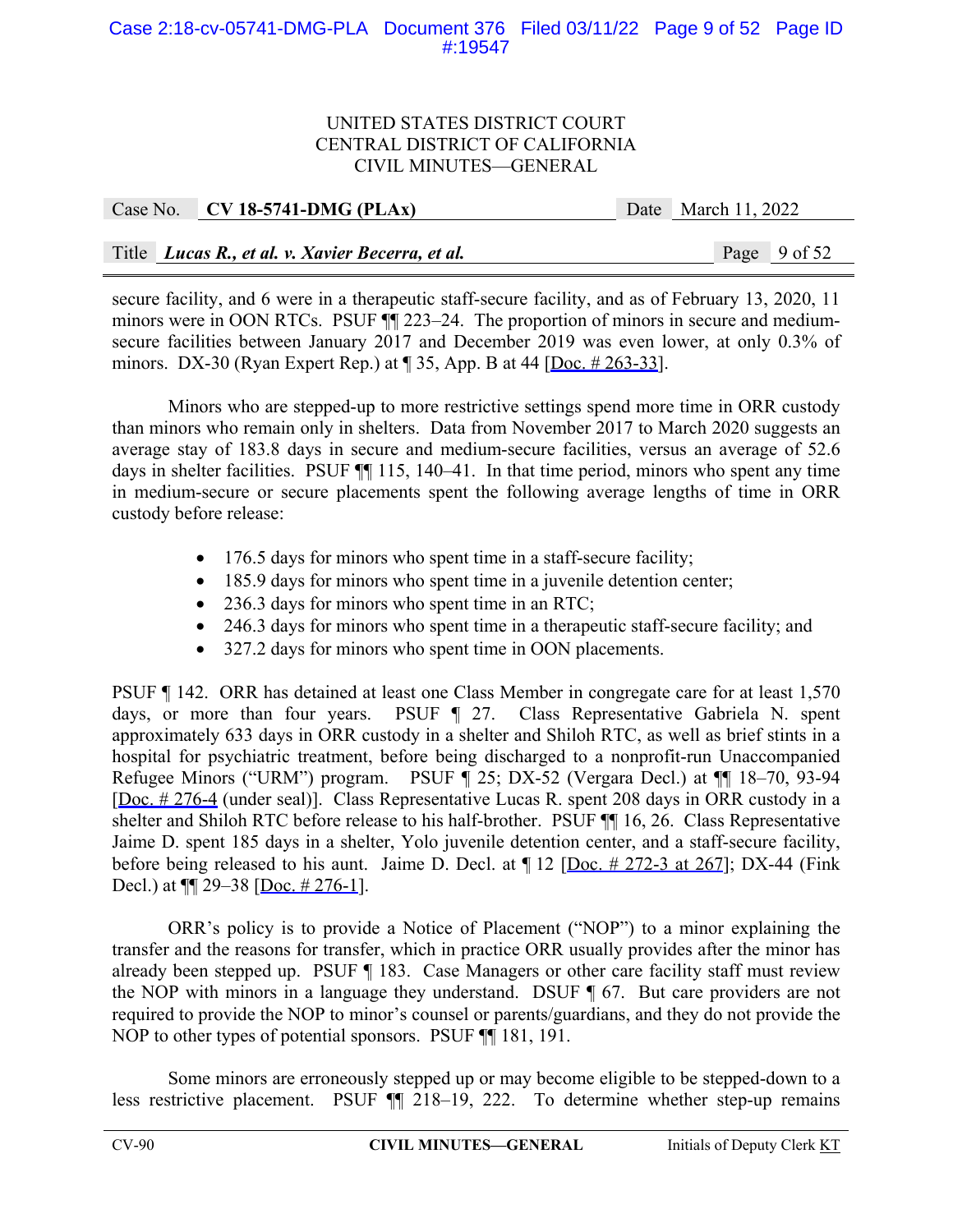# Case 2:18-cv-05741-DMG-PLA Document 376 Filed 03/11/22 Page 10 of 52 Page ID #:19548

## UNITED STATES DISTRICT COURT CENTRAL DISTRICT OF CALIFORNIA CIVIL MINUTES—GENERAL

Case No. **CV 18-5741-DMG (PLAx)** Date March 11, 2022

# Title *Lucas R., et al. v. Xavier Becerra, et al.* Page 10 of 52

appropriate, ORR performs automatic 30-day reviews of all placements in staff-secure and secure facilities. Although minors have no formal way to participate in those automatic reviews, Case Managers generally inform minors of the reviews in their weekly meetings. DSUF ¶¶ 60– 62. Additionally, minors who have spent 30 days in a secure facility may request a review by the ORR Director, which now takes place through a pilot program launched in March 2020 called the Placement Review Panel ("PRP"). Because the PRP is a pilot program, only one legal services provider and the staff of MercyFirst RTC have heard of it, and it is not described in the Policy Guide, MAP, or NOP. DSUF 167. Minors also have the right to a bond hearing in which an immigration judge assesses whether the minor poses a danger to self or community, and minors can challenge their restrictive placement in federal court. DSUF ¶¶ 63, 65.

Step-up class representatives Lucas R., Gabriela N., Sirena P., and Jaime D., and other named Plaintiffs Daniela Marisol T. and Benjamin F. were transferred to secure facilities without being provided written notice prior to step-up or an administrative hearing to challenge the stepup decision, inspect or rebut adverse evidence, or cross-examine witnesses. PSUF ¶¶ 180, 195, 198, 200.

# **B. Sponsor applications and release decisions**

The same case management team of a Case Manager, Case Coordinator, and FFS also works on the process of finding a minor's family members or others who may be qualified to care for the minor upon release. PSUF ¶ 32. Within 24 hours of identifying a potential sponsor, the Case Manager is required to explain to the potential sponsor the requirements of the sponsorship process, and the Case Manager generally must remain in regular and frequent contact with the potential sponsor. DSUF ¶ 22. If there are multiple potential sponsors, the Case Manager will evaluate all potential sponsors concurrently. DSUF ¶ 21.

All potential sponsors must complete a "family reunification application" in order for a child to be released to them from ORR custody. Policy Guide § 2.2.3. Care providers inform potential sponsors that they may submit additional information to support the application and remind potential sponsors of the deadlines for completing the forms. PSUF ¶ 40. Potential sponsors also undergo a background check and may be required to submit fingerprints, and they must verify the identity of all adults residing with the sponsor and all adult caregivers identified in a sponsor care plan. PSUF ¶ 41; DSUF ¶ 19. ORR's policy is that within 24 hours of a sponsor's completion of a family reunification application, the Case Manager is required to submit a release recommendation or request a TVPRA-mandated or discretionary home study. DSUF ¶ 23.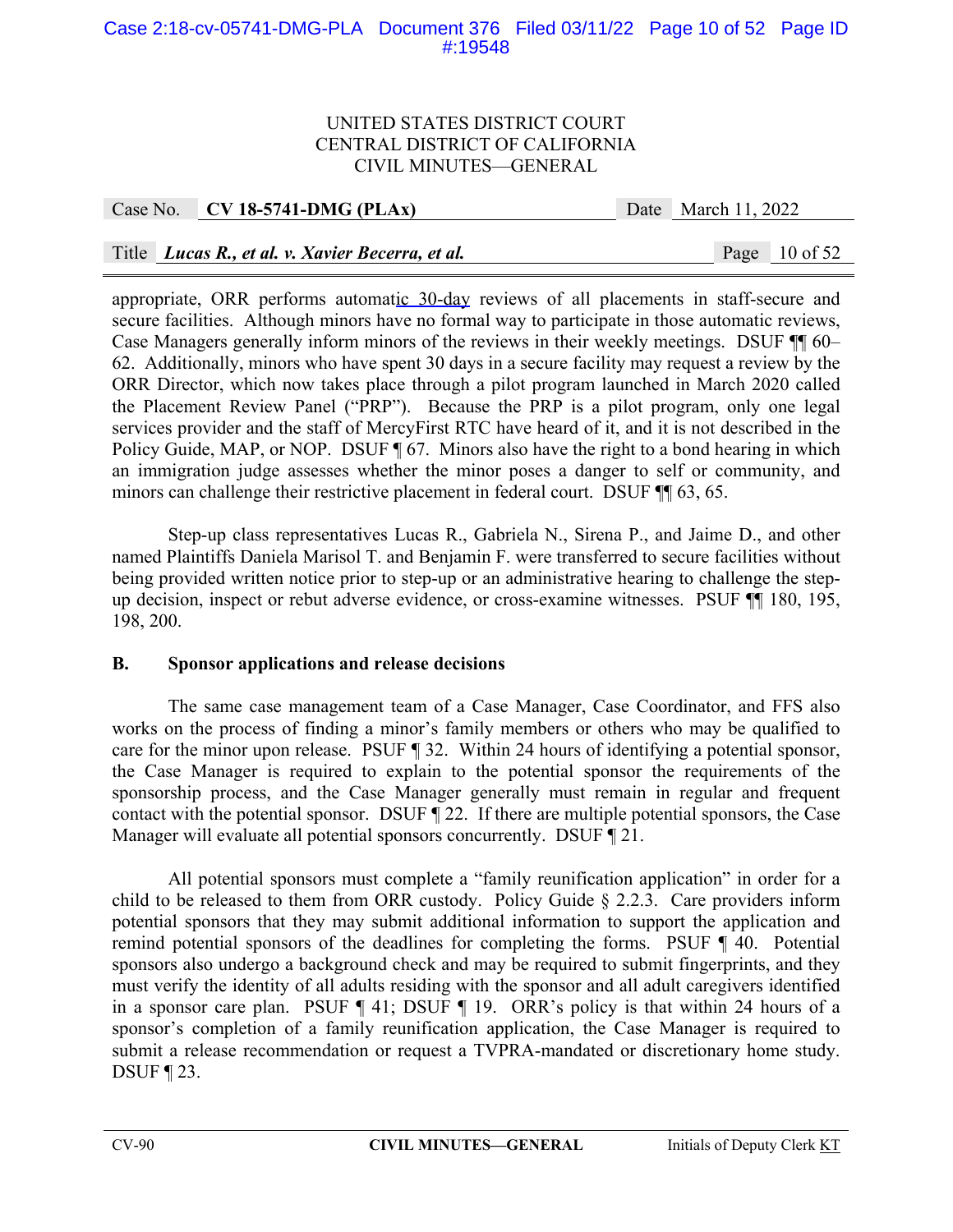# Case 2:18-cv-05741-DMG-PLA Document 376 Filed 03/11/22 Page 11 of 52 Page ID #:19549

#### UNITED STATES DISTRICT COURT CENTRAL DISTRICT OF CALIFORNIA CIVIL MINUTES—GENERAL

| Case No. $\vert$ CV 18-5741-DMG (PLAx)           | Date March $11, 2022$ |                 |
|--------------------------------------------------|-----------------------|-----------------|
|                                                  |                       |                 |
| Title Lucas R., et al. v. Xavier Becerra, et al. |                       | Page $11$ of 52 |

ORR considers 10 factors when evaluating family sponsors, including the nature and extent of the sponsor's relationship with the minor; the sponsor's plan to provide adequate care; the sponsor's strengths or mitigating factors in relation to any risks or special concerns of the minor or sponsor (such as a criminal background, history of substance abuse, mental health issues, or domestic violence and child welfare concerns); and the minor's current functioning and strengths in relation to any risk factors or special concerns (such as human trafficking, being a parent or pregnant, special needs, a history of criminal involvement, or a history of behavioral issues). Policy Guide § 2.4.1. In some cases, ORR will require psychological evaluation of the minor as a prerequisite to release. PSUF ¶ 53. ORR also categorizes different types of sponsors as follows:

- Category 1: Parent or legal guardian. (This includes qualifying stepparents who have legal or joint custody of the child or teen.)
- Category 2A: An immediate relative—a brother; sister; grandparent; or other close relatives (aunt, uncle, first cousin) who previously served as the UAC's primary caregiver. (This includes biological relatives, relatives through legal marriage, and half-siblings.)
- Category 2B: An immediate relative—including aunt, uncle, or first cousin who was not previously the UAC's primary caregiver. (This includes biological relatives, relatives through legal marriage.)
- Category 3: Other sponsor, such as distant relatives and unrelated adult individuals.
- Category 4: No sponsors identified.

*Id.* § 2.2.1. The MAP suggests that unless there are unexpected delays, such as the need for a home study or a waitlist for fingerprinting, a care provider should complete the evaluation of the family reunification application within 10 calendar days for Category 1 and 2A sponsors, 14 calendar days for Category 2B sponsors, and 21 calendar days for Category 3 sponsors. ORR PX-3 (ORR MAP) § 2.2.2 [Doc. # 272-1].

 If ORR denies a family reunification application, ORR provides to Category 1 sponsors written notice of denial with reasons for the denial. PSUF ¶ 72. Other sponsors are given an oral notification of denial. PSUF ¶ 181. Minors may be told the reasons for a sponsor's denial in their weekly case meetings with their Case Manager, but they are not provided a written denial unless the sole reason for the denial is a concern that the minor is a danger to self or others. PSUF ¶¶ 70–71.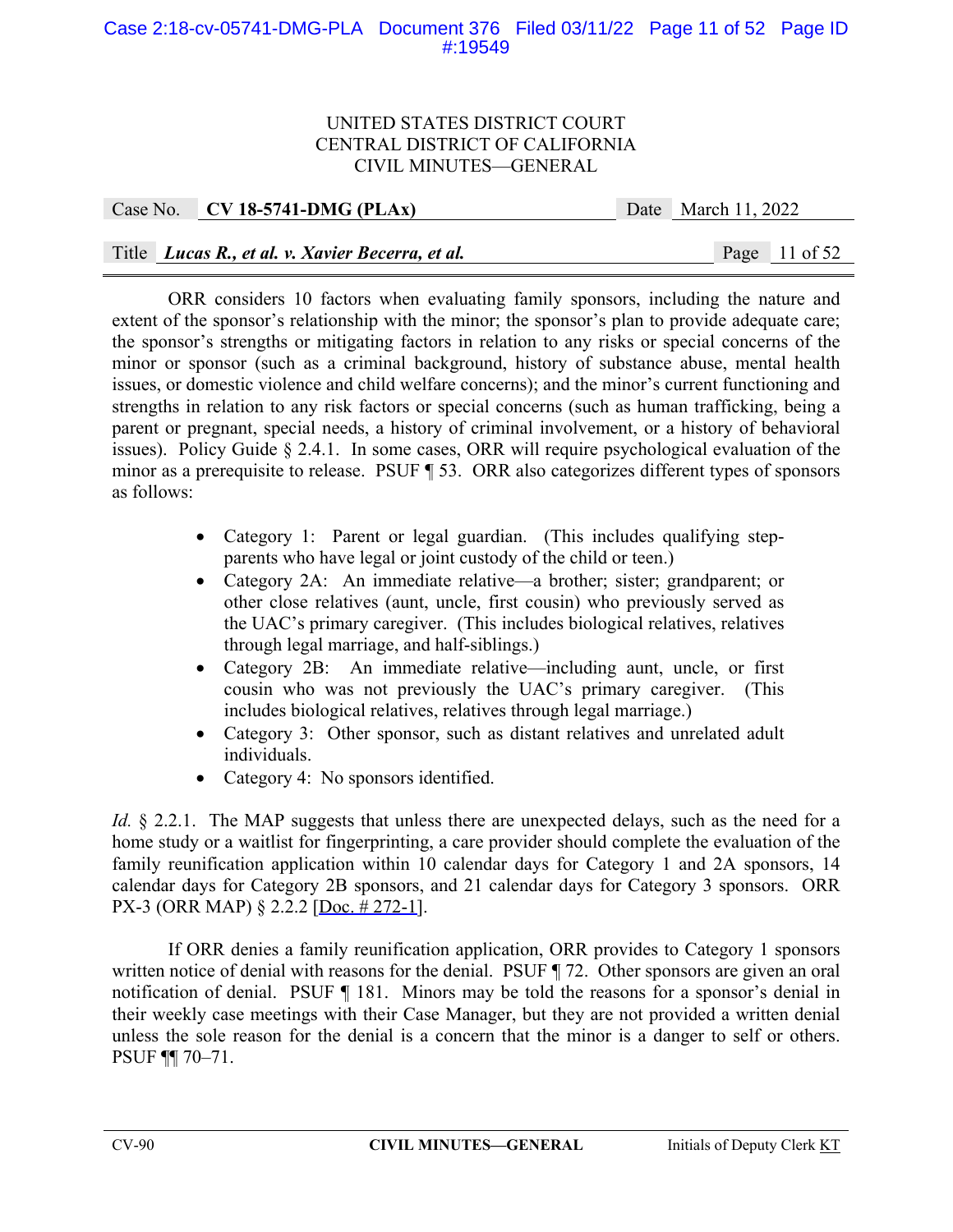# Case 2:18-cv-05741-DMG-PLA Document 376 Filed 03/11/22 Page 12 of 52 Page ID #:19550

#### UNITED STATES DISTRICT COURT CENTRAL DISTRICT OF CALIFORNIA CIVIL MINUTES—GENERAL

Case No. **CV 18-5741-DMG (PLAx)** Date March 11, 2022

# Title *Lucas R., et al. v. Xavier Becerra, et al.* Page 12 of 52

 Only Category 1 sponsors have the opportunity to administratively appeal adverse decisions regarding release and the sponsor's suitability, or to request reconsideration if new information or a change in circumstances arises. PSUF ¶ 79; DSUF ¶ 30; Policy Guide § 2.7.8. Minors may also appeal administratively an adverse decision if the sole reason for the denial is a concern that the child is a danger to self or others, and the denied sponsor is not already appealing the decision. PSUF ¶ 78. The ORR MAP includes suggested deadlines for administrative appeals filed by children or Category 1 sponsors, including acknowledging the appeal within 5 business days of receipt and completing the appeal process within 30 days whenever possible. ORR MAP § 2.7.8. From January 1, 2017 to May 17, 2019, only one administrative appeal was filed by a child through his attorney, and there were no reversals of adverse suitability determinations. PSUF ¶¶ 90–91.

If not released to a sponsor, minors with certain types of immigration status may be released to a local URM program run by a non-governmental entity. PSUF ¶ 149; Policy Guide § 2.8.6.

Unfit custodian class representative Lucas R.'s potential sponsor, his sister Madelyn, was not provided any written explanation for why she was rejected, although she was orally informed of the home study worker's concerns about her ability to care for Lucas R.'s mental health and other needs. PSUF ¶ 87. Class representative Gabriela N.'s grandfather also was not provided written notice of his rejection or the reasons for that rejection. PSUF ¶ 85.

# **C. Legal representation**

In short, the TVPRA requires HHS to "ensure, to the greatest extent practicable," that UACs "have counsel to represent them in legal proceedings or matters and protect them from mistreatment, exploitation, and trafficking." 8 U.S.C. § 1232(c)(5). The TVPRA also exhorts HHS to "make every effort to utilize the services of pro bono counsel who agree to provide representation to such children without charge." *Id.* Defendants receive Congressional appropriations to fund legal services for UACs from non-contiguous countries. PSUF ¶ 272; *see*  Further Consolidated Appropriations Act, 2020, 116 Pub. L. No. 94, Title II, 133 Stat. 2534 (2019) (appropriating \$160 million for ORR to use, in furtherance of the TVPRA, for "legal services, child advocates, and post-release services.").

HHS contracts with the non-profit organization Vera Institute of Justice ("VIJ") to coordinate the delivery of free legal services to children who are or have been in ORR custody. PSUF ¶¶ 229, 232. ORR's contract with VIJ provides funding for limited-scope direct representation for children in immigration-related matters. PSUF ¶ 230. VIJ in turn subcontracts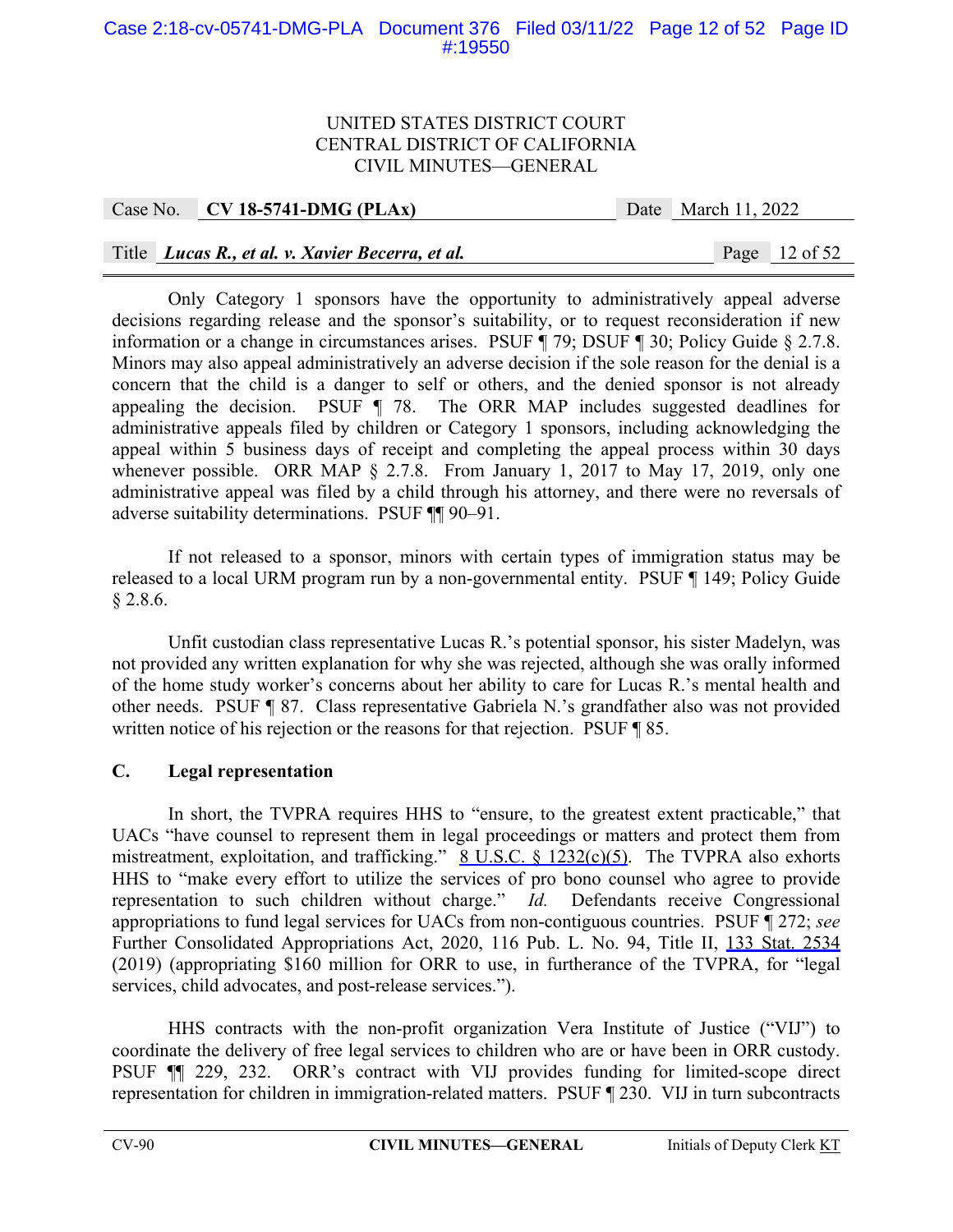# Case 2:18-cv-05741-DMG-PLA Document 376 Filed 03/11/22 Page 13 of 52 Page ID #:19551

## UNITED STATES DISTRICT COURT CENTRAL DISTRICT OF CALIFORNIA CIVIL MINUTES—GENERAL

| Case No. CV 18-5741-DMG (PLAx)                     | Date March 11, 2022 |                 |
|----------------------------------------------------|---------------------|-----------------|
|                                                    |                     |                 |
| Title   Lucas R., et al. v. Xavier Becerra, et al. |                     | Page $13$ of 52 |

with non-profit legal aid providers to counsel and represent children in immigration proceedings. PSUF ¶ 231. The vast majority of Class Members are represented in immigration proceedings, if at all, by legal services providers under subcontract with VIJ. PSUF ¶ 233.

ORR prohibits legal services providers from using federal funds appropriated in furtherance of the TVPRA to represent minors with respect to internal decisions, such as a stepup decision, a release decision, or whether it is appropriate for the minor to take psychotropic drugs. PSUF ¶ 271. It is ORR's practice that ORR-funded legal providers may represent a minor who wishes to seek a *Flores* bond hearing if representation has already been initiated for immigration proceedings. DSUF ¶ 91.

Because minors may have other legal services provided at no charge to the government, ORR and care provider facilities are required to provide minors with information about the availability of free legal assistance and their right to be represented by counsel. PSUF ¶ 228; DSUF ¶ 81. Minors are permitted to contact an attorney if they want to consult one regarding their placement decision or release process. DSUF ¶¶ 88–89. Under ORR policy, attorneys must have unlimited telephone access to their clients, and there is a general expectation at grantee care provider facilities that attorneys have the ability to meet with their clients face to face. DSUF ¶¶ 86–87; Policy Guide § 3.3.10.

Legal representatives may obtain a minor's case file only upon request, and in practice it may take weeks or even months to receive case files from ORR. PSUF ¶¶ 248–49. Those files may be provided with redactions of personal information of third parties, including potential sponsors. PSUF ¶ 250. ORR also does not require any member of the case management team to meet or speak with a minor's legal representative. PSUF ¶¶ 234, 238–39. In practice, however, some care facilities permit Case Managers to communicate regularly with minors' legal representatives and disclose the basis for step-up to a more restrictive facility or allow the representatives to collaborate in the sponsorship application process. PSUF ¶¶ 245, 273.

With regard to the right to an interpreter, ORR's written policies order care providers to "make every effort to provide comprehensive services and literature in the native language of each unaccompanied alien child [and] provide on-site staff or interpreters as needed." PSUF ¶ 264; *see also* PX-04 (ORR MAP) § 3.3.7 [Doc. # 272-2]. The MAP permits care providers to use a paid translation service, such as a telephone-accessible language line, where staff or on-site interpreters are unavailable. ORR MAP § 3.3.7.

ORR provided legal representation class representatives Lucas R., Daniela Marisol T., Gabriela N., Jaime D., and Sirena P. no legal assistance with respect to release, administration of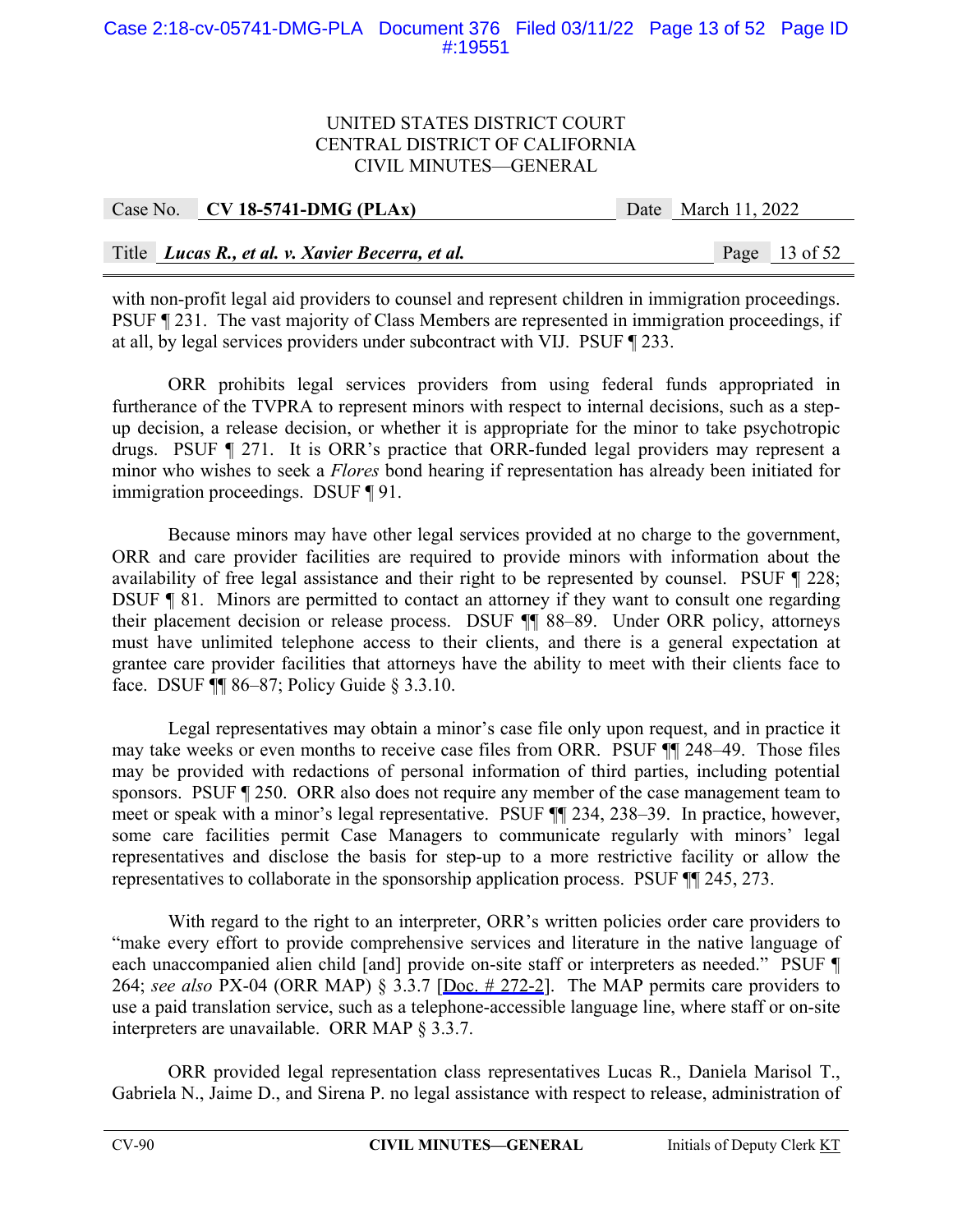## UNITED STATES DISTRICT COURT CENTRAL DISTRICT OF CALIFORNIA CIVIL MINUTES—GENERAL

| Case No. $\vert$ CV 18-5741-DMG (PLAx)           | Date March 11, 2022 |                 |
|--------------------------------------------------|---------------------|-----------------|
|                                                  |                     |                 |
| Title Lucas R., et al. v. Xavier Becerra, et al. |                     | Page $14$ of 52 |

psychotropic medications, or restrictive placement, beyond a know-your-rights presentation and a list of legal services providers. PSUF ¶ 265.

## **IV. STANDARD OF REVIEW**

Summary judgment should be granted if the movant shows that there is no genuine dispute as to any material fact, and the movant is entitled to judgment as a matter of law. Fed. R. Civ. P. 56(a). Material facts are those that may affect the outcome of the case. *Anderson v. Liberty Lobby, Inc.*, 477 U.S. 242, 248 (1986). An issue is genuine "if the evidence is such that a reasonable jury could return a verdict for the nonmoving party." *Id.*

The moving party bears the initial burden of establishing the absence of a genuine issue of material fact. *Celotex Corp. v. Catrett*, 477 U.S. 317, 323 (1986). Once the moving party has met its initial burden, Rule 56(e) requires the nonmoving party to "go beyond the pleadings and by her own affidavits, or by the 'depositions, answers to interrogatories, and admissions on file,' designate 'specific facts showing that there is a genuine issue for trial.'" *Id.* at 324; *see also Bias v. Moynihan*, 508 F.3d 1212, 1218 (9th Cir. 2007). "[T]he inferences to be drawn from the underlying facts . . . must be viewed in the light most favorable to the party opposing the motion." *Matsushita Elec. Indus. Co. v. Zenith Radio Corp.*, 475 U.S. 574, 587 (1986).

A court presented with cross-motions for summary judgment should review each motion separately, giving the nonmoving party for each motion the benefit of all reasonable inferences from the record. *Center for Bio-Ethical Reform, Inc. v. Los Angeles Cnty. Sheriff Dep't*, 533 F.3d 780, 786 (9th Cir. 2008).

#### **V. DISCUSSION**

The Court first addresses Defendants' argument that Plaintiffs' claims are precluded by res judicata due to the *Flores* action before turning to the classes' specific claims.

# **A. Res Judicata**

The principle of res judicata applies to bar litigation in a subsequent action of claims that were raised or could have been raised in a prior action, whenever there is "(1) an identity of claims, (2) a final judgment on the merits, and (3) identity or privity between parties." *Owens v. Kaiser Found. Health Plan, Inc.*, 244 F.3d 708, 713 (9th Cir. 2001). Plaintiffs'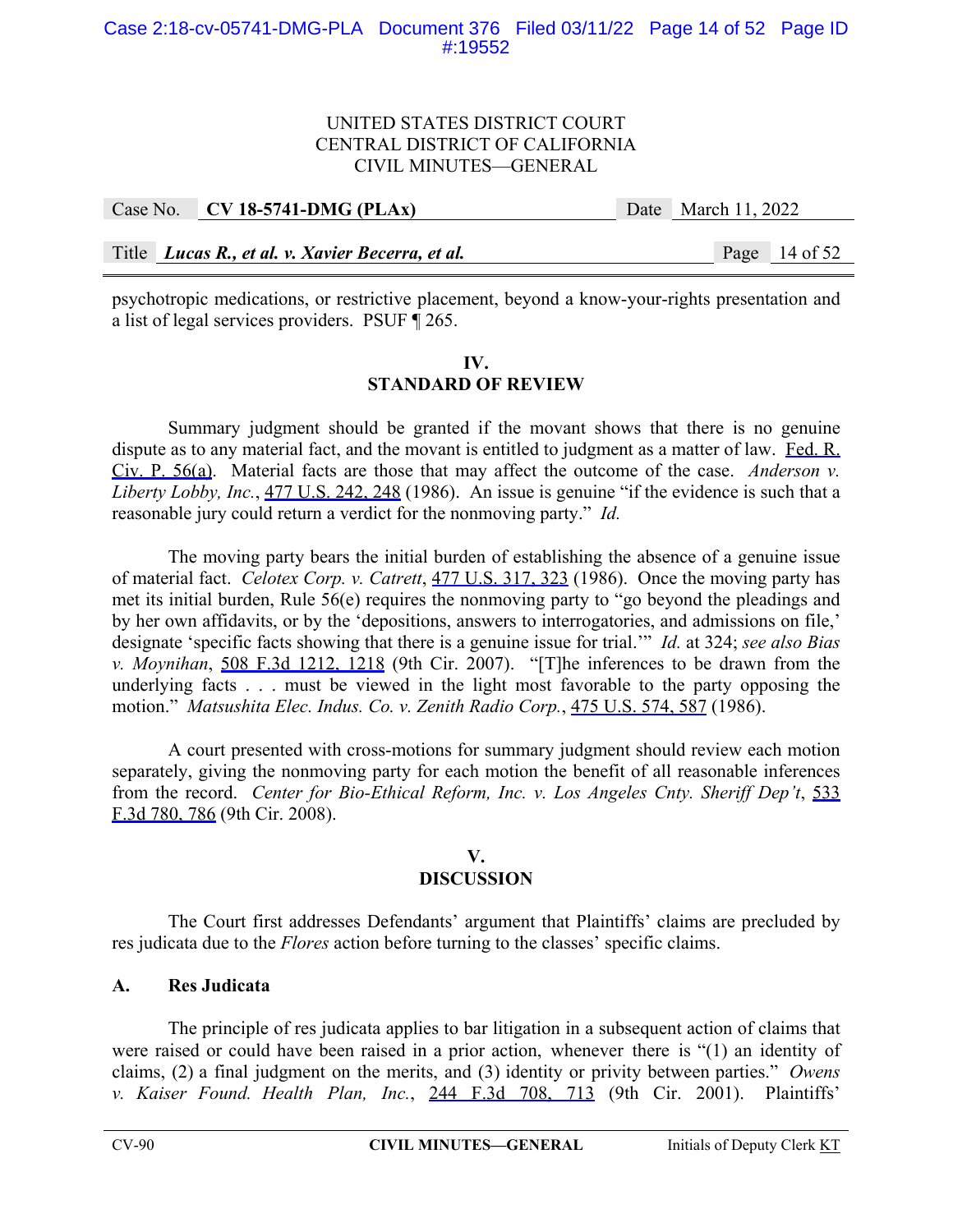# Case 2:18-cv-05741-DMG-PLA Document 376 Filed 03/11/22 Page 15 of 52 Page ID #:19553

## UNITED STATES DISTRICT COURT CENTRAL DISTRICT OF CALIFORNIA CIVIL MINUTES—GENERAL

| Case No. $CV18-5741-DMG (PLAx)$                  |  | Date March 11, 2022 |                 |  |
|--------------------------------------------------|--|---------------------|-----------------|--|
|                                                  |  |                     |                 |  |
| Title Lucas R., et al. v. Xavier Becerra, et al. |  |                     | Page $15$ of 52 |  |

Opposition focuses on contesting the lack of identity of claims and thus concedes that the other two elements are met. Pls.' Opp. at 2–11; *see Stichting Pensioenfonds ABP v. Countrywide Fin. Corp.*, 802 F. Supp. 2d 1125, 1132 (C.D. Cal. 2011 ("[I]n most circumstances, failure to respond in an opposition brief to an argument put forward in an opening brief constitutes waiver or abandonment in regard to the uncontested issue.").

In determining whether claims are identical, courts consider: "(1) whether the two suits arise out of *the same transactional nucleus* of facts; (2) whether rights or interests established in the prior judgment would be destroyed or impaired by prosecution of the second action; (3) whether the two suits involve infringement of the same right; and (4) whether substantially the same evidence is presented in the two actions." *ProShipLine, Inc. v. Aspen Infrastructures Ltd.*, 609 F.3d 960, 968 (9th Cir. 2010) (citation omitted). These criteria are not applied "mechanistically." *Howard v. City of Coos Bay*, 871 F.3d 1032, 1039 (9th Cir. 2017) (quoting *Garity v. APWU Nat'l Labor Org.*, 828 F.3d 848, 855 (9th Cir. 2016)). But the first criterion is the most important. *Headwaters Inc. v. U.S. Forest Serv.*, 399 F.3d 1047, 1052 (9th Cir. 2005).

# **1. The cases do not involve the same transactional nucleus of facts.**

In "considering whether a prior action involved the same 'nucleus of facts' for preclusion purposes, [courts] must narrowly construe the scope of that earlier action." *Orff v. United States*, 358 F.3d 1137, 1144 (9th Cir. 2004) (quoting *Cent. Delta Water Agency v. United States*, 306 F.3d 938, 952 (9th Cir. 2002)). "[W]hether two suits arise out of the 'same transactional nucleus' depends upon whether they are related to the same set of facts and *whether they could conveniently be tried together*." *Garity*, 828 F.3d at 855 (citation omitted) (emphasis in original).

Defendants argue that the procedural due process claim raised in *Flores* is identical to the step-up, unfit custodian, and legal representation classes' due process claims raised here. The facts of the claims are, however, quite different. First, the facts of Plaintiffs' case rely on ORR policies and a statute, the TVPRA, that did not exist at the time the *Flores* suit was initially brought and settled. Second, the current Class Members were not alive when *Flores* was litigated and settled. Although the fact *patterns* are similar, the *transactions* at issue involve thousands of children who have never had the opportunity to bring constitutional challenges to their custody. *See Hiser v. Franklin*, 94 F.3d 1287, 1292 (9th Cir. 1996) (finding that not all facts relating to one disputed right—prisoners' access to the courts—is part of a common nucleus of operative facts for res judicata purposes). Given the 35 years between the filing of *Flores* and this lawsuit and the different contexts of the claims, including the complex ORR infrastructure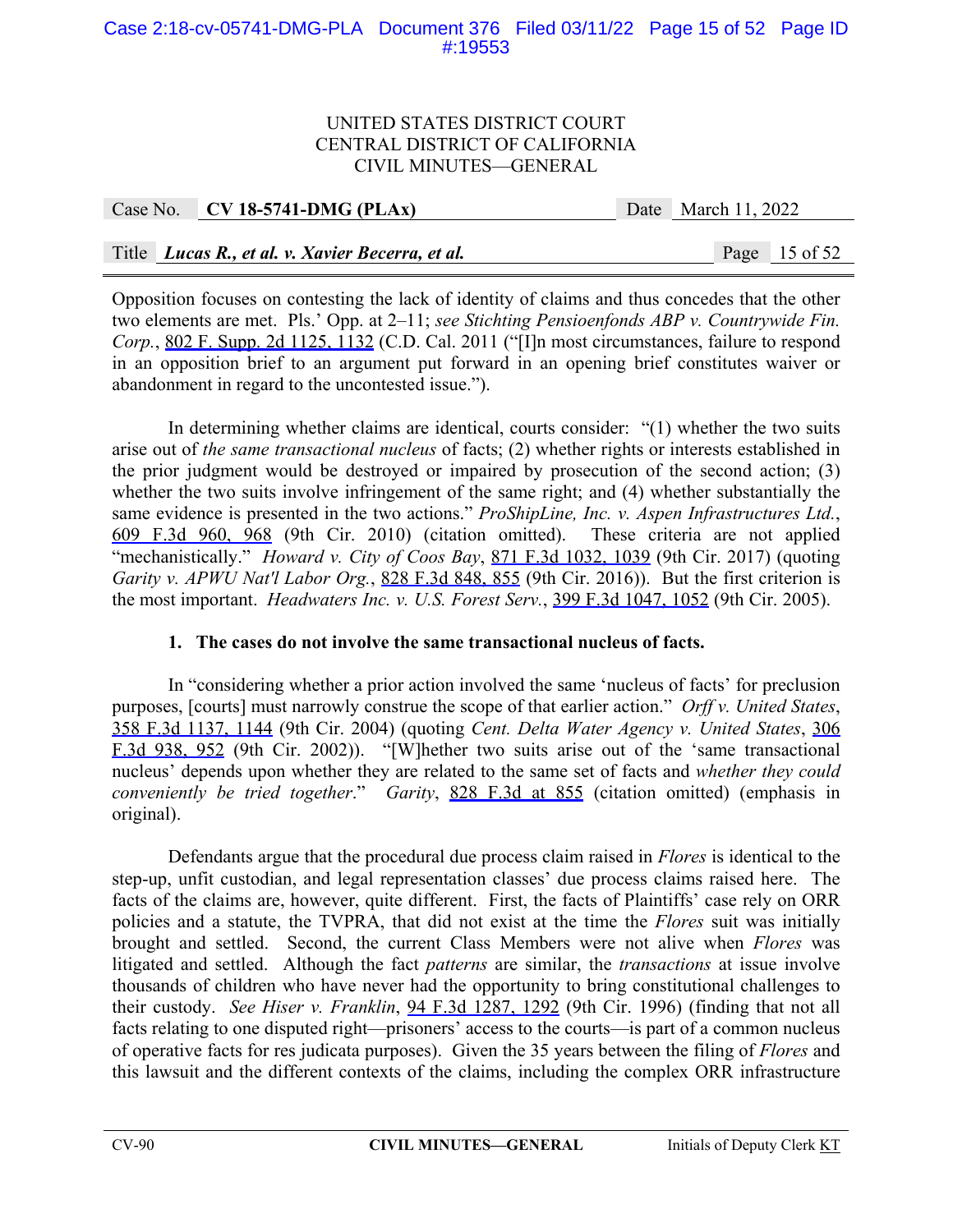# UNITED STATES DISTRICT COURT CENTRAL DISTRICT OF CALIFORNIA CIVIL MINUTES—GENERAL

| Case No. $\vert$ CV 18-5741-DMG (PLAx)           | Date March 11, 2022 |                 |
|--------------------------------------------------|---------------------|-----------------|
|                                                  |                     |                 |
| Title Lucas R., et al. v. Xavier Becerra, et al. |                     | Page $16$ of 52 |

and TVPRA requirements that did not exist at the time *Flores* was litigated, the suits could not have been "conveniently tried together." *Garity*, 828 F.3d at 855

# **2. The cases do not require substantially the same evidence.**

The cases arise from different transactional nuclei of facts. The voluminous record amassed herein involves the specific policies of an agency that did not yet exist in this form, medical and other records of children who were not yet alive, and allegations of violations of rights created by a statute that did not yet exist at the time of the *Flores* Agreement.

The first two elements thus weigh against finding an identity of claims.

#### **3. Plaintiffs' proposed remedies do not impair** *Flores* **rights and interests.**

Defendants argue that "mandating" any remedies "beyond those provided in the *Flores*  Settlement would . . . impair or destroy rights established under the Settlement." Defs.' MSJ at 43; *see also id.* at 24, 60. No doubt, the FSA binds the parties to a consent decree that touches on some of the issues Plaintiffs raise. But Defendants' argument fails for several reasons.

First, in the *Flores* action, the Court specifically held that due process claims seeking relief not provided for in the FSA are "extracontractual" and therefore could not be brought in *Flores*. July 30, 2018 Ord., 2018 WL 10162328, at \*4 ("Whatever the merits of [plaintiffs' due process] claim, it has no place in a motion to enforce the consent decree. The vindication of a constitutional right is not coterminous with the enforcement of a contractual provision."). Moreover, to the extent Plaintiffs sought to enforce FSA rights in this action, the Court has already dismissed those claims as duplicative of the *Flores* claims. Nov. 2, 2018 Ord. at 9–10. In that order, however, the Court held that Plaintiffs may nonetheless "pursue due process claims predicated on Defendants' failure to provide sufficient procedural safeguards for alien minors to exercise their *Flores* rights because Plaintiffs cannot bring those claims in the *Flores* Action." *Id.* at 10 (citing *Flores* July 30, 2018 Ord., 2018 WL 10162328, at \*4). The constitutional versus contractual rights at issue in this case and in *Flores* are clearly separable and can be independently litigated.

 Second, Plaintiffs' procedural due process claims rely in part on liberty interests created by the FSA itself, as well as by the TVPRA, neither of which existed at the time *Flores* action commenced. Defendants do not parse through Plaintiffs' claims to ascertain which remedies are connected to liberty interests created by the FSA and the TVPRA, and which are connected only to interests created by the U.S. Constitution. In any event, ordering remedies for *new*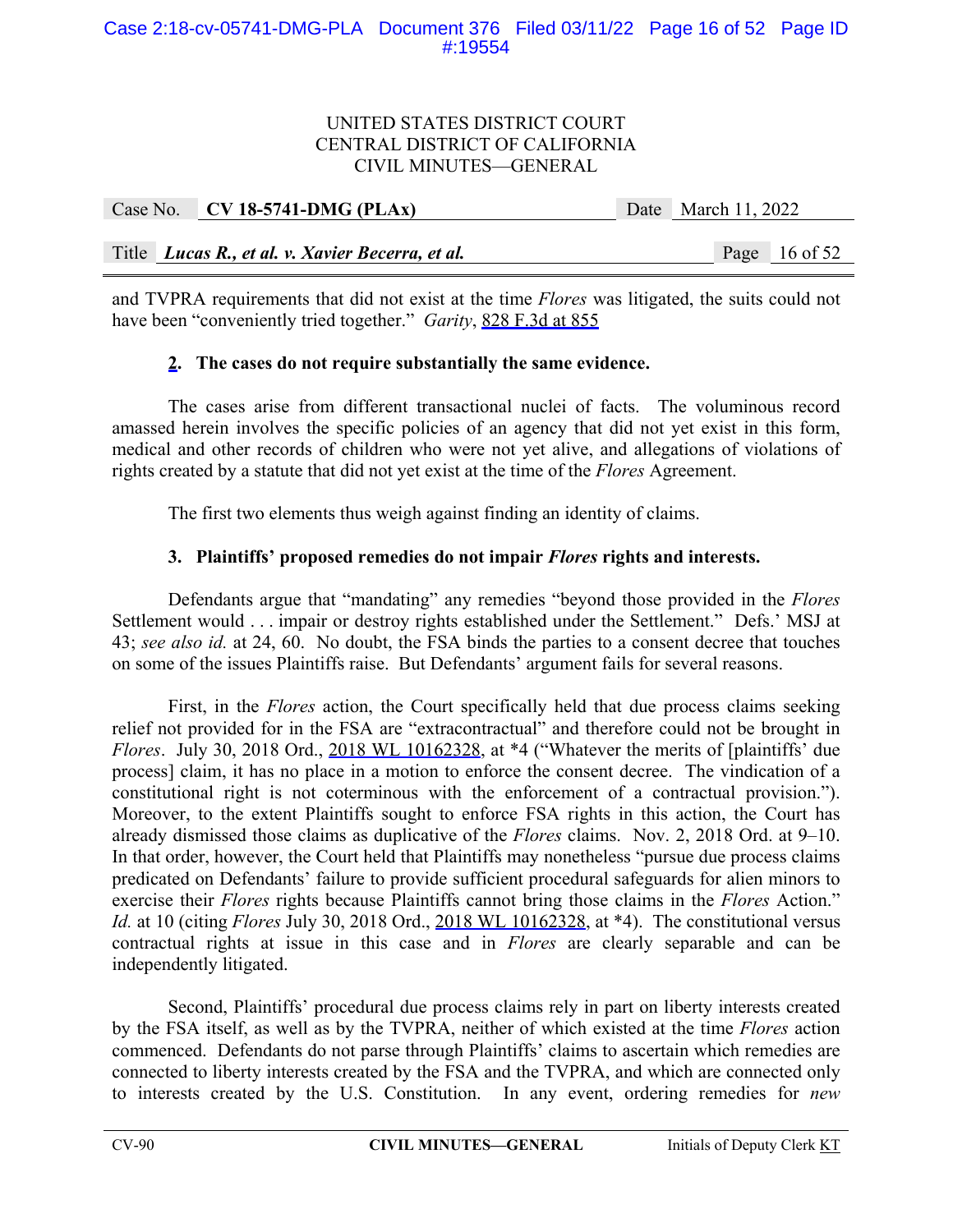# Case 2:18-cv-05741-DMG-PLA Document 376 Filed 03/11/22 Page 17 of 52 Page ID #:19555

#### UNITED STATES DISTRICT COURT CENTRAL DISTRICT OF CALIFORNIA CIVIL MINUTES—GENERAL

#### Case No. **CV 18-5741-DMG (PLAx)** Date March 11, 2022

# Title *Lucas R., et al. v. Xavier Becerra, et al.* Page 17 of 52

constitutional violations would not impermissibly impair *Flores* rights. Defendants do not cite any authority for the proposition that Court-ordered remedies for constitutional violations may never encroach upon contractual rights. *See, e.g.*, Defs.' MSJ at 24–25. To the contrary, the Ninth Circuit has permitted constitutional claims to proceed despite the existence of a consent decree covering related rights. *See Hiser v. Franklin*, 94 F.3d 1287, 1294 (9th Cir. 1996); *see also Rodi v. Ventetuolo*, 941 F.2d 22, 28 (1st Cir. 1991) (holding consent decree created a cognizable "liberty interest in remaining in the general prison population" that supported a subsequent procedural due process claim).

Third, Defendants argue that Plaintiffs should have negotiated the remedies they currently seek when they settled the *Flores* action. But the FSA does not purport to resolve every possible due process claim or bind the parties to release future claims. To the contrary, it states that it "constitutes a full and complete resolution of the issues raised *in this action*." FSA Preamble (emphasis added). As discussed in more detail below, the issues raised in *Flores* differ from the issues raised here. Paragraph 36 of the FSA also specifies that "[n]othing in this Agreement shall limit the rights, if any, of individual class members to preserve issues for judicial review in the appeal of an individual case or for class members to exercise any independent rights they may otherwise have." PX-8 (*Flores* Agreement) ¶ 36 [Doc. # 272-2].

Fourth, Defendants argue that Exhibit 1 to the FSA provides that minors have the "right to be represented by counsel at no expense to the government," and Plaintiffs' argument for government-funded counsel under the TVPRA would infringe that section of the FSA. But Congress, independent of the FSA, expressed its desire to enhance minors' rights to counsel via the TVPRA and budget appropriations to fund such counsel. Rather than impairing the FSA right to pro bono counsel, the TVPRA's counsel provision enhances the availability of legal representation.

This element weighs strongly in favor of Plaintiffs.

# **4. The cases involve similar, but not identical rights.**

Because the FSA resolved procedural due process claims relating to minors' opportunity to challenge their placement and release decisions and the provision of counsel, Defendants argue that Plaintiffs cannot bring the same due process claims again to seek additional remedies. *See Costantini v. Trans World Airlines*, 681 F.2d 1199, 1201 (9th Cir. 1982) ("[T]he doctrine of res judicata (or claim preclusion) 'bar(s) all grounds for recovery which could have been asserted, whether they were or not, in a prior suit between the same parties . . . on the same cause of action.'") (internal citations omitted). Defendants are correct that "the *Flores* Settlement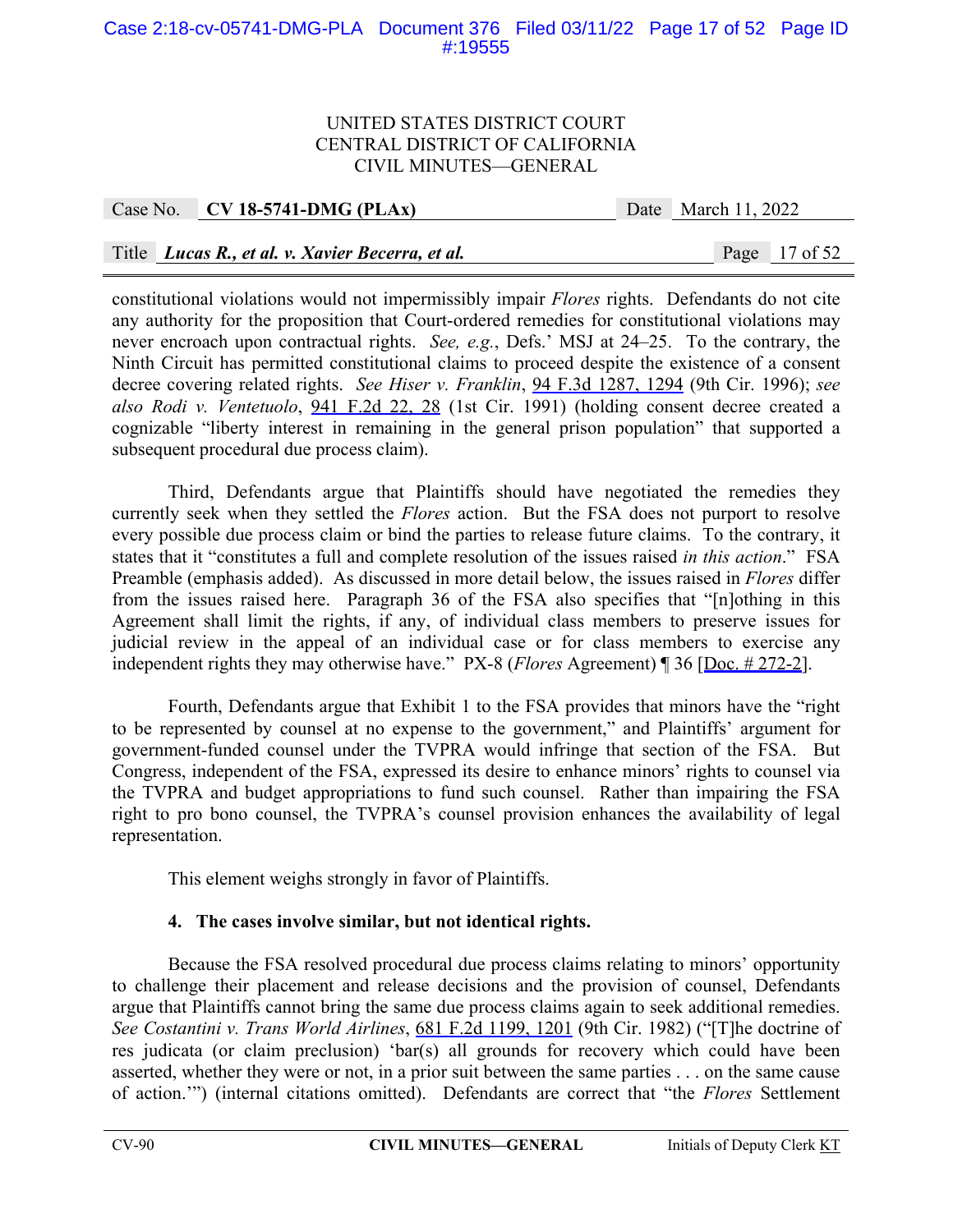# Case 2:18-cv-05741-DMG-PLA Document 376 Filed 03/11/22 Page 18 of 52 Page ID #:19556

#### UNITED STATES DISTRICT COURT CENTRAL DISTRICT OF CALIFORNIA CIVIL MINUTES—GENERAL

| Case No. $\vert$ CV 18-5741-DMG (PLAx)           | Date March 11, 2022 |                 |
|--------------------------------------------------|---------------------|-----------------|
|                                                  |                     |                 |
| Title Lucas R., et al. v. Xavier Becerra, et al. |                     | Page $18$ of 52 |

conclusively resolved for Plaintiffs what process is due in satisfaction of their constitutional claims *in that case*." Defs.' Reply at 9 (emphasis added). But this argument over-generalizes the rights involved here and fails to "perform a basic matching exercise" to determine if two actions involve the same right. *Garity*, 828 F.3d at 856; *see, e.g.*, *Sidhu v. Flecto Co.*, 279 F.3d 896, 900 (9th Cir. 2002) (finding the rights asserted in the two actions differed because they involved infringement of different provisions of a contract).

The *Flores* plaintiffs contested whether a minor should be held *at all* during their immigration proceedings or, if released, a non-relative could *ever* be a suitable custodian. They also argued that substantive due process provided a right to "*automatic* review by an immigration judge of the initial deportability and custody determinations." *Reno v. Flores*, 507 U.S. 292, 308 (1993). The facially challenged INS regulation involved only "facilities that meet state licensing requirements for the provision of shelter care, foster care, group care, and related services to dependent children, and are operated in an open type of setting without a need for extraordinary security measures." *Id.* at 298 (internal citations and quotation marks omitted). The Supreme Court thus rejected the *Flores* plaintiffs' substantive due process argument that the right to "freedom from physical restraint" was implicated by the types of non-secure shelter facilities described in the regulation. *Id.* at 299–300. The Court also found that the plaintiffs had no interest "to be placed in the custody of a willing-and-able private custodian rather than of a government-operated or government-selected child-care institution." *Id.* at 302. In light of the minimal interests at issue in the challenged INS regulation, the Court concluded that procedural due process was satisfied by giving a minor the right to a hearing before an immigration judge, where there was no evidence of undue delay. *Id.* at 309.

By contrast, Plaintiffs' procedural due process claims specifically involve freedom from physical restraint in secure facilities more akin to juvenile detention facilities and the rights of minors to associate with their close family members. The claims also implicate liberty interests created by the TVPRA and the FSA itself, which could not have been raised in *Flores*. Furthermore, as discussed above, any current rights that Plaintiffs have to enforce the FSA are purely contractual rights, whereas this action brings due process and statutory claims that are unenforceable within the *Flores* action. Finally, *Flores* did not specifically discuss the right to counsel, and the legal representation class' claims here arise primarily under the TVPRA's provisions regarding legal representation. Although there is some overlap, the asserted rights at issue in the two cases do not quite match. *See Garity*, 828 F.3d at 856.

Even if the rights are similar, however, "res judicata must be applied carefully in the class action context." *Hiser*, 94 F.3d at 1293–94; *see also Frank*, 216 F.3d at 852 n.6 ("Concerns about the adequacy of representation are heightened where the first action was a class action in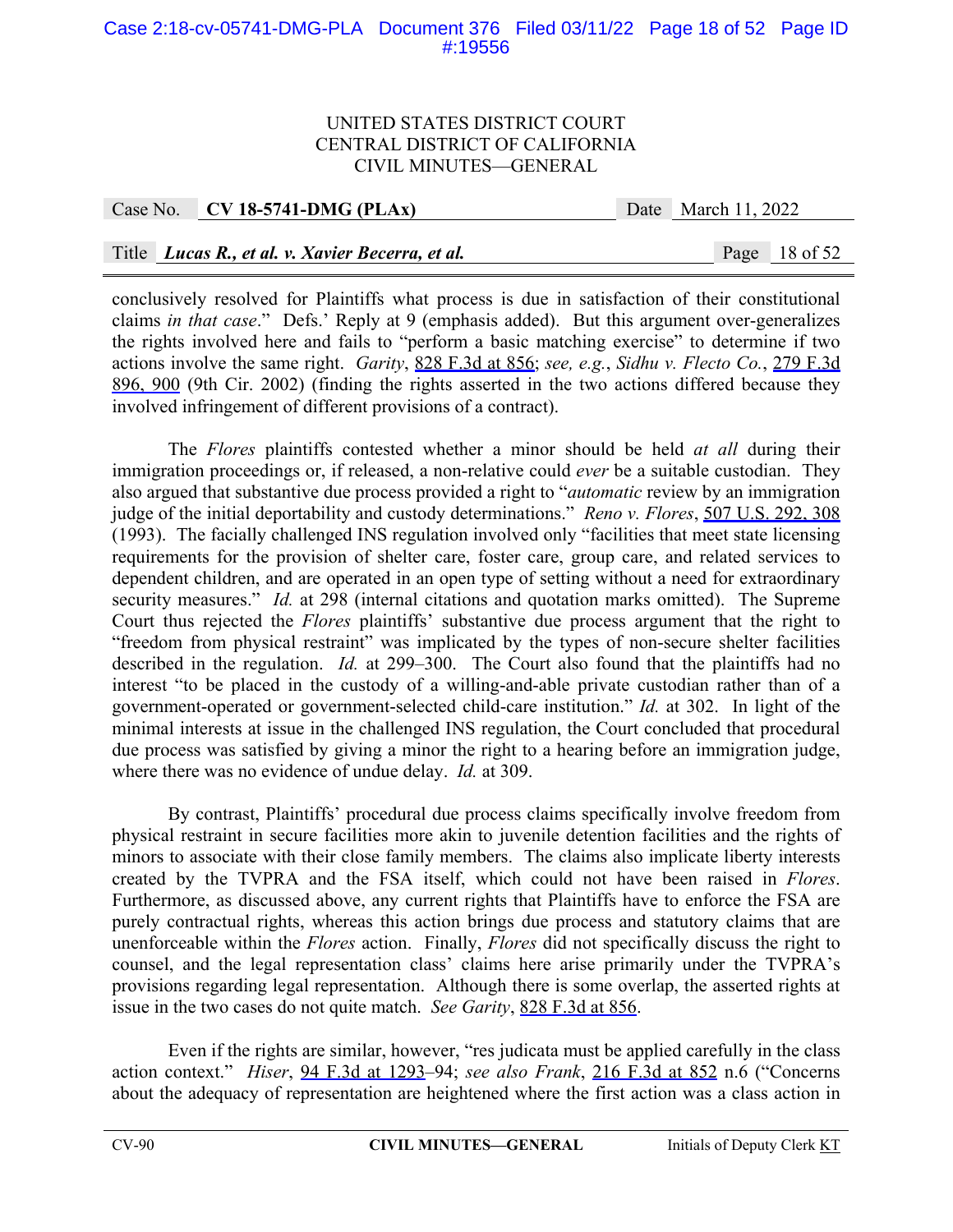# Case 2:18-cv-05741-DMG-PLA Document 376 Filed 03/11/22 Page 19 of 52 Page ID #:19557

#### UNITED STATES DISTRICT COURT CENTRAL DISTRICT OF CALIFORNIA CIVIL MINUTES—GENERAL

|  | Case No. | $CV18-5741-DMG (PLAx)$ |  |
|--|----------|------------------------|--|
|--|----------|------------------------|--|

Date March 11, 2022

# Title *Lucas R., et al. v. Xavier Becerra, et al.* Page 19 of 52

which the plaintiffs in the subsequent action were unnamed, absent members."). The Ninth Circuit has held that even if a plaintiff's concerns were in fact brought in a prior class action, if "they were not given the careful consideration they deserve, [] it would be unjust to block future consideration now." *Hiser*, 94 F.3d at 1293 (citation omitted). In *Hiser*, the plaintiff brought suit arguing that a prison's refusal to photocopy his legal documents burdened his right to access the courts. *Id.* at 1292–93. Although a prior class action challenging the prison's violations of the right of prisoners' access to the courts resulted in a comprehensive consent decree three years earlier, the Ninth Circuit held that Hiser's claim was not precluded, because claim preclusion cannot be defined to bar "all future claims by prisoners challenging an unconstitutional condition." *Id.* This rationale applies to the current Class Members, who assert that they are or were unconstitutionally confined and have never had the chance to be heard regarding their deprivations of liberty. Due to the importance of the interests implicated and the need to give constitutional claims careful consideration, the FSA does not preclude Class Members' novel constitutional claims relating to their detention and release.

 For the foregoing reasons, the Court **DENIES** Defendants' MSJ on the basis of claim preclusion and proceeds to the merits of the step-up class, unfit custodian class, and legal representation classes' claims.

#### **B. Step-up Class Claims**

The step-up class asserts claims for violation of procedural due process and violation of the APA. Plaintiffs and Defendants each move for summary judgment on both claims.

#### **1. Due Process**

"[P]rocedural due process . . . has three elements: (1) a liberty or property interest protected by the Constitution; (2) a deprivation of the interest by the government; (3) lack of process." *Portman v. Cnty. of Santa Clara*, 995 F.2d 898, 904 (9th Cir. 1993). The Court first determines what liberty interests are at stake, before turning to what process is due to protect those interests. *See Wilkinson v. Austin*, 545 U.S. 209, 224–25 (2005).

#### **a. Liberty interests**

A constitutionally protected interest may arise from the federal constitution itself, *see Zadvydas v. Davis*, 533 U.S. 678, 690 (2001), a statute, *see Carver v. Lehman*, 558 F.3d 869, 874–75 (9th Cir. 2009), or a contract, *see San Bernardino Physicians' Servs. Med. Grp. v. Cnty. of San Bernardino*, 825 F.2d 1404, 1407–08 (9th Cir. 1987); *see also Smith v. Sumner*, 994 F.2d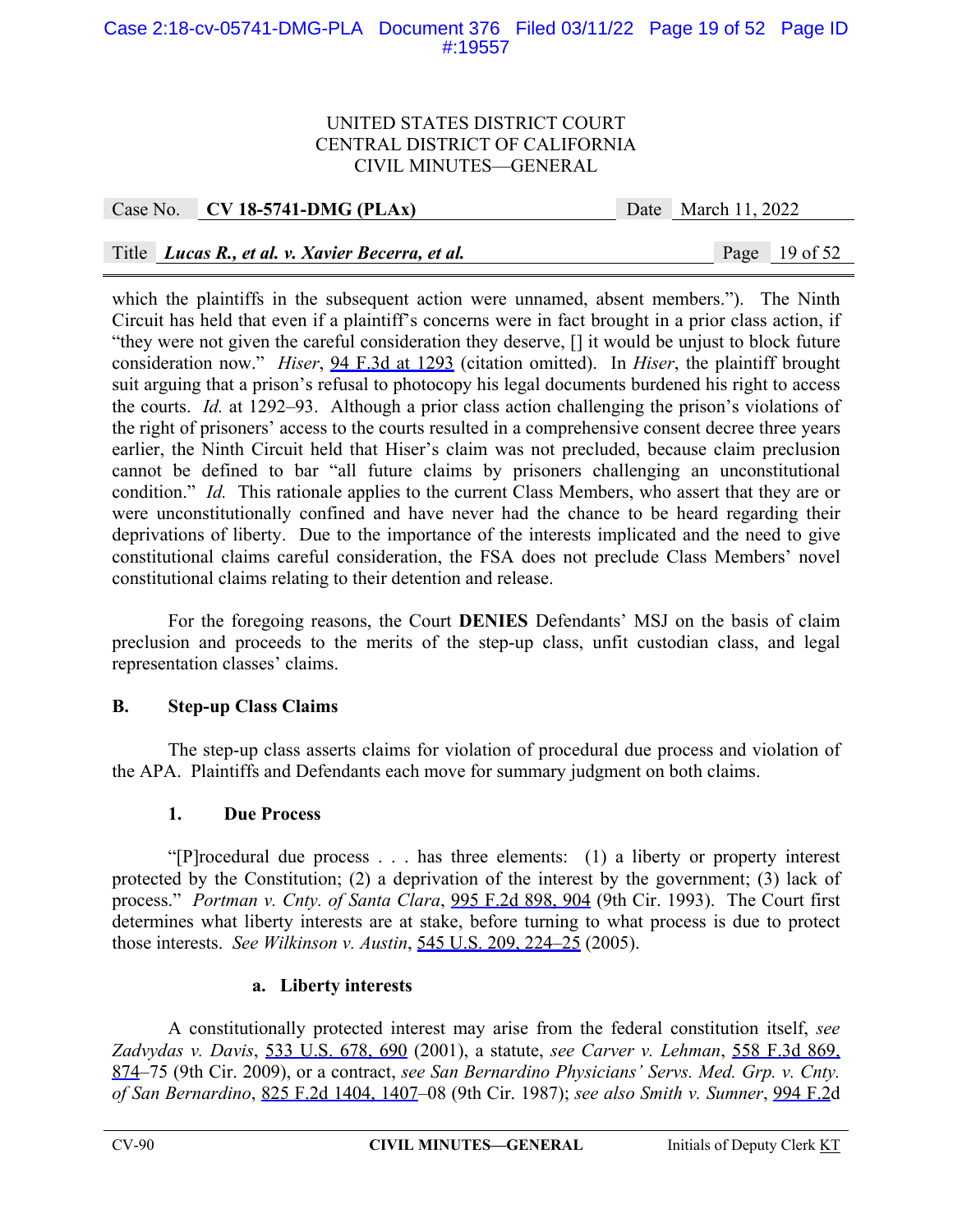# Case 2:18-cv-05741-DMG-PLA Document 376 Filed 03/11/22 Page 20 of 52 Page ID #:19558

## UNITED STATES DISTRICT COURT CENTRAL DISTRICT OF CALIFORNIA CIVIL MINUTES—GENERAL

|  | Case No. CV 18-5741-DMG (PLAx)                   | Date March 11, 2022 |                 |
|--|--------------------------------------------------|---------------------|-----------------|
|  |                                                  |                     |                 |
|  | Title Lucas R., et al. v. Xavier Becerra, et al. |                     | Page $20$ of 52 |

1401, 1406 (9th Cir. 1993) (a consent decree can give rise to a constitutionally protected interest). Plaintiffs contend that the step-up class has protected interests from all three sources: (1) constitutional liberty interests in being free from unnecessary physical restraints and in familial association; (2) a statutory interest under the TVPRA to be placed in the "least restrictive setting"; and (3) a contractual interest under the *Flores* Agreement for the same.

## **i. Constitutional interest**

It is uncontroversial that minors enjoy similar constitutional protections as adults, with some qualifications because children, "unlike adults, are always in some form of custody" and do not have "a right to come and go at will[.]" *Reno*, 507 U.S. at 302 (quoting *Schall v. Martin*, 467 U.S. 253, 265 (1984)).Therefore, due process is required before committing a minor to an institution. *In re Gault*, 387 U.S. 1, 17, 28–29 (1967); *see Reno*, 507 U.S. at 316 (O'Connor, J., concurring). Specifically, a minor has an "interest in freedom from institutional restraints," although that interest may be subordinated to the state's interest in the child's welfare. *Schall*, 467 U.S. at 265. Individuals in immigration detention still possess a constitutionally protected interest in avoiding unjustified physical restraint. *Hernandez v. Sessions*, 872 F.3d 976, 990 (9th Cir. 2017); *see also Singh v. Holder*, 638 F.3d 1196, 1203 (9th Cir. 2011). In addition, "in common with adults," minors have "a substantial liberty interest in not being confined unnecessarily for medical treatment." *Parham v. J. R.*, 442 U.S. 584, 600 (1979).

Minors also have a right to familial association with their parents and other family members, rooted in the First and Fourteenth Amendments. *See Moore v. City of E. Cleveland*, 431 U.S. 494, 504 (1977) ("Ours is by no means a tradition limited to respect for the bonds uniting the members of the nuclear family. The tradition of uncles, aunts, cousins, and especially grandparents sharing a household along with parents and children has roots equally venerable and equally deserving of constitutional recognition."); *see also Curnow By & Through Curnow v. Ridgecrest Police*, 952 F.2d 321, 325 (9th Cir. 1991) (finding that a "child's interest in her relationship with a parent is sufficiently weighty by itself to constitute a cognizable liberty interest") (citation omitted). In the immigration context, the right to familial association has been recognized to encompass a detained minor's other close relatives who seek to sponsor them, including siblings, aunts or uncles, grandparents, or first cousins. *See J.E.C.M. v. Lloyd*, 352 F. Supp. 3d 559, 585 (E.D. Va. 2018). But the right of a UAC to associate with a sponsor does not extend beyond the family. The Supreme Court has determined that minors with "no available parent, close relative, or legal guardian" do not have a constitutional right to release to a non-familial "willing-and-able private custodian rather than . . . a government-operated or government-selected child-care institution." *Reno*, 507 U.S. at 302–03.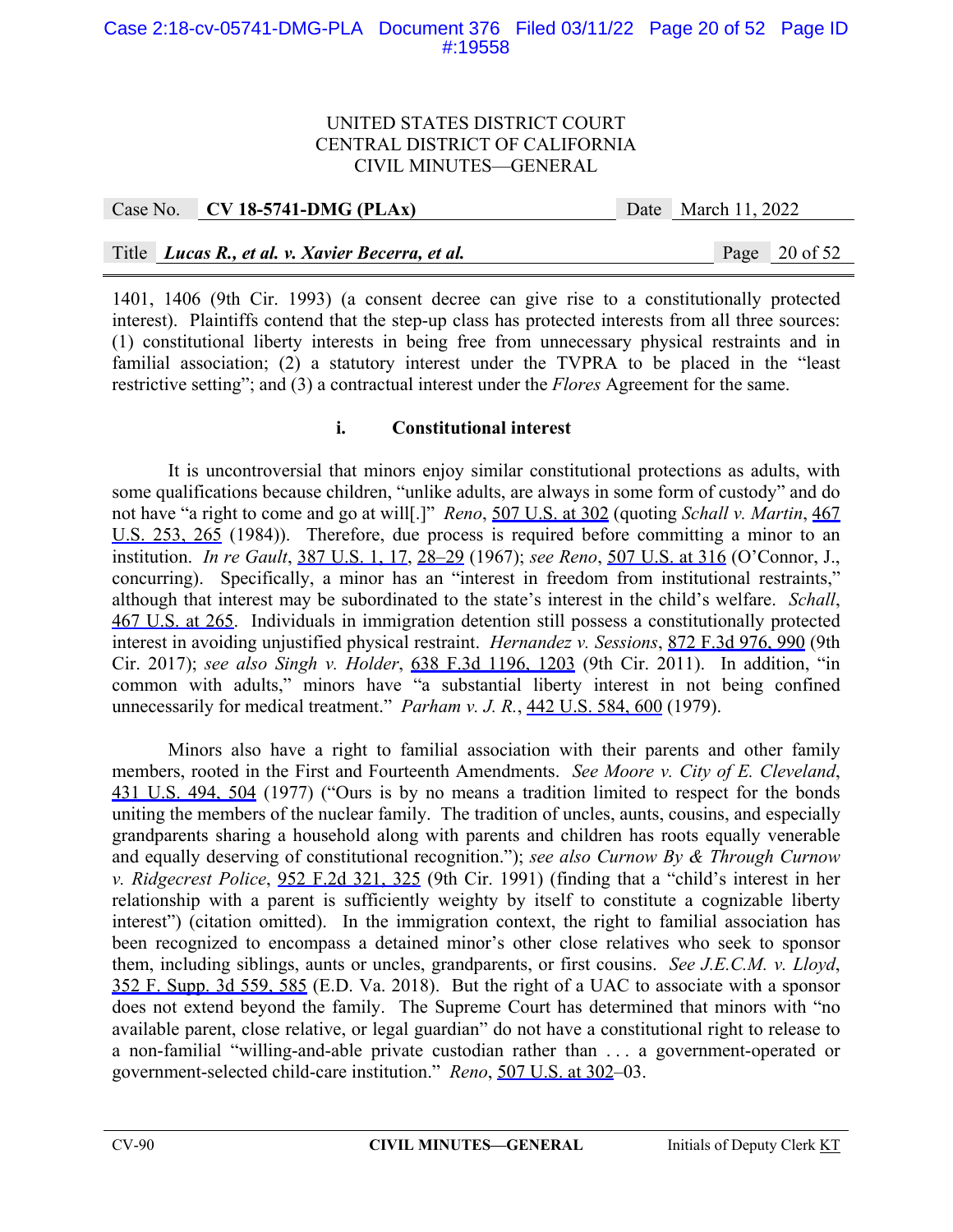# UNITED STATES DISTRICT COURT CENTRAL DISTRICT OF CALIFORNIA CIVIL MINUTES—GENERAL

Case No. **CV 18-5741-DMG (PLAx)** Date March 11, 2022

Title *Lucas R., et al. v. Xavier Becerra, et al.* Page 21 of 52

Class Members therefore possess interests under the Constitution to be free from unnecessary physical restraint and confinement for medical treatment, and to familial association.

# **ii. Statutory interest**

A statute may create a substantive interest protected by the Due Process Clause with mandatory language that imposes an obligation on government officials. *See Arnett v. Kennedy*, 416 U.S. 134, 152 (1974); *Carver v. Lehman*, 558 F.3d 869, 872–73 (9th Cir. 2009). In addition to "explicitly mandatory language," however, the statute must also establish "specified substantive predicates" to limit discretion. *Kentucky Dep't of Corr. v. Thompson*, 490 U.S. 454, 463 (1989).

 The provisions of the TVPRA upon which the step-up class relies contain some mandatory and some discretionary language:

[A]n unaccompanied alien child in the custody of the Secretary of Health and Human Services *shall* be promptly placed in the least restrictive setting that is in the best interest of the child. In making such placements, the Secretary *may* consider danger to self, danger to the community, and risk of flight. Placement of child trafficking victims may include placement in an Unaccompanied Refugee Minor program, pursuant to section 412(d) of the Immigration and Nationality Act (8 U.S.C. 1522(d)), if a suitable family member is not available to provide care. A child *shall not* be placed in a secure facility absent a determination that the child poses a danger to self or others or has been charged with having committed a criminal offense. The placement of a child in a secure facility *shall* be reviewed, at a minimum, on a monthly basis, *in accordance with procedures prescribed by the Secretary*, to determine if such placement remains warranted.

8 U.S.C. § 1232(c)(2)(A) (emphasis added). The first statement, that a minor "shall be promptly placed in the least restrictive setting," does not contain specific substantive limits on Defendants' discretion, and in fact uses non-mandatory language to delineate what factors Defendants "may" consider in making placements. The second and third statements do contain substantive predicates: HHS must determine that a minor poses either a danger to self or others or has been charged with a criminal offense in order to be placed in a secure facility, and HHS must review the minor's placement each month. But the third statement, regarding HHS' monthly review of a minor's placement, provides the Secretary discretion to prescribe procedures for review.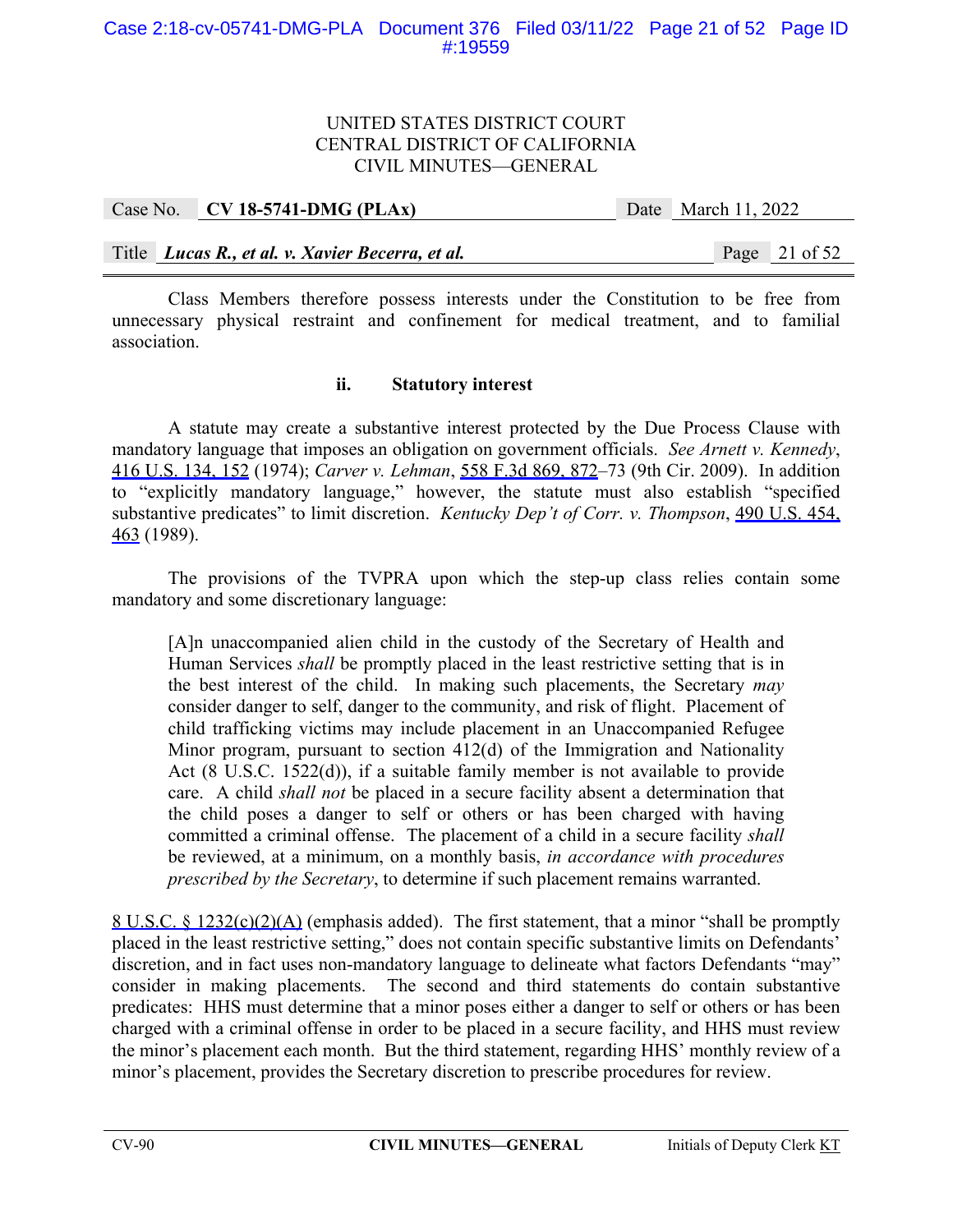## Case 2:18-cv-05741-DMG-PLA Document 376 Filed 03/11/22 Page 22 of 52 Page ID #:19560

## UNITED STATES DISTRICT COURT CENTRAL DISTRICT OF CALIFORNIA CIVIL MINUTES—GENERAL

|  | Case No. CV 18-5741-DMG (PLAx)                   |  | Date March 11, 2022 |                 |
|--|--------------------------------------------------|--|---------------------|-----------------|
|  |                                                  |  |                     |                 |
|  | Title Lucas R., et al. v. Xavier Becerra, et al. |  |                     | Page $22$ of 52 |

Thus, the only explicitly mandatory interest created by the TVPRA for minors placed into secure facilities is the interest in having a determination of danger to self or others or criminal history before secure placement.

# **iii.** *Flores* **Settlement Agreement contractual interest**

As the Court noted in its Class Certification Order, the FSA's requirements that Defendants place children in non-secure licensed facilities and adhere to all applicable state child welfare laws and regulations are "protections . . . secured by a consent decree and constitute civil rights because they are akin to the constitutional and statutory rights discussed above." Nov. 2, 2018 Ord. at 14–15 (citing FSA at ¶¶ 6, 14, 18–19, Ex. 1 at ¶ A); *see also Smith*, 994 F.2d at 1406 ("'[I]t would be passing strange if a consent decree, which possesses all the attributes of an ordinary contract plus the additional element of judicial approbation, were to be accorded some inferior status." (quoting *Rodi v. Ventetuolo*, 941 F.2d 22, 28 (1st Cir. 1991)).

The FSA creates a constitutionally protected liberty interest in non-secure, licensed facilities with this mandatory language: "Except as provided in Paragraphs 12 or 21, such minor *shall* be placed temporarily in a licensed program until such time as release can be effected . . . or until the minor's immigration proceedings are concluded, whichever occurs earlier." Pls.' MSJ at 37 (quoting FSA ¶ 19 (emphasis added)). Further, "[a] licensed program . . . *shall* be nonsecure as required under state law" and "licensed by an appropriate State agency to provide . . . care services for dependent children." *Id.* (quoting FSA at ¶ 6) (emphasis added).

But the FSA also contains important caveats. Paragraph 6 provides that a licensed facility for "special needs minors may maintain that level of security permitted under state law which is necessary for the protection of a minor or others in appropriate circumstances," thus permitting ORR to place minors who require greater mental health or physical treatment in a medium-secure or secure facility. FSA at ¶ 6 (emphasis added). Paragraph 21 also provides some restrictions on the right to be placed in a nonsecure licensed program. "A minor may be held in or transferred to a suitable State or county juvenile detention facility or secure INS detention facility, or INS-contracted facility," when an INS District Director or Chief Patrol Agent determines that (1) the INS has probable cause to believe a minor has committed a specified offense (although "this provision *shall not* apply to any minor" whose offenses are isolated or petty); (2) "the minor has committed or made credible threats to commit a violent or malicious act (whether directed to himself or others) while in INS legal custody or in the presence of an INS officer"; (3) the minor has engaged in "unacceptably disruptive" conduct in the licensed program and "removal is necessary to ensure the welfare of the minor or others, as determined by the staff of the licensed program"; (4) the minor is an escape-risk, or (5) the minor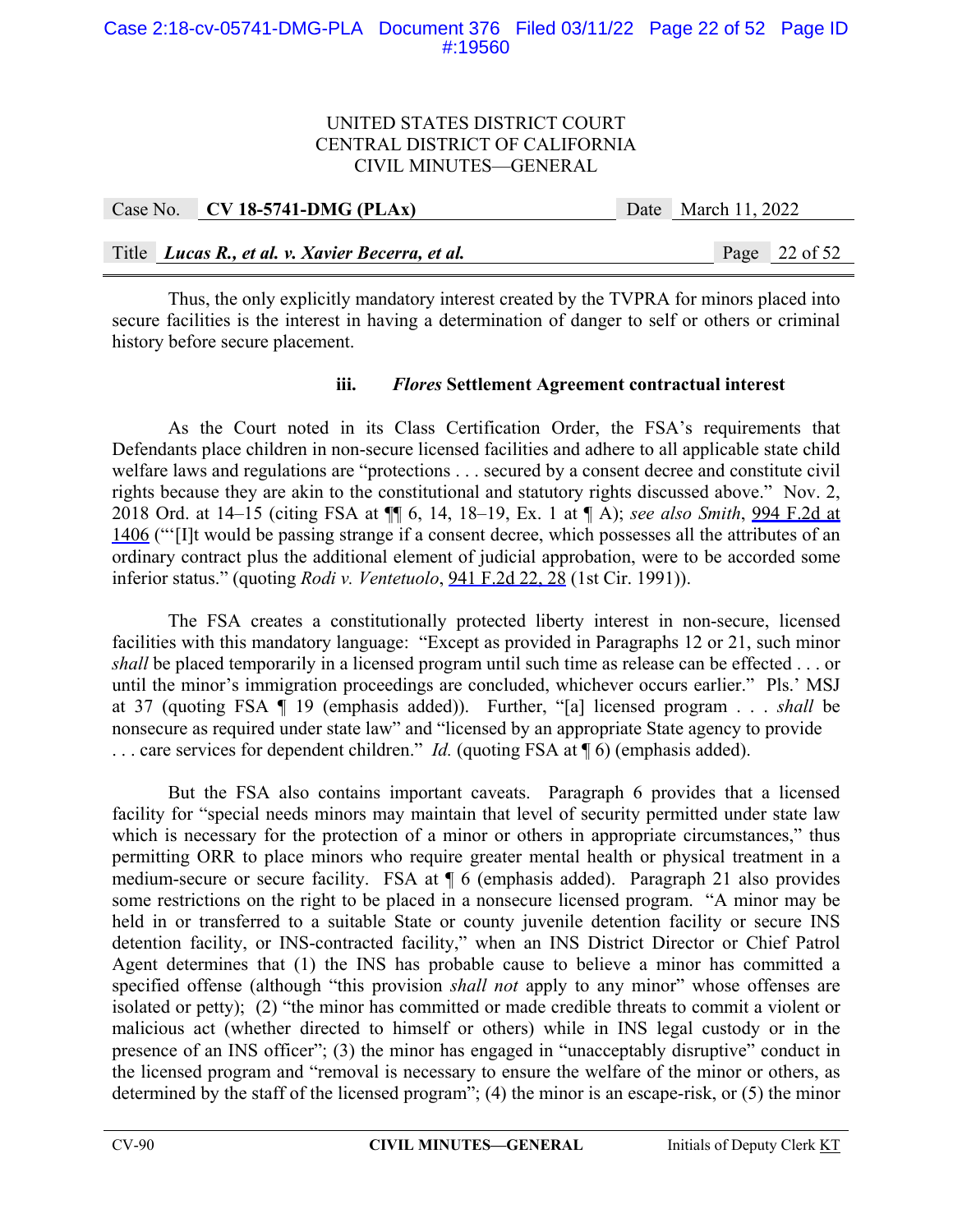# Case 2:18-cv-05741-DMG-PLA Document 376 Filed 03/11/22 Page 23 of 52 Page ID #:19561

## UNITED STATES DISTRICT COURT CENTRAL DISTRICT OF CALIFORNIA CIVIL MINUTES—GENERAL

# Case No. **CV 18-5741-DMG (PLAx)** Date March 11, 2022

# Title *Lucas R., et al. v. Xavier Becerra, et al.* Page 23 of 52

"must be held in a secure facility for his or her own safety." FSA at ¶ 21; *see also Flores* July 30, 2018 Ord., 2018 WL 10162328, at \*10–13 (holding that Shiloh RTC was overly secure for the care of minors, in violation of the FSA, *unless* a licensed psychologist or psychiatrist found that the minor "[p]resent[s] a continued or real risk of harm to self, others, or the community"). But because Paragraphs 6 and 21 are quite specific in their guidelines for when a minor may be placed in a secure facility, they provide "substantive predicates" to "guide [Defendants'] discretion in making the ultimate decision" regarding placement. *Kentucky Dep't of Corr.*, 490 U.S. at 464.

The FSA thus establishes a liberty interest to be placed in a nonsecure licensed facility unless the substantive predicates of Paragraphs 6 and 12 are met.

# **b. Sufficiency of procedural protections**

To determine what process is due to protect Class Members' liberty interests, the Court employs the framework set forth in *Mathews v. Eldridge*, 424 U.S. 319 (1976), which requires consideration of the following factors: (1) "the private interest that will be affected by the official action"; (2) "the risk of an erroneous deprivation of such interest through the procedures used and the probable value, if any, of additional or substitute procedural safeguards"; and (3) "the Government's interest, including the function involved and the fiscal and administrative burdens that the additional or substitute procedural requirement would entail." *Id.* at 335.

The Court considers first the private interest and the government interest. It then balances those interests to determine what procedures are constitutionally required, if any, to ameliorate the risk of erroneous deprivation.

#### **i. Private interest**

Minors' placement in secure juvenile detention centers or RTCs indisputably implicates their interest in freedom from institutional restraint. Some minors in ORR custody have reported significant negative experiences, including abuse by staff and other minors and jail-like conditions. PSUF ¶¶ 6–7, 128, 130. Minors in RTCs additionally face potentially unnecessary confinement for medical treatment. They have reported being compelled to take psychotropic medications or seeing other minors forced to take psychotropic medication. PSUF ¶¶ 133–34 (citing 15 Class Members' declarations, including Lucas R.'s, describing how they would get into trouble or be forced to stay at a secure facility or RTC for longer if they refused to take pills). It is also undisputed that OON RTCs are similarly restrictive to in-network RTCs. PSUF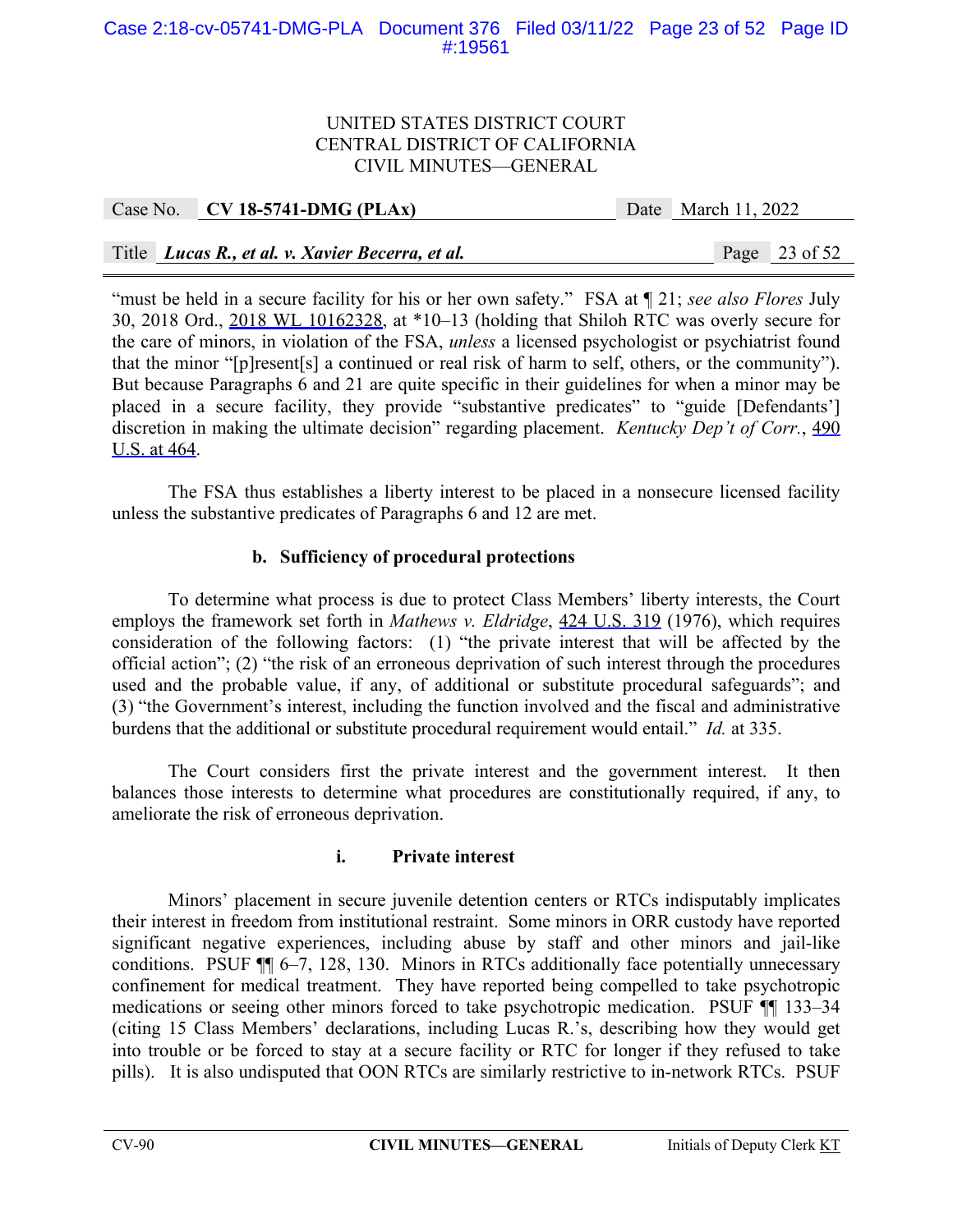## Case 2:18-cv-05741-DMG-PLA Document 376 Filed 03/11/22 Page 24 of 52 Page ID #:19562

## UNITED STATES DISTRICT COURT CENTRAL DISTRICT OF CALIFORNIA CIVIL MINUTES—GENERAL

| Case No. CV 18-5741-DMG (PLAx)                   | Date March 11, 2022 |                 |
|--------------------------------------------------|---------------------|-----------------|
|                                                  |                     |                 |
| Title Lucas R., et al. v. Xavier Becerra, et al. |                     | Page $24$ of 52 |

¶ 121. The liberty interests implicated by placement in in-network RTCs and OON RTCs therefore are similar.

"The consequences of an erroneous commitment decision are more tragic where children are involved" because "[c]hildhood is a particularly vulnerable time of life and children erroneously institutionalized during their formative years may bear the scars for the rest of their lives." *Reno*, 507 U.S. at 318 (O'Connor, J., concurring) (internal citations omitted). There have been specific instances where restrictive placements have led to a child's deterioration in mental health. PSUF ¶ 136. According to staff at over 45 ORR-funded facilities interviewed in a September 2019 Report by the Office of the Inspector General ("OIG"), longer stays resulted in higher levels of defiance, hopelessness, and frustration among children, along with more instances of self-harm and suicidal ideation. PSUF ¶ 2 (citing OIG Report, Care Provider Facilities Described Challenges Addressing Mental Health Needs of Children in HHS Custody, available at https://oig.hhs.gov/oei/reports/oei-09-18-00431.pdf). Numerous child welfare experts have expounded on the harm that detention causes children, particularly young children. PSUF at ¶ 1.

Furthermore, being placed in a medium-secure or secure placement is correlated with significantly longer lengths of detention: an average of 183.8 days in secure and medium-secure facilities, versus an average of 52.6 days in shelter facilities. PSUF ¶¶ 115, 140–41. These longer stays, even if justified by a finding of the minor's dangerousness to self or others or criminal history, also prolong the time that a minor spends separated from family members. It is undisputed that being separated from family members is inimical to a child's well-being. PSUF ¶ 9. For example, Class Representatives Sirena P.'s and Benjamin F.'s separation from their families was a trigger for Sirena P.'s serious mental health symptoms and Benjamin F's "physical and emotional challenges." PSUF ¶¶ 18–19. Indeed, ORR acknowledges that the best practice, where discharge presents no risks to the health or safety of the minor, is discharge within 30 days of admission, and keeping a minor in ORR custody for no longer than 60 days. PX-83 (December 2018 ORR Memo) at 4 [Doc. # 272-4].

Thus, placement in secure facilities implicates strong constitutional liberty interests. Minors placed in secure facilities also have interests in receiving the requisite determinations justifying their restrictive detention under the TVPRA and FSA.

Staff-secure facilities implicate, to a lesser degree, the interest in freedom from institutional restraint. Defendants assert that as compared with shelters, staff-secure facilities merely provide a greater staff-to-child ratio, increased communications, and more services to control problem behaviors. DSUF  $\P$  37-39. Plaintiffs' only comparative evidence of the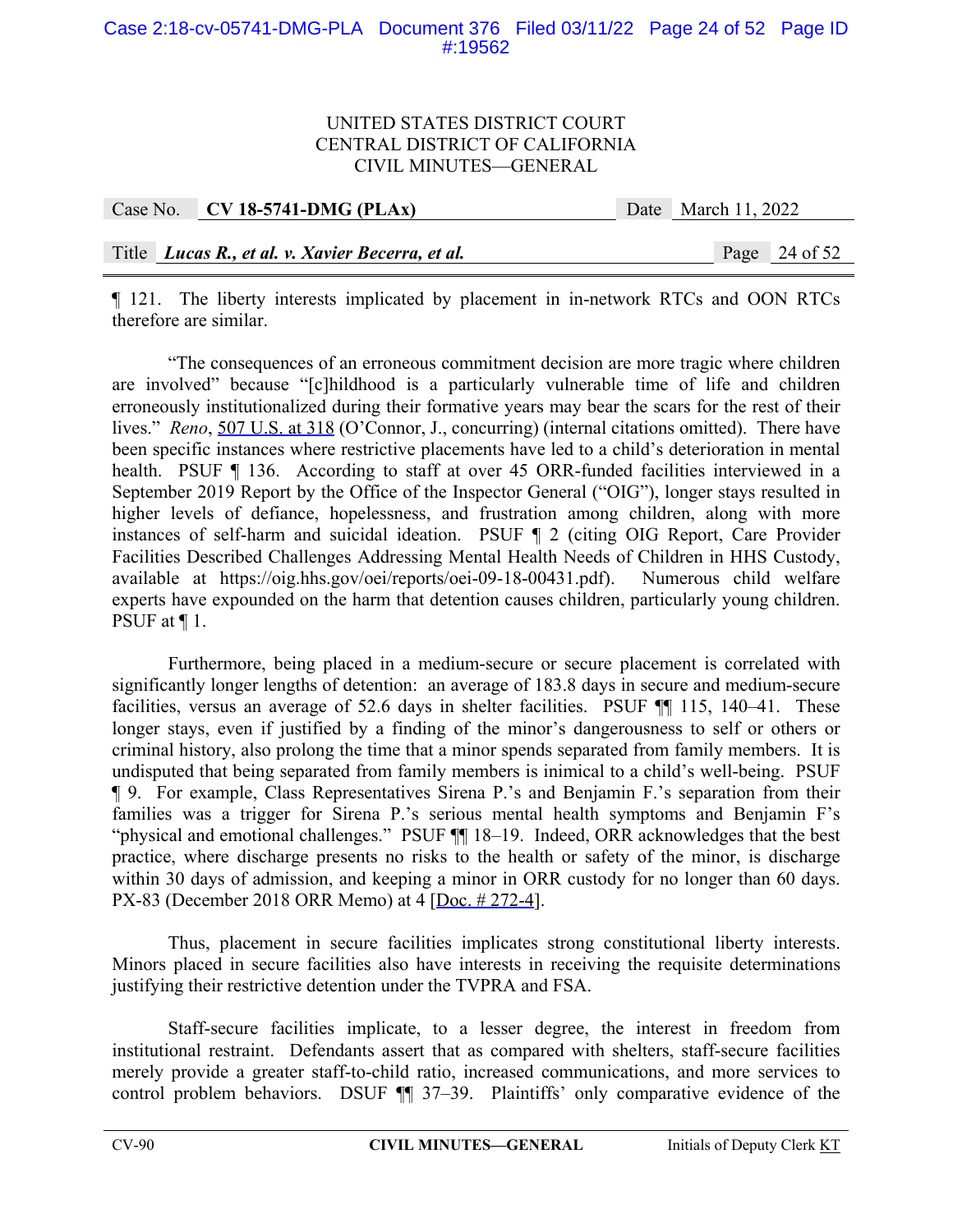# Case 2:18-cv-05741-DMG-PLA Document 376 Filed 03/11/22 Page 25 of 52 Page ID #:19563

#### UNITED STATES DISTRICT COURT CENTRAL DISTRICT OF CALIFORNIA CIVIL MINUTES—GENERAL

| Case No. $\vert$ CV 18-5741-DMG (PLAx)           | Date March 11, 2022 |                 |
|--------------------------------------------------|---------------------|-----------------|
|                                                  |                     |                 |
| Title Lucas R., et al. v. Xavier Becerra, et al. |                     | Page $25$ of 52 |

security level of a staff-secure facility is from an expert who has never visited any ORR care provider facility and was unable to compare a staff-secure facility to a shelter. PX-144 (Quinn Expert Rep.) [Doc. # 289-5 at 64]; PX-32 (Quinn Dep.) at 81:21-22 [Doc. # 304-6]. But the parties do not dispute that staff-secure shelters are more restrictive than shelters. PSUF ¶¶ 122– 23. And ORR previously admitted that staff-secure facilities are "medium-security facilities" under the *Flores* Agreement. *See Flores* July 30, 2018 Ord., 2018 WL 10162328, at \*7.

In addition, at least one therapeutic staff-secure facility involves six-month sex offender treatment for minors before they can be stepped-down into a regular shelter or long-term foster care, thereby also implicating the right not to be unnecessarily confined for medical treatment. *See* PSUF ¶ 135; *see also* Heath Depo. at 119:24–121:6 [Doc. # 272-2].

# **ii. Government interest**

Defendants' employees and experts emphasize that when the need to step up a child arises, "time is of the essence." Antkowiak Decl. at ¶ 33 [Doc. # 263-12]; Lubit Expert Rep. at ¶ 3(b) [Doc. # 265-1 (under seal)] ("When UACs pose a threat to the health and safety of themselves or others, and the UACs cannot be maintained safely in a less restrictive setting, the UACs should go to a higher level of care. Delaying step-ups to RTCs in these situations is contrary to acceptable practice because serious avoidable harm could occur during the period of delay."). As the Director of ORR's Division of Unaccompanied Children Operations explained, "children who know they are leaving the current care provider may escalate behaviors—either because they know they will no longer be subject to the behavior plans of the current shelter, or because they disagree with the transfer." Antkowiak Decl. at  $\P$  33 [Doc. # 263-12]. Further, "[i]f the minor hurts other children or staff through such behavior, this creates additional risk for the program, as well as potential liability for grantee care providers, potentially affecting their willingness to participate as licensed care providers in the program." *Id.* 

Defendants also have an interest in relying on the professional expertise of the case management team in making placement decisions, particularly since the Case Manager meets with the minor every week. Defendants' expert Dr. Roy Lubit notes that a neutral decisionmaker may not be as helpful in making step-up decisions, as "[g]ood medical decisions require having a thorough knowledge of the patient's issues, preferences, and overall condition." Lubit Rep. at ¶ 33 [Doc. # 265-1 (under seal)].

Defendants also assert that the financial burden of increased process would be substantial because ORR currently funds only two attorneys, so an increase in administrative hearings in particular would burden the agency's resources. DSUF ¶ 80. But "[f]inancial cost alone is not a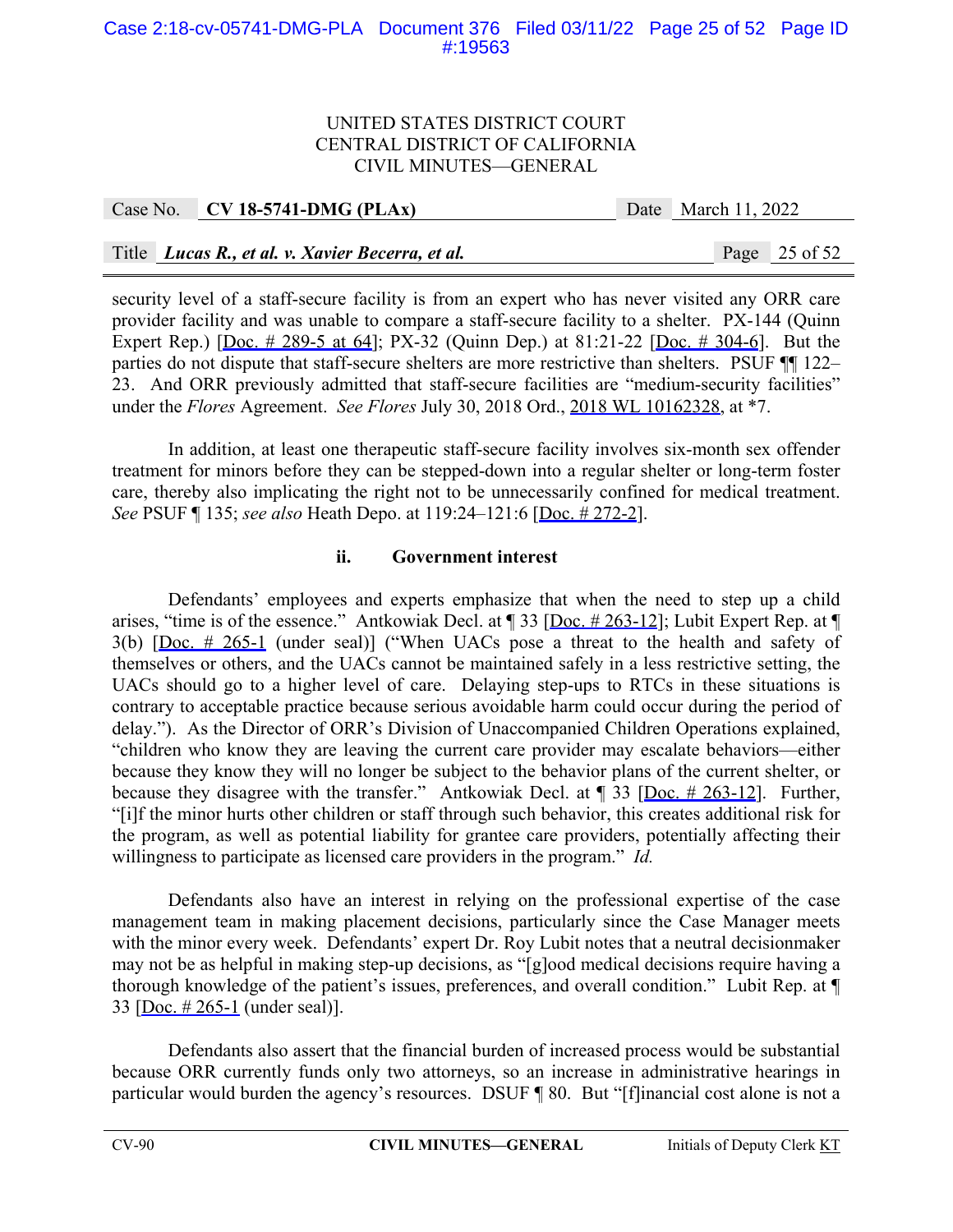# Case 2:18-cv-05741-DMG-PLA Document 376 Filed 03/11/22 Page 26 of 52 Page ID #:19564

#### UNITED STATES DISTRICT COURT CENTRAL DISTRICT OF CALIFORNIA CIVIL MINUTES—GENERAL

Case No. **CV 18-5741-DMG (PLAx)** Date March 11, 2022

# Title *Lucas R., et al. v. Xavier Becerra, et al.* Page 26 of 52

controlling weight in determining whether due process requires a particular procedural safeguard prior to some administrative decision." *Mathews*, 424 U.S. at 348. Furthermore, ORR has already launched the PRP, indicating that it is not administratively infeasible to provide minors in more restrictive facilities the opportunity to review evidence, provide a written statement, request a hearing, be represented by a child advocate or attorney, and receive a written notice of decision. Defendants note, however, that the administrative burdens of full trial-like hearings would place such additional demands on Case Managers that it could reduce the willingness of licensed care providers to work with ORR. *See* Antkowiak Decl. at ¶ 36 [Doc. # 263-12]. Although financial cost is not a particularly compelling interest, the adverse consequences of overburdening care facilities are important considerations.

Plaintiffs do not assert any improper motivation for Defendants to keep Plaintiffs longer in stepped-up placements, and the Court finds no evidence the professionals involved in the placement decisions "are either oblivious or indifferent to the child's welfare—or that they are incompetent." *See Parham*, 442 U.S. at 615. The Court thus ascribes significant weight to Defendants' asserted interests.

# **iii. Balancing interests with the risk of erroneous deprivation and value of additional procedures**

Plaintiffs argue that ORR's policies create an impermissibly high risk of erroneous deprivation where (1) children are not given adequate notice of step-up to a restrictive placement; (2) most children have no opportunity to be heard about their placement except in a *Flores* bond hearing; (3) the administrative process prior to step-up is inadequate; (4) ORR's requirement for a medical recommendation prior to step-up to an RTC is insufficient; (5) ORR's administrative review post-step-up is insufficient; and (6) the ORR Director reconsideration process open only to some children is inadequate. Pls.' Opp. at 35–46.

 ORR appears already to have addressed many of the asserted deficiencies with its procedures. It acknowledges that it has erroneously stepped up some minors to restrictive placements, and has failed to expeditiously step-down others after determining their eligibility to be placed in less restrictive facilities. PSUF ¶¶ 218–19, 222. Indeed, in November 2018, an ORR compliance work group found that the *majority* of children placed in secure facilities were inappropriately placed. DSUF ¶ 148. In January 2019, ORR found that over 70 percent of minors in staff-secure facilities and RTCs received non-compliant NOPs. DSUF ¶ 149. These numbers indicate unacceptably high risks of erroneous deprivation of Class Members' liberty interests.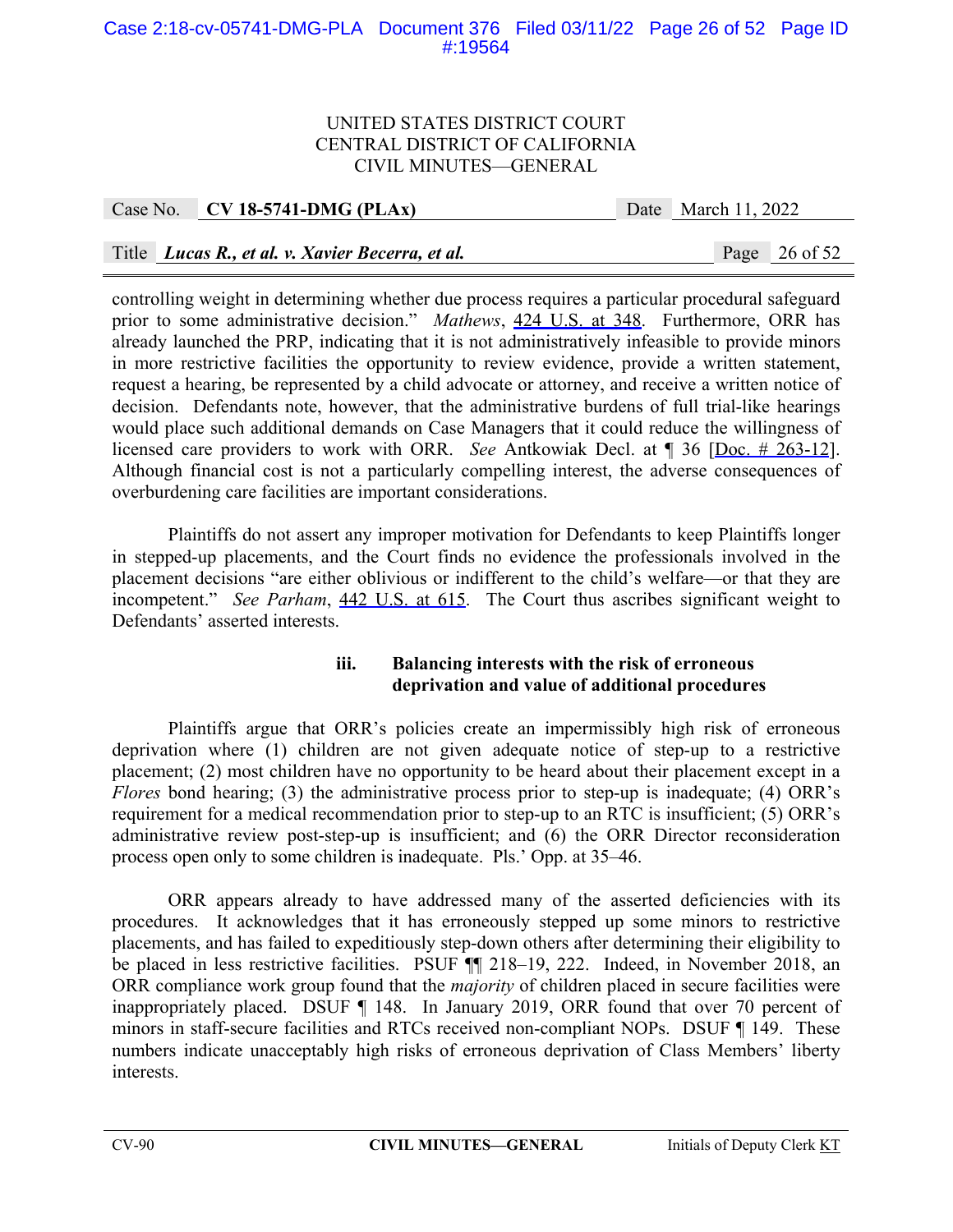## Case 2:18-cv-05741-DMG-PLA Document 376 Filed 03/11/22 Page 27 of 52 Page ID #:19565

#### UNITED STATES DISTRICT COURT CENTRAL DISTRICT OF CALIFORNIA CIVIL MINUTES—GENERAL

| Case No. $CV$ 18-5741-DMG (PLAx)                 | Date March 11, 2022 |                 |
|--------------------------------------------------|---------------------|-----------------|
|                                                  |                     |                 |
| Title Lucas R., et al. v. Xavier Becerra, et al. |                     | Page $27$ of 52 |

Since then, however, Defendants assert that ORR's monthly compliance reviews have found almost 100 percent compliance with ORR policies for secure placements. DSUF ¶ 59. For example, an ORR compliance analyst observed in October 2019 that by mid-2019, ORR had zero problems with compliance for the ten minors in secure facilities. DX-33 (Ray Depo.) at 109:17–110:2 [Doc. # 263-36].

Even so, Plaintiffs have identified a small number of minors who may have been inappropriately placed in or not stepped down from a secure facility more recently. Pls.' Supp. Subm. at  $9-10$  [Doc. # 329]. For example, in January 2020, ORR Case Manager Carina Contreras testified that some minors were placed in Shenandoah juvenile detention center for "behavioral history that was related to escape risk, which meets staff secure criteria" rather than secure criteria; a "more recent<sup>[]"</sup> situation in which a minor was placed in Shenandoah despite being charged only with a "nonviolent offense," which also meets staff-secure criteria; and minors who were admitted to Shenandoah despite having criminal charges dropped against them. PX-16 (Contreras Depo.) at  $75:11-77:3$ ,  $80:2-5$  [Doc.  $\# 272-2$ ]. Contreras also described some minors who were placed at Shenandoah despite exhibiting mental health needs that she believed would have been more appropriately treated at an RTC. *Id.* at 71:3–78:24. The record also contains ambiguity whether one minor, C.J.E.M., was found to be a danger to herself or others when she was placed in Shiloh RTC in December 2018. Another concern was that she was referred by a nurse practitioner, despite ORR's policy change to require a licensed psychologist or psychiatrist to make referrals after the Court's July 2018 ruling in *Flores. See* 2018 WL 10162328 at \*10–13. Although these more recent incidents are few in number, they still indicate a noteworthy risk of erroneous deprivation of important liberties, considering the very small numbers of step-up class members: only 75 in March 2020. PSUF ¶ 223.

ORR also rarely, if ever, provides a written NOP to minors prior to their step-up, although most minors receive their NOP within 48 hours of step-up.<sup>9</sup> Without pre-deprivation notice, there is no opportunity for minors to be heard before being stepped-up. Minors, including Class Representative Sirena P., have reported being awakened in the middle of the night to be sent to staff-secure, secure, or RTC placements without any prior notice or explanation. PSUF ¶ 256; Sirena P. Decl. at  $\P$  4 [Doc.  $\#$  272-3]. Plaintiffs cite the example of Jaime D., who was stepped up after he said he had killed people and was a member of a gang, but stepped back down after he recanted his tale. Plaintiffs argue that if Jaime D. had been notified of his step-up decision prior to transfer, he would have revealed his lie sooner and possibly avoided any time in a juvenile detention center. *See* Pls.' Opp. at 44. Pre-deprivation notice of the grounds of a step-

 <sup>9</sup> <sup>9</sup> The *Flores* Agreement also requires that Defendants provide minors not placed in licensed programs with a notice of reasons for housing the minor in a medium-secure or secure facility. FSA at ¶ 24.C.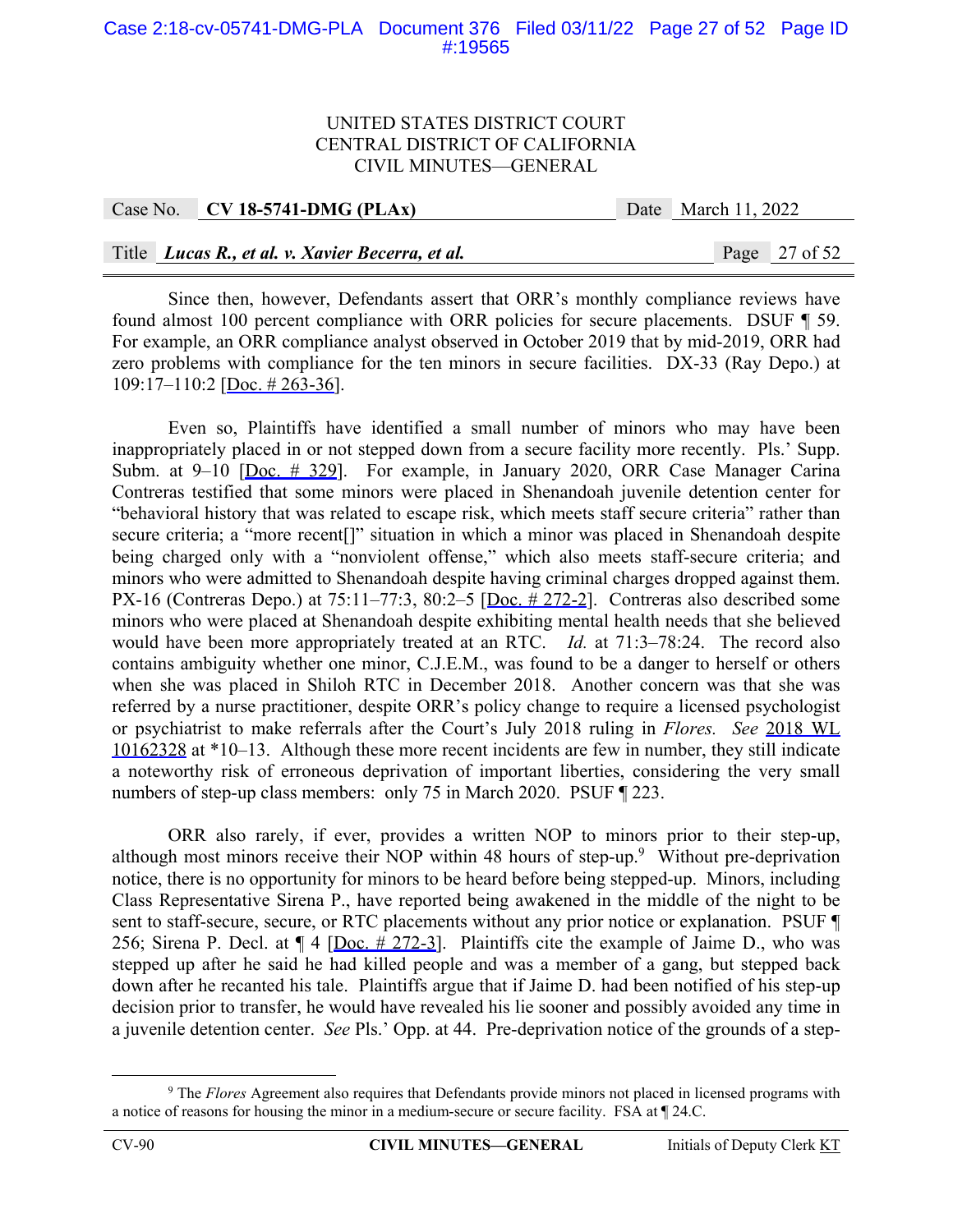# Case 2:18-cv-05741-DMG-PLA Document 376 Filed 03/11/22 Page 28 of 52 Page ID #:19566

## UNITED STATES DISTRICT COURT CENTRAL DISTRICT OF CALIFORNIA CIVIL MINUTES—GENERAL

| Case No. CV 18-5741-DMG (PLAx)                     | Date March 11, 2022 |                 |
|----------------------------------------------------|---------------------|-----------------|
|                                                    |                     |                 |
| Title   Lucas R., et al. v. Xavier Becerra, et al. |                     | Page $28$ of 52 |

up decision would therefore provide some value in mitigating the risk of deprivation of minors' liberty interests.

But in light of the important government interests at stake, as well as the safety of the minors, full pre-deprivation notice and hearing are not constitutionally required. According to the Supreme Court, "'[t]he necessity of quick action by the State or the impracticality of providing any predeprivation process' may mean that a postdeprivation remedy is constitutionally adequate.'" *Zinermon v. Burch*, 494 U.S. 113, 128 (1990) (quoting *Logan v. Zimmerman Brush Co.*, 455 U.S. 422, 436 (1982)). The record is replete with examples of minors exhibiting suicidality or other tendencies to self-harm (including Class Representatives Lucas R., Gabriela N., and Sirena P.) or threatening other minors or staff members (including Jaime D.). Because minors can be stepped up to secure facilities only if they pose a danger to self or others, have been charged with or convicted of a criminal offense, or are chargeable with such an offense, ORR's interest in acting quickly to protect the welfare of the stepped-up child and other children in its custody outweigh Class Members' interests in a pre-deprivation procedure. Although one or two Class Members' cases, such as Jaime D.'s, could have benefited from pre-step-up notice and hearing, "procedural due process rules are shaped by the risk of error inherent in the truth-finding process as applied to the generality of cases, not the rare exceptions." *Mathews*, 424 U.S. at 344. Plaintiffs' request for full notice and adversarial hearing to challenge a step-up decision *prior to transfer* fails to account for the relatively low risk of erroneous deprivation and ORR's important interests, which also serve to protect minors.

Accordingly, pre-deprivation notice and hearing are not constitutionally required for all Class Members, so long as Class Members have other pre-deprivation protections and adequate access to bolstered post-deprivation remedies. The Court describes those procedures in detail below.

# *Additional pre-deprivation protections*

The Court finds only two of Plaintiffs' suggestions for additional pre-deprivation procedures helpful to reduce risk of erroneous deprivation of Class Members' constitutional rights, and to have determinations made in accordance with the TVPRA and FSA. *See* Pls.' Proposed Judgment at 5–8 [Doc. # 271-3].

First, the ORR Policy Guide lacks specific criteria for when a minor may be placed in an OON RTC. Indeed, the Policy Guide defines "placement" as only referring to transfers of UACs within the "ORR network of care." Although the MAP acknowledges that some minors may be placed in an RTC "not affiliated with ORR through a Cooperative Agreement or contract" and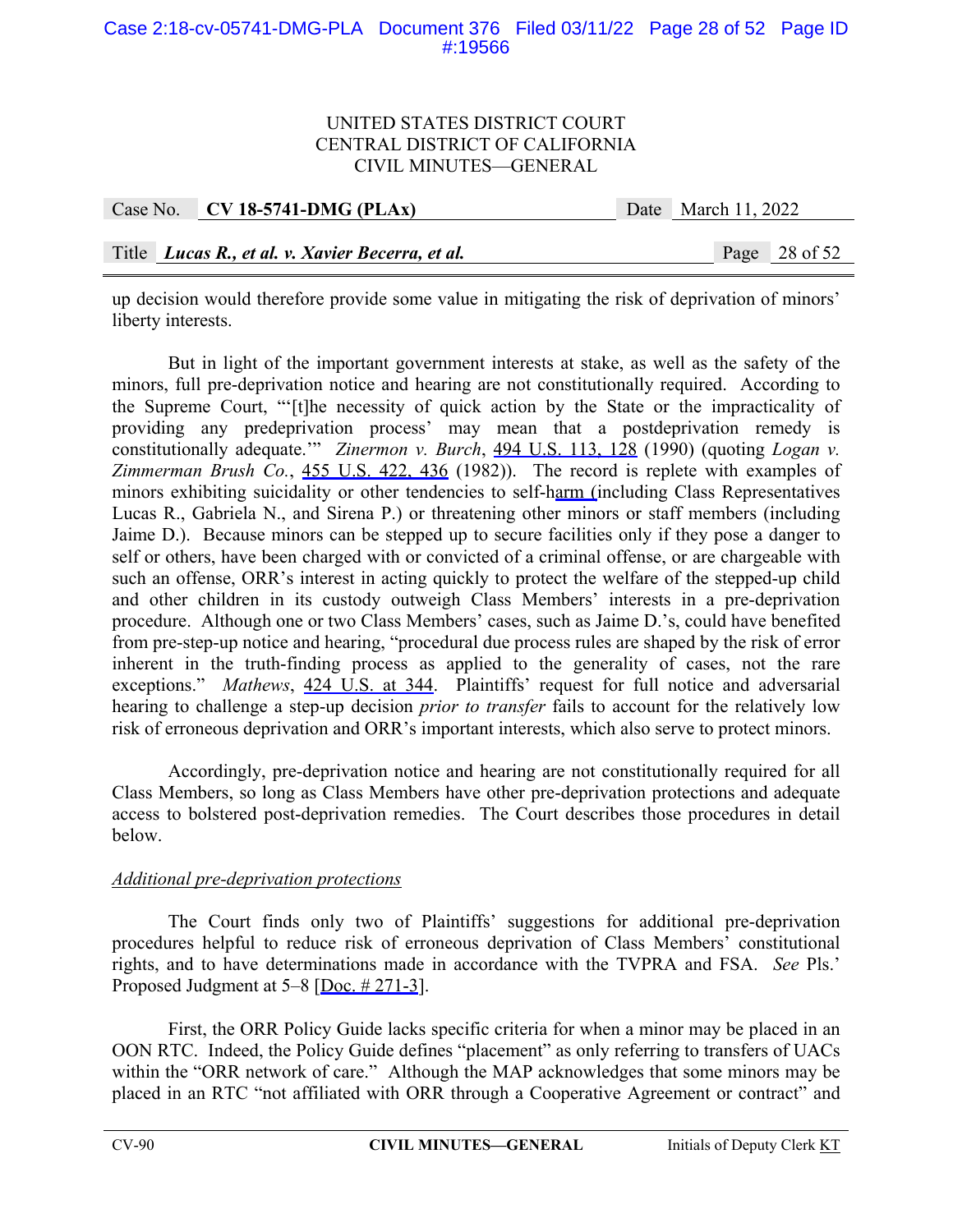# Case 2:18-cv-05741-DMG-PLA Document 376 Filed 03/11/22 Page 29 of 52 Page ID #:19567

#### UNITED STATES DISTRICT COURT CENTRAL DISTRICT OF CALIFORNIA CIVIL MINUTES—GENERAL

| Case No. $CV$ 18-5741-DMG (PLAx)                 | Date March 11, 2022 |                 |
|--------------------------------------------------|---------------------|-----------------|
|                                                  |                     |                 |
| Title Lucas R., et al. v. Xavier Becerra, et al. |                     | Page $29$ of 52 |

provides alternative procedures for provision of an NOP, it does not describe placement criteria. MAP § 1.4.6. Treating OON RTCs similarly to in-network RTCs would reduce risks associated with unjustified or indefinite placement in those types of facilities. But because there is limited evidence in the record about the OON RTCs, the Court orders only that ORR develop written policies for OON RTC placement so minors placed in those facilities can understand the reason for their placement.

Second, ORR should employ a "clear and convincing" evidentiary standard in deciding whether a minor should be stepped up. "Notwithstanding the state's civil labels and good intentions," the Supreme Court has mandated the use of the "clear and convincing" standard of proof "when the individual interests at stake in a state proceeding are both particularly important and more substantial than mere loss of money." *Santosky v. Kramer*, 455 U.S. 745, 756–57 (1982) (citations and internal quotation marks omitted). In cases involving parental rights, civil commitment, deportation, and denaturalization, the Supreme Court has "deemed this level of certainty necessary to preserve fundamental fairness in a variety of government-initiated proceedings." *Id.* ORR and care provider professionals will still make decisions guided by child welfare principles and the many factors articulated in the Policy Guide and MAP, but step-up decisions must be based on clear and convincing evidence. That evidence should be documented in the minor's file. *See* Ray Depo. at 162:10-15 [Doc. # 272-2] (ORR analyst observing in early 2019 that some minors' folders did not contain "enough documentation for [her] to cross-check that it was an appropriate step-up.").

# *Notices of placement*

According to ORR's current practice, NOPs should always be provided either before step-up or within 48 hours of transfer, as well as every 30 days the minor remains in a secure placement, in a language the minor understands and explained to the minor by a Case Manager. To ensure minors understand the basis of placement, NOPs should resemble the 2020 examples provided by the parties for minors at Shenandoah juvenile detention center and MercyFirst RTC, which clearly set forth the reason for the placement and supporting evidence. *See* Parties' Supp. Subm. [Doc. ## 323, 324 (under seal)]; *In Re Gault*, 387 U.S. 1, 33 (1967) (notice must set forth alleged misconduct with particularity); *see also Zerezghi v. U.S. Citizenship & Immigr. Servs.*, 955 F.3d 802, 811 (9th Cir. 2020) (requiring sufficient disclosure of evidence that plaintiffs should be able to refute, or attempt to refute, an adverse determination); *Beltran v. Cardall*, 222 F. Supp. 3d 476, 485 (E.D. Va. 2016) (ORR custody case) ("It is a principle that has 'remained relatively immutable' in due process jurisprudence 'that where governmental action seriously injures an individual, and the reasonableness of the action depends on fact findings, the evidence used to prove the Government's case must be disclosed to the individual so that he has an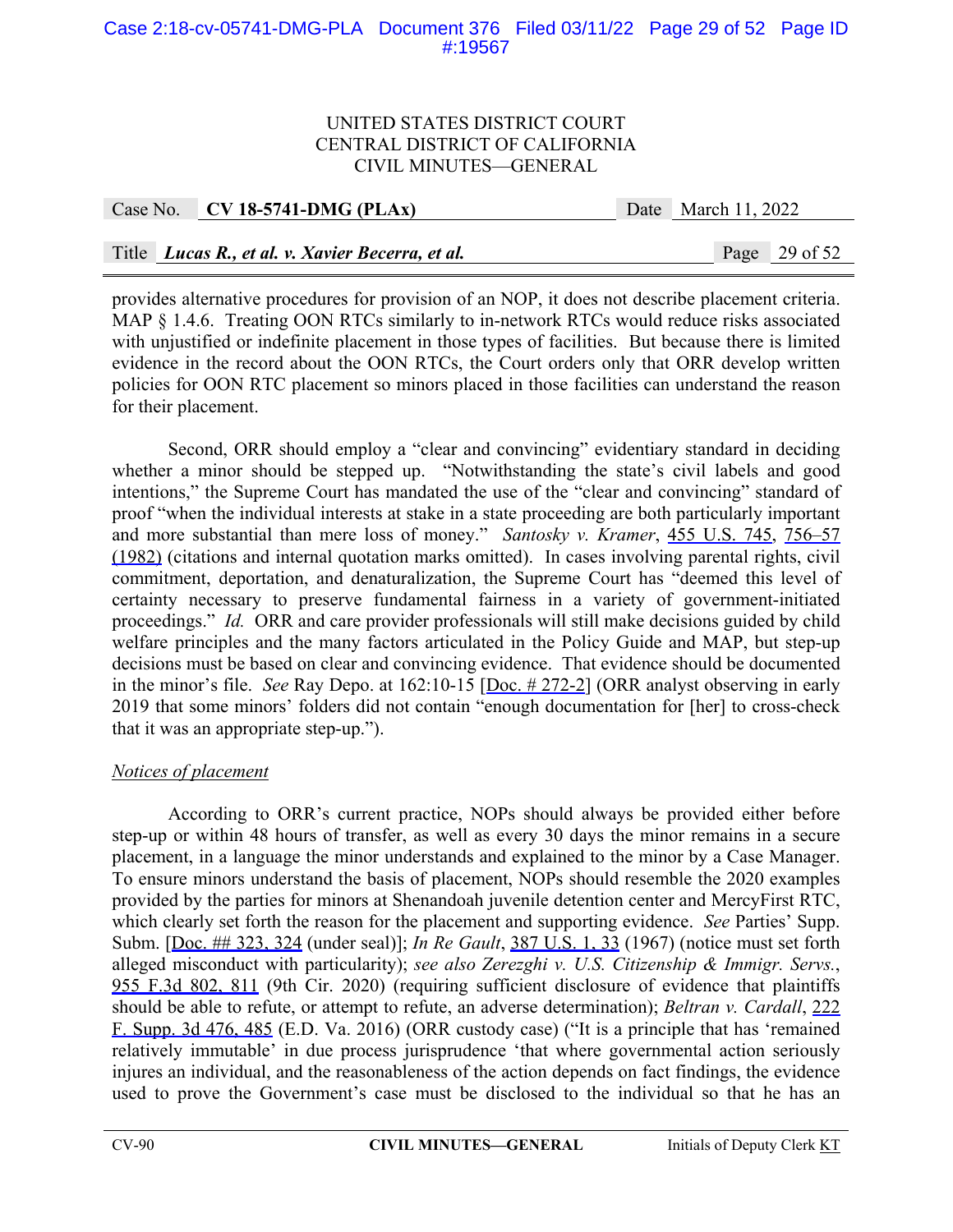# Case 2:18-cv-05741-DMG-PLA Document 376 Filed 03/11/22 Page 30 of 52 Page ID #:19568

## UNITED STATES DISTRICT COURT CENTRAL DISTRICT OF CALIFORNIA CIVIL MINUTES—GENERAL

| Case No. $CV$ 18-5741-DMG (PLAx)                 | Date March 11, 2022 |                 |
|--------------------------------------------------|---------------------|-----------------|
|                                                  |                     |                 |
| Title Lucas R., et al. v. Xavier Becerra, et al. |                     | Page $30$ of 52 |

opportunity to show that it is untrue.'") (quoting *Greene v. McElroy*, 360 U.S. 474, 496 (1959)). In MercyFirst's case, the NOP also states what therapeutic goals the minor should achieve before the minor can be stepped down to less intensive care, and other RTCs' NOPs should follow suit. NOPs must also contain updated language to reflect minors' increased access to post-deprivation review, as described below.

NOPs must also be provided *automatically* to the minor's legal counsel, parents, and/or guardians of record, rather than only on demand for counsel. Notice is not an effective safeguard of liberty interests if the child does not understand his or her right. The testimony of Shenandoah Case Manager Contreras highlights that children can be confused about their right to administrative or judicial review. Contreras Depo. at 118:8–24 [Doc. # 282-2]. Under state law, children "cannot determine their own legal actions," and in the immigration relief context, the Ninth Circuit has recognized the importance of *pro bono* or privately-retained competent legal representation for minors so that their rights may be fully protected. *Lin v. Ashcroft*, 377 F.3d 1014, 1025 (9th Cir. 2004) (citing *Johns v. County of San Diego*, 114 F.3d 874, 876–77 (9th Cir. 1997)); *see also C.J.L.G. v. Sessions*, 880 F.3d 1122, 1134-1135 (9th Cir. 2018). Without automatic involvement of parents/guardians and counsel, Plaintiffs are far less likely to understand and vindicate their procedural rights. But because it is not clear what legal rights a potential non-parent/guardian sponsor has to the child prior to the child's release, the Court will not require an NOP to be issued automatically to a non-parent/guardian adult who has applied to sponsor the child.

Prior to issuing an NOP, the case management team is not required to involve minors' counsel in the step-up decision, although any care facility, third-party contractor, or ORR employee remains welcome under ORR's policies to communicate with counsel if they wish.

# *Post-deprivation review and appeal request*

 The Court also will not require automatic adversarial hearings for each stepped-up minor. Plaintiffs argue that minors without counsel, who are often illiterate, are unlikely to participate in a hearing unless it is automatic, and the onus of requesting a hearing should never be on a minor. *See PX-32 (Quinn Dep. Tr.) at 91:1–3 [Doc. # 304-6]. But Plaintiffs' experts do not explain how* minors without counsel would be able to prepare for their own automatic hearing, and Plaintiffs do not account for the relatively low risk of erroneous deprivation. *See Veterans for Common Sense v. Shinseki*, 678 F.3d 1013, 1035 (9th Cir. 2012) (noting that even where "consequences of erroneous deprivation can be devastating," the low risk of error and government's interest weighed against additional procedure). In any event, the required 30-day administrative review for all stepped-up placements, along with the more intensive 90-day review for minors in secure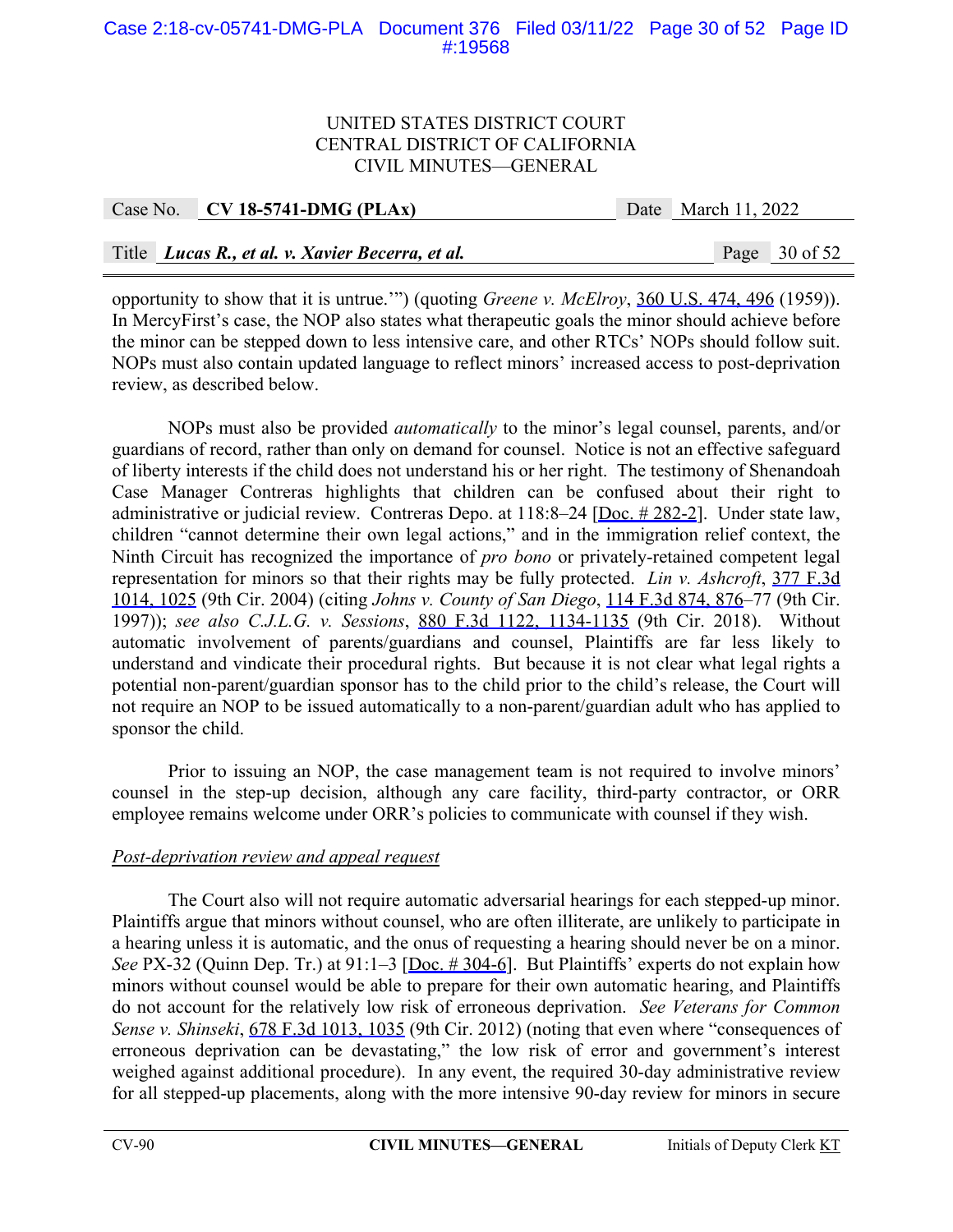# Case 2:18-cv-05741-DMG-PLA Document 376 Filed 03/11/22 Page 31 of 52 Page ID #:19569

#### UNITED STATES DISTRICT COURT CENTRAL DISTRICT OF CALIFORNIA CIVIL MINUTES—GENERAL

| Case No. $\vert$ CV 18-5741-DMG (PLAx)           | Date March 11, 2022 |                 |
|--------------------------------------------------|---------------------|-----------------|
|                                                  |                     |                 |
| Title Lucas R., et al. v. Xavier Becerra, et al. |                     | Page $31$ of 52 |

facilities, already provides automatic procedural safeguards for minors. *See* Biswas Depo. at 53:11–55:24, 64:1–20 [Doc.  $\#$  263-5] (describing the 30-day compliance review by a working group made up of higher-level ORR employees, with involvement by the case management team, and with the minor's knowledge). In addition, for minors in RTCs, ORR requires review every 30 days by a psychiatrist or psychologist to determine whether the minor should remain in restrictive residential care. DSUF ¶ 47; JSF ¶ 55. This is the sort of review by an independent staff physician deemed acceptable in *Parham*. *See* 442 U.S. at 607.10

But Class Members must be able to *request* a hearing at which they can present their own evidence, with the assistance of counsel. Class Representatives Lucas R., Gabriela N., Daniela Marisol, Sirena P., and Benjamin F. were stepped up to an RTC, and Jaime D. was stepped up to a juvenile detention center, without being provided an evidentiary hearing to challenge the stepup decision, inspect or rebut adverse evidence, or cross-examine witnesses. PSUF ¶¶ 195, 198, 200. "In almost every setting where important decisions turn on questions of fact"—such as whether Class Members constitute a danger to self or others or an escape-risk, or have a criminal history, justifying restrictive placement—"due process requires an opportunity to confront and cross-examine adverse witnesses." *Goldberg v. Kelly*, 397 U.S. 254, 269 (1970). Perhaps in response to its prior procedural shortcoming, ORR has developed a pilot program, called the Placement Review Panel ("PRP"), through which minors in secure placements can request review after 30 days. DSUF ¶ 67.

The Court finds most of the PRP procedures sufficient to ensure a fundamentally fair hearing for the minors who may currently request it. Defendants describe the PRP panel as comprised of three ORR staff members with several years of experience as professionals in the fields of child welfare, mental health, and related policy. DSUF ¶ 68. Before the PRP review is conducted, the minor or the minor's attorney is purportedly given the opportunity to review ORR's evidence in support of continued placement at an RTC or secure facility. DSUF ¶ 69. The minor or attorney can provide the PRP with a written statement or request a hearing concerning continued placement at an RTC or juvenile detention center. DSUF ¶¶ 70–71. Where the minor does not have an attorney, Defendants assert that ORR encourages the grantee care program to seek assistance for the minor from a contracted legal services provider or child advocate, and it will arrange for ORR's Juvenile Coordinator to act as an advocate for the minor,

<sup>&</sup>lt;sup>10</sup> The Court notes its concern that Dr. Javier Ruiz, the medical director of Shiloh RTC and responsible for all step-down determinations, was not aware of his obligation to review each step-up decision every 30 days. PX-163 (Ruiz Depo.) at 272:10-19 [Doc. # 289-4]. Because Plaintiffs have not demonstrated systematic problems with training among ORR, third-party contractor, or care facility employees, the Court declines to order specific training procedures. But it is fundamental that ORR must ensure that its policies are communicated to and implemented by those tasked with carrying them out.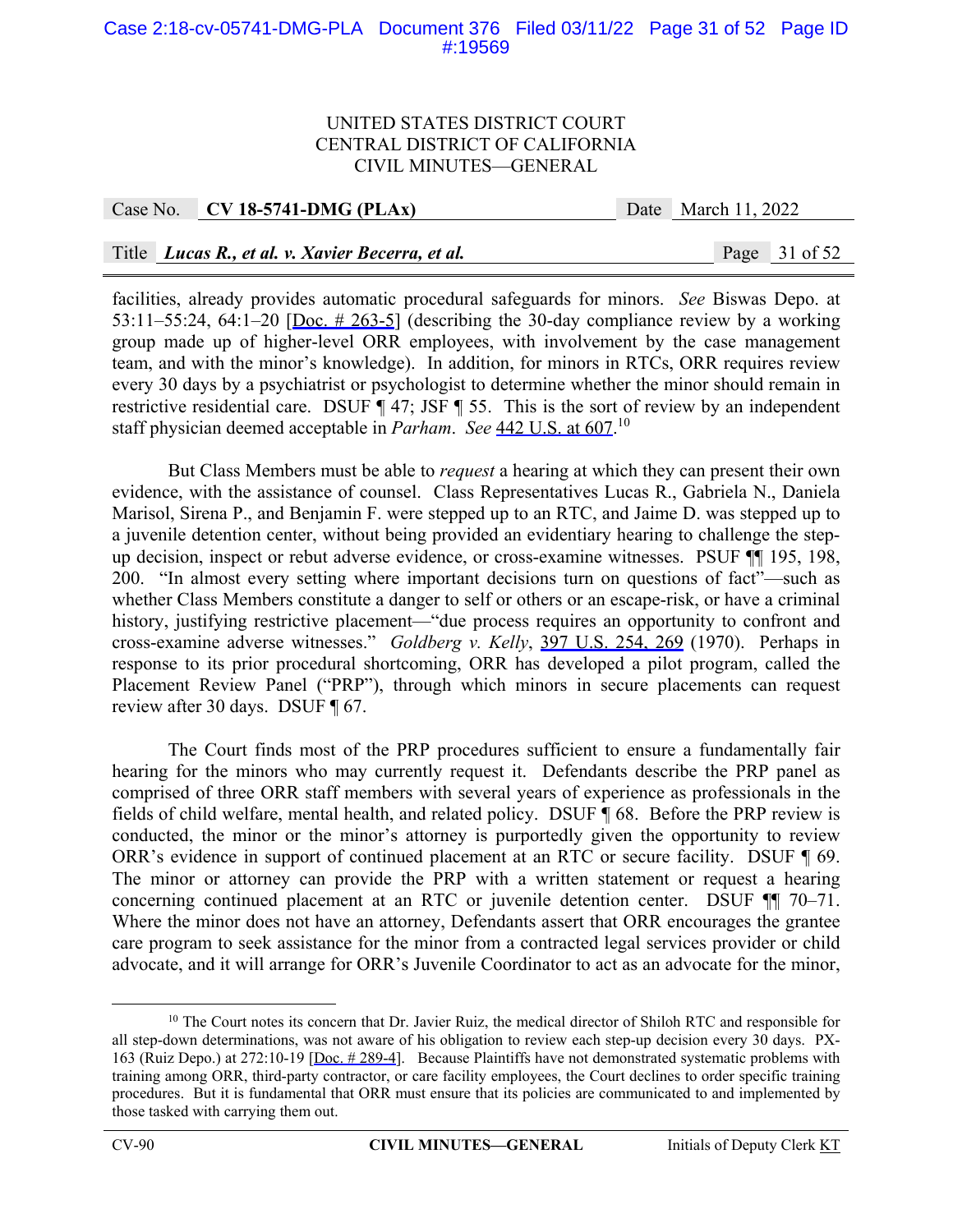# Case 2:18-cv-05741-DMG-PLA Document 376 Filed 03/11/22 Page 32 of 52 Page ID #:19570

#### UNITED STATES DISTRICT COURT CENTRAL DISTRICT OF CALIFORNIA CIVIL MINUTES—GENERAL

| Case No. CV 18-5741-DMG (PLAx) |
|--------------------------------|
|                                |

Date March 11, 2022

# Title *Lucas R., et al. v. Xavier Becerra, et al.* Page 32 of 52

if needed. DSUF ¶¶ 72–73. After reviewing the evidence and statements, and holding a hearing if the minor or minor's attorney requests one, the PRP provides the minor a written decision regarding placement. DSUF ¶ 74. The apparent success of the PRP indicates that post-step-up administrative hearings can quickly resolve step-up disputes. From March to September 2020, there have been six PRP requests filed by minors, all of whom were in secure juvenile detention. In two of the cases, the minor was stepped down prior to a panel review. In two cases, the minors did not continue to pursue review. In the final two cases, the minor had a PRP hearing and, in both such cases, the minor was stepped down after panel review. Biswas Decl. at  $\P$  60 [Doc. # 263-13]. The PRP program is a valuable additional procedure to prevent erroneous deprivation of liberty that, in light of ORR's voluntary adoption, does not conflict with the government's interest.

In light of the *Mathews* factors, the Court makes the following adjustments to the PRP. First, all step-up class members must have the opportunity to request affirmative review. That includes minors placed in staff-secure, therapeutic staff-secure, secure, RTC, and OON RTC facilities, because all of these minors have interests under the Constitution, TVPRA, and FSA in accurate determinations justifying their placement in more restrictive care. The PRP therefore must be made an agency-wide policy, rather than a mere pilot program, and be open to all minors in secure *and* medium-secure facilities.

Second, all step-up class members must be able to request affirmative review *before* they have spent 30 days in a secure or medium-secure placement, in order to be heard at a "meaningful time." *Cleveland Bd. of Educ. v. Loudermill*, 470 U.S. 532, 547 (1985). Where deprivation is significant, and it is in all parties' interests to ensure that any deprivation is justified, a "prompt" hearing should "proceed and be concluded without appreciable delay." *Barry v. Barchi*, 443 U.S. 55, 66 (1979); *see also Goss v. Lopez*, 419 U.S. 565, 582–83 (1975) (notice and hearing should follow "as soon as practicable" after the suspension of a student who poses a danger or is disruptive). Minors should therefore be able to request a PRP review as soon as they receive an NOP, rather than only 30 days after enduring a potentially erroneous restrictive placement.

Third, minors may call live witnesses or cross-examine ORR's witnesses, if such witnesses are willing to voluntarily comply, but they will have no power to compel witnesses to attend hearings or provide testimony. To require otherwise would impose too great an administrative strain on care providers who may frequently be called to testify, and on ORR's entire case management system.

Fourth, none of the three PRP panelists should be the FFS involved in making the original step-up decision, to ensure neutrality. *See Girard v. Klopfenstein*, 930 F.2d 738, 743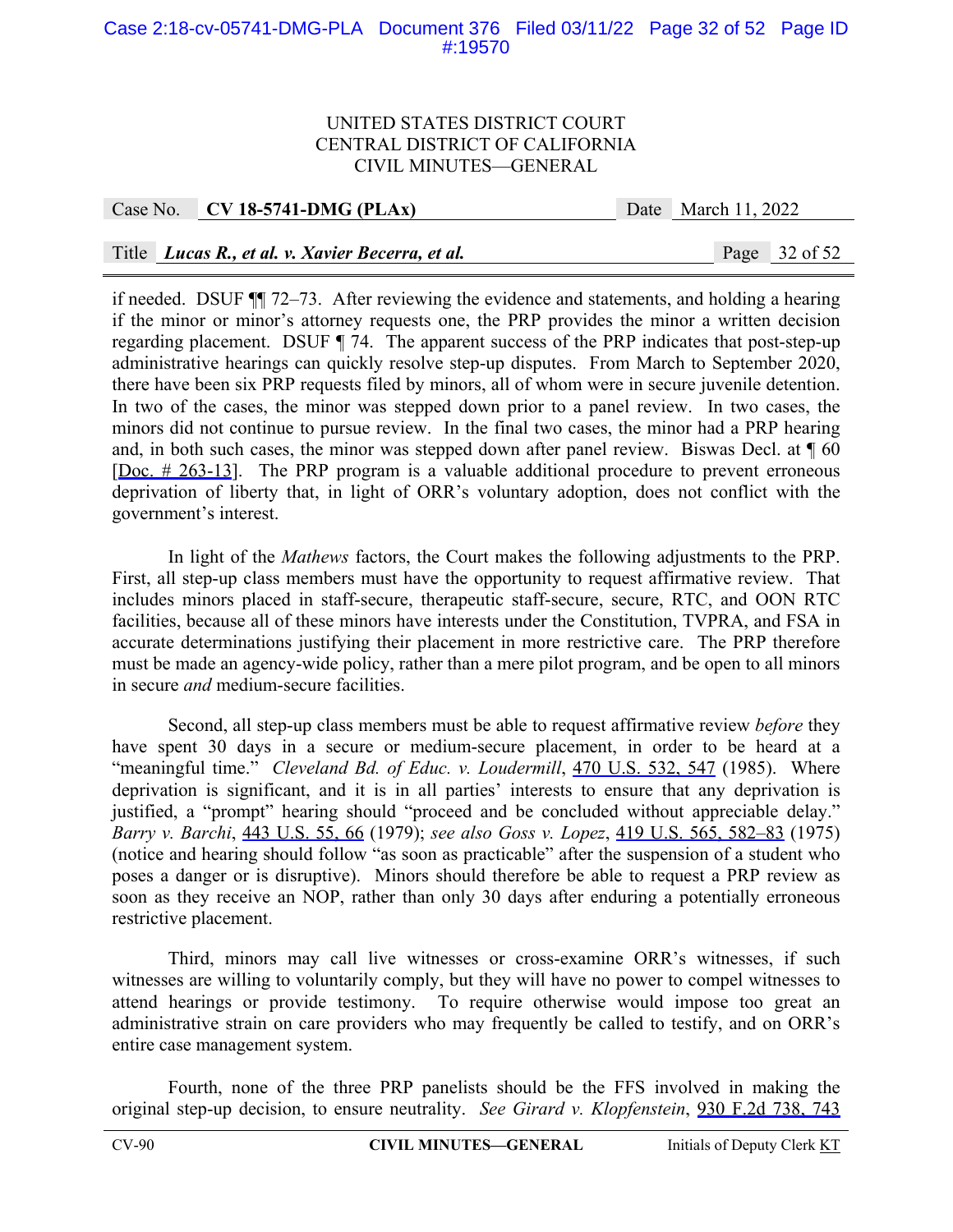# Case 2:18-cv-05741-DMG-PLA Document 376 Filed 03/11/22 Page 33 of 52 Page ID #:19571

## UNITED STATES DISTRICT COURT CENTRAL DISTRICT OF CALIFORNIA CIVIL MINUTES—GENERAL

| Case No. CV 18-5741-DMG (PLAx)                   | Date March 11, 2022 |               |
|--------------------------------------------------|---------------------|---------------|
| Title Lucas R., et al. v. Xavier Becerra, et al. |                     | Page 33 of 52 |

(9th Cir. 1991) (noting that fundamental fairness requires an "impartial trier of fact," not necessarily an extra-agency neutral decisionmaker).

Fifth, ORR must also set a time frame by which a minor will receive a PRP decision. The Court suggests seven days, although the parties may agree on a different timeline. *See Saravia for A.H. v. Sessions*, 905 F.3d 1137, 1143 (9th Cir. 2018) (affirming a preliminary injunction ordering a hearing within seven days of a minor's arrest and placement into a secure ORR facility, in order to contest the allegations that led to their arrests).

The PRP expansion is necessary to offer prompt protections to a larger number of Class Members than the *Flores* bond hearing before an immigration judge. The bond hearings are cabined only to address whether a minor is a flight risk or a danger to self or others, and may not occur expeditiously enough to provide "the opportunity to be heard 'at a meaningful time.'" *Saravia*, 905 F.3d at 1144 (quoting *Mathews*, 424 U.S. at 333). Moreover, ORR will consider the immigration judge's determination but does not consider itself "bound by the immigration judge's bond hearing determination" in considering whether a minor should be stepped down. PSUF ¶ 205. *See D.B. v. Cardall*, 826 F.3d 721, 742–43 (4th Cir. 2016) (rejecting argument that "a brief hearing before an immigration judge" satisfies due process because ORR "possesses the sole authority to order [a minor's] release").

 Plaintiffs have not established that any additional procedure is necessary with respect to translation or interpretation. ORR's current policy is that care providers "make every effort to provide comprehensive services and literature in the native language of each unaccompanied alien child [and] provide on-site staff or interpreters as needed." PSUF ¶ 264; Policy Guide § 3.3.7. Plaintiffs have provided insufficient evidence that minors in fact fail to receive services in a language that they understand.

#### **c. Conclusion**

Because Class Members have strong interests in being free from physical restraint and unnecessary commitment for medical purposes, in familial association, and in having the requisite TVPRA and FSA determinations made justifying their restrictive placement, and there is evidence that some Class Members have been stepped-up or remained in medium-secure or secure facilities longer than necessary and/or without sufficient justification, the Court concludes that some additional process is needed to reduce the risk of erroneous deprivation. But flexible procedures are especially important in situations of great sensitivity like the ones faced by the step-up class. ORR is tasked with ensuring the safety of all minors in its care, and should be able to make expedient decisions and allocate its resources accordingly.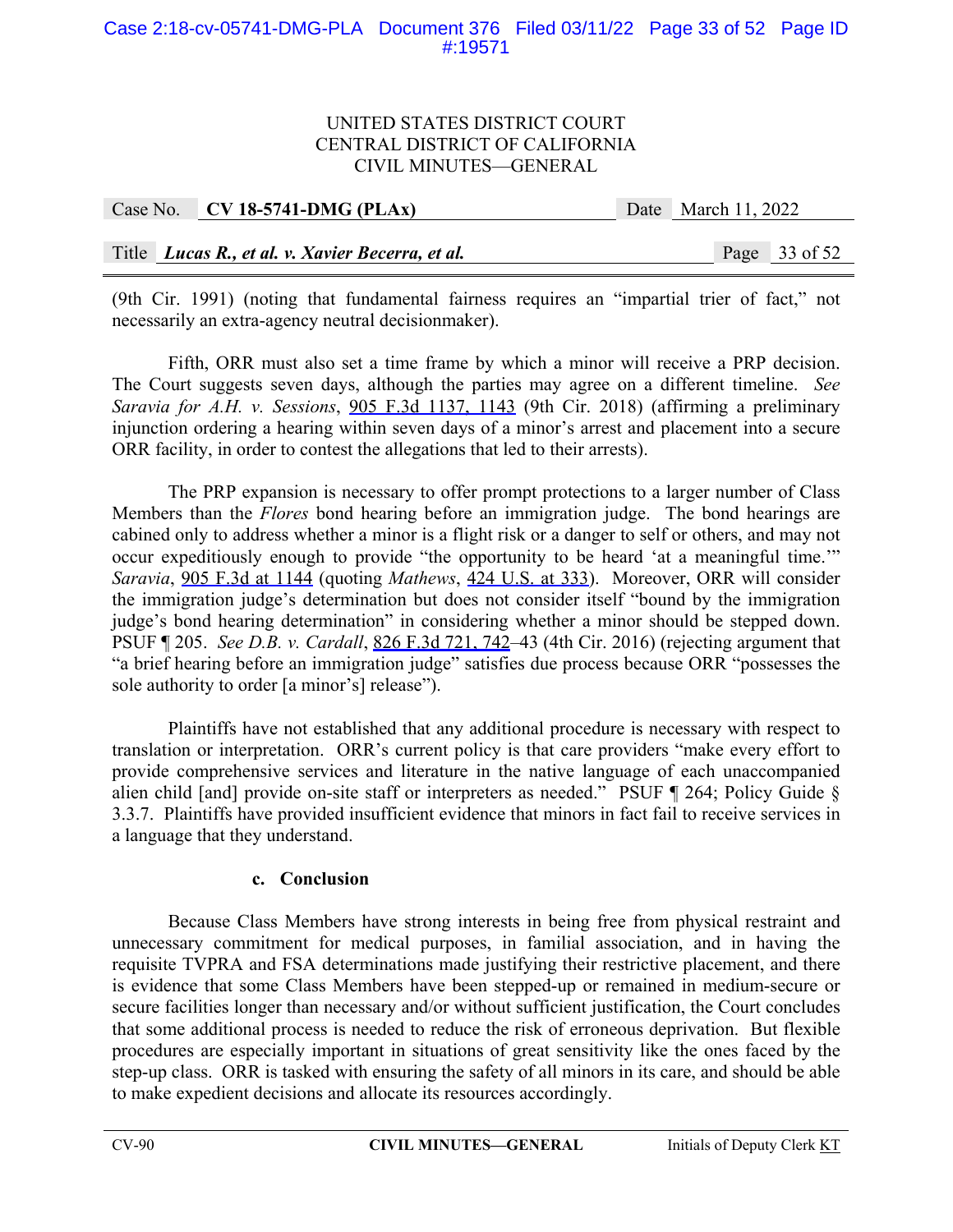# Case 2:18-cv-05741-DMG-PLA Document 376 Filed 03/11/22 Page 34 of 52 Page ID #:19572

## UNITED STATES DISTRICT COURT CENTRAL DISTRICT OF CALIFORNIA CIVIL MINUTES—GENERAL

| Case No. CV 18-5741-DMG (PLAx)                   | Date March 11, 2022 |               |
|--------------------------------------------------|---------------------|---------------|
|                                                  |                     |               |
| Title Lucas R., et al. v. Xavier Becerra, et al. |                     | Page 34 of 52 |

The Court therefore **GRANTS** in part Plaintiffs' MSJ on the step-up class' claim, because Plaintiffs have established some due process violations and are entitled to additional procedures. But the Court also **GRANTS** in part Defendants' MSJ, to the extent that Plaintiffs have not shown entitlement to all of the additional procedures sought, in light of the low risk of erroneous deprivation and the government's strong interests.

# **2. TVPRA and APA**

The step-up class asserts that ORR's step-up policies also violate the TVPRA and APA. First, Plaintiffs bring a claim for violation of the TVPRA under the APA as (1) contrary to a constitutional right; or (2) "otherwise not in accordance with law." Pls.' MSJ at 71 (quoting 5 U.S.C §§ 706(2)(A), (2)(B)). Second, they argue that the APA itself requires an opportunity for an agency hearing governed by trial-like procedures. *Id.* at 40 (citing 5 U.S.C. § 554(a)).

As for the first argument that Defendants have violated the TVPRA, the lack of detailed briefing is fatal to Plaintiffs' motion for summary judgment. While it is true that ORR's current procedural scheme fails in some ways to meet the hallmarks of procedural due process, it is unclear what specific final agency actions Plaintiffs assert are violations of the TVPRA. Plaintiffs' most specific briefing on this claim is that ORR has failed to "promptly" place minors in the least restrictive setting, pointing to the prolonged detention of Gabriela N. and Lucas R. *See* Pls.' Opp. at 60–61. But the Court cannot determine on the record before it what agency actions must be "h[e]ld unlawful and set aside" under the APA. *See* 5 U.S.C. § 706(2). Moreover, the Court has already found that ORR must provide additional procedural safeguards to vindicate Class Members' constitutional right to due process. Plaintiffs therefore need not prevail on a redundant TVPRA/APA claim to obtain remedies for unconstitutional agency action.

The Court also rejects Plaintiffs' second argument, that another section of the APA, 5 U.S.C. section 554(a), requires trial-like procedures for agency hearings. *See* Pls.' Opp. at 61; Pls.' Reply at 14–15. The APA procedures include entitlement to a neutral decisionmaker, a notice of hearing, and the opportunity to present evidence and examine witnesses, and must be applied "in every case of adjudication *required by statute* to be determined on the record after opportunity for an agency hearing."  $5$  U.S.C.  $\frac{6}{9}$  554 (emphasis added). It is undisputed that the TVPRA does not require ORR to conduct a formal adjudicatory hearing when it makes a step-up decision. Therefore, Section 554 procedures do not apply because an adjudication is not required by statute.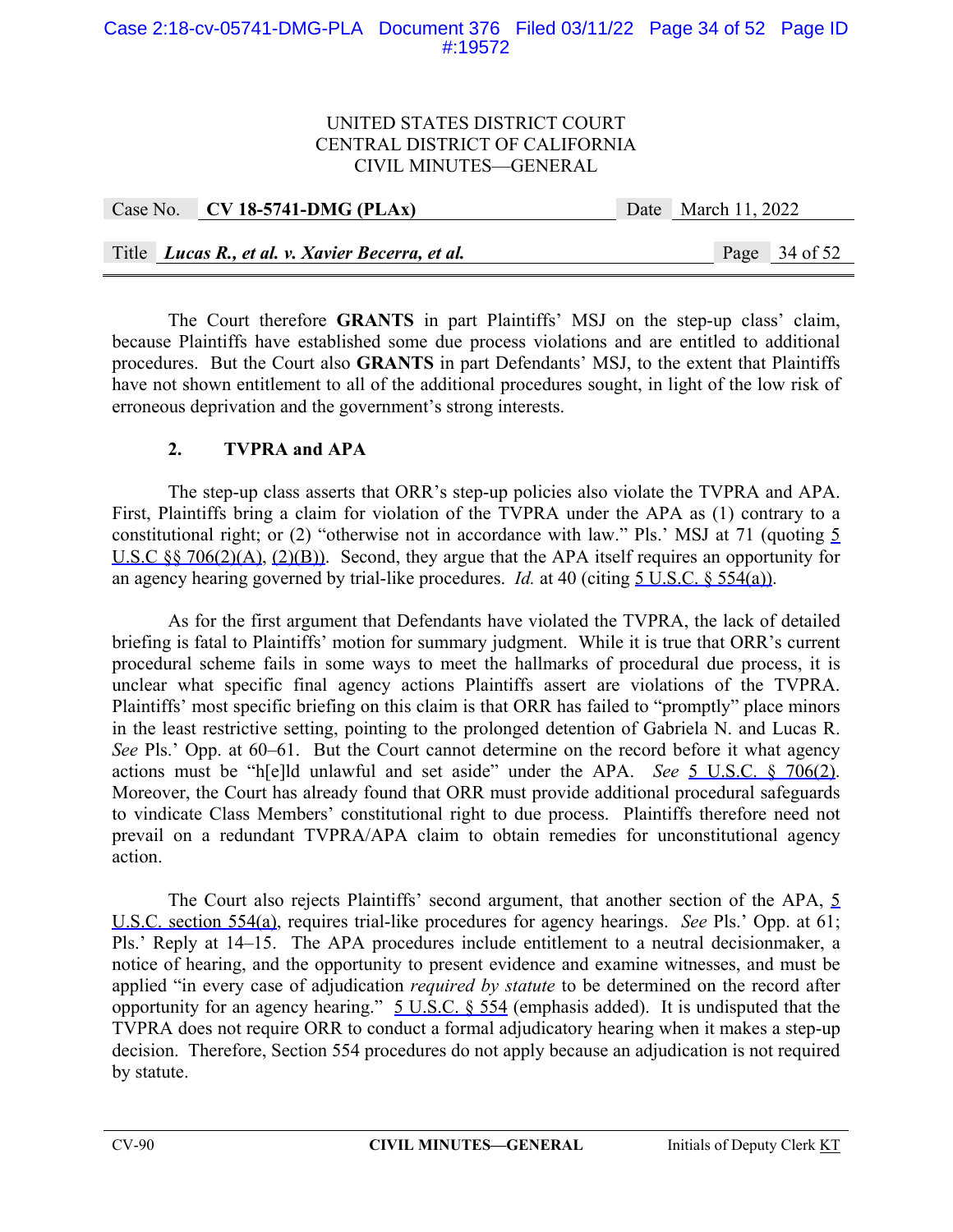# Case 2:18-cv-05741-DMG-PLA Document 376 Filed 03/11/22 Page 35 of 52 Page ID #:19573

#### UNITED STATES DISTRICT COURT CENTRAL DISTRICT OF CALIFORNIA CIVIL MINUTES—GENERAL

| Case No. CV 18-5741-DMG (PLAx) | Date March 11, 2022 |
|--------------------------------|---------------------|
|                                |                     |

# Title *Lucas R., et al. v. Xavier Becerra, et al.* Page 35 of 52

Plaintiffs argue that the APA's requirement for trial-like procedures also applies to agency hearings required by the Constitution. *See Sung v. McGrath*, 339 U.S. 33, 50 (1950) (stating that Section 554 exempts "only those hearings which administrative agencies may hold by regulation, rule, custom, or special dispensation; not those held by *compulsion*") (emphasis added); *see also Aageson Grain & Cattle v. U.S. Dep't of Agric.*, 500 F.3d 1038, 1043–44 (9th Cir. 2007) ("[T]he APA generally applies where an administrative hearing is required by statute or the Constitution."). Here, a post-deprivation PRP hearing is available by a minor's request and is not compulsory. The APA's requirement for trial-like procedures does not apply.

Furthermore, in procedural due process cases, the factors set forth in *Mathews*, 424 U.S. 319, are "the standard for determining whether certain challenged administrative procedures comply with the requirements of due process." *Girard v. Klopfenstein*, 930 F.2d 738, 742 (9th Cir. 1991). In *Girard*, the court declined to require an extra-agency administrative law judge preside over agency proceedings, so long as the proceedings complied with "fundamental fairness." 940 F.2d at 743. This approach is more aligned with the Supreme Court's oftrepeated exhortation that "due process is flexible and calls for such procedural protections as the particular situation demands," and counsels against rigid application of APA procedures. *Morrissey v. Brewer*, 408 U.S. 471, 481 (1972).

Therefore, the Court **GRANTS** Defendants' MSJ on the step-up class' TVPRA and APA claims.

# **C. Unfit Custodian Class Claims**

The unfit custodian class also raises claims for violation of procedural due process and the APA, as well as a standalone First Amendment claim. Plaintiffs and Defendants each move for summary judgment on the unfit custodian class claims for violation of procedural due process and the APA, and only Defendants move for summary judgment on the First Amendment claim.

#### **1. Due Process**

# **a. Liberty interest**

Like the step-up class, the unfit custodian class asserts liberty interests protected by the Constitution, TVPRA, and the FSA. Because the constitutional interests are the same for this class as for the step-up class, the Court examines only the asserted TVPRA and FSA interests.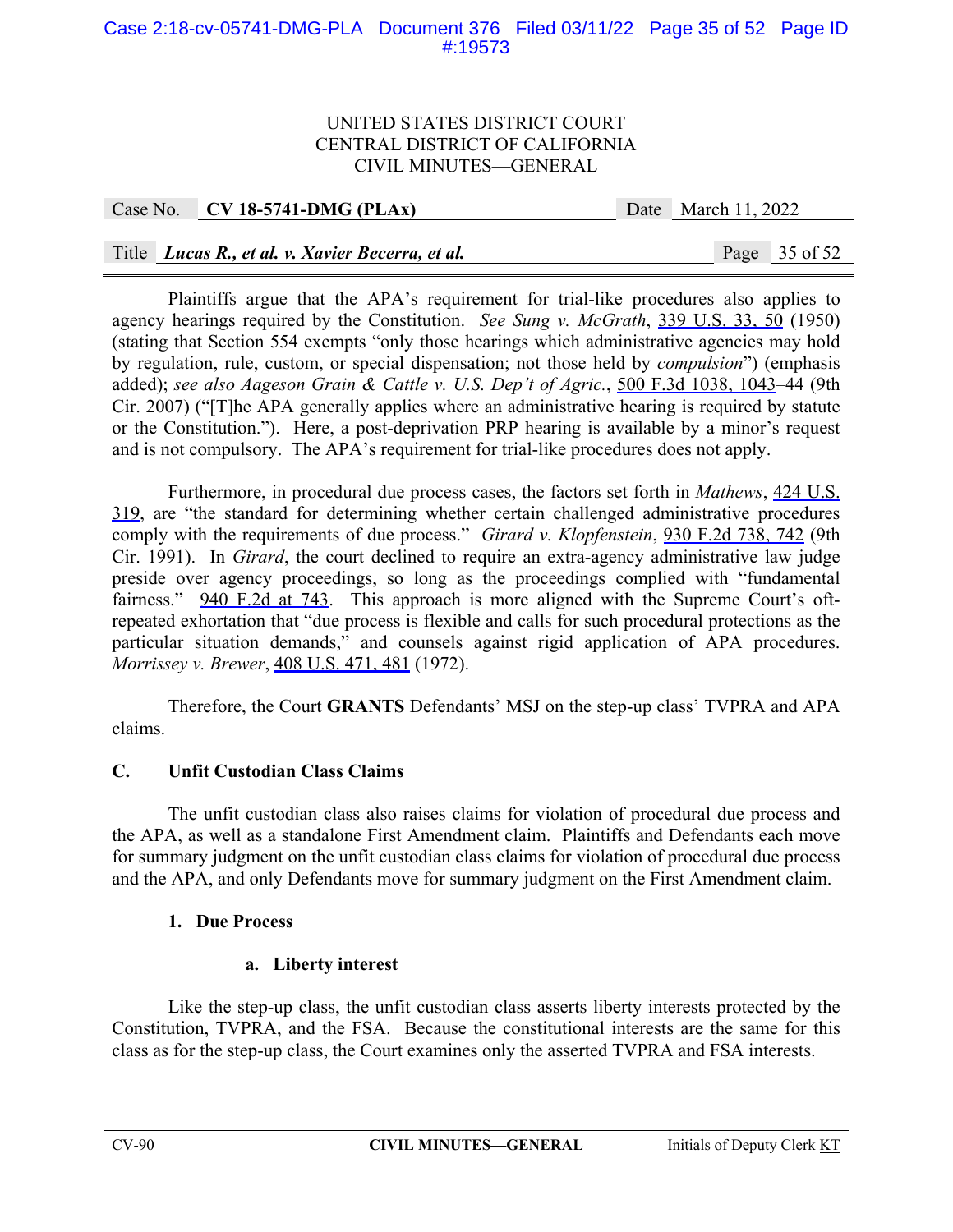# UNITED STATES DISTRICT COURT CENTRAL DISTRICT OF CALIFORNIA CIVIL MINUTES—GENERAL

| Case No. CV 18-5741-DMG (PLAx)                     | Date March 11, 2022 |
|----------------------------------------------------|---------------------|
|                                                    |                     |
| Title   Lucas R., et al. v. Xavier Becerra, et al. | Page 36 of 52       |

# **i. Statutory interest**

The TVPRA provides broad discretion to HHS to make release decisions:

[A]n unaccompanied alien child may not be placed with a person or entity unless the Secretary of Health and Human Services makes a determination that the proposed custodian is capable of providing for the child's physical and mental well-being. Such determination shall, at a minimum, include verification of the custodian's identity and relationship to the child, if any, as well as an independent finding that the individual has not engaged in any activity that would indicate a potential risk to the child.

 8 U.S.C. § 1232(c)(3)(A) (emphasis added). Use of the phrase "at a minimum" invests HHS with discretion to determine what guidelines HHS may use in finding a proposed custodian to be suitable. The TVPRA also does not include any set timeframe for the agency to make a decision. Without any specific substantive predicates, the TVPRA creates no liberty interest relating to release to a custodian for the unfit-custodian class. *See Thompson*, 490 U.S. at 462–63.

#### **ii.** *Flores* **Settlement Agreement contractual interest**

Similarly, the FSA provides significant agency discretion to conduct a "positive suitability assessment prior to release to any individual or program pursuant to Paragraph 14," which provides that ORR "*shall* release a minor from its custody without unnecessary delay." FSA ¶¶ 14, 17. The suitability assessment "*may* include" a home study and "should" take the minor's wishes into account. *Id.* at  $\P$  17. This contractual language does not provide specific mandatory directives. Paragraph 18 provides that "[ORR] . . . shall make and record the prompt and continuous efforts on its part toward family reunification and the release of the minor pursuant to Paragraph 14 above." *Id.* at ¶ 18. Although mandatory, it does not contain sufficient substantive predicates to create a liberty interest.

# **b. Sufficiency of procedural protections**

# **i. Private interest**

Class Members' private interests in freedom from physical restraint are well-established and substantial when detained in medium-secure and secure facilities, and the only reason for their continued detention is the determination that their sponsor was unsuitable. This interest is not implicated, however, for Class Members who remain in non-secure shelters.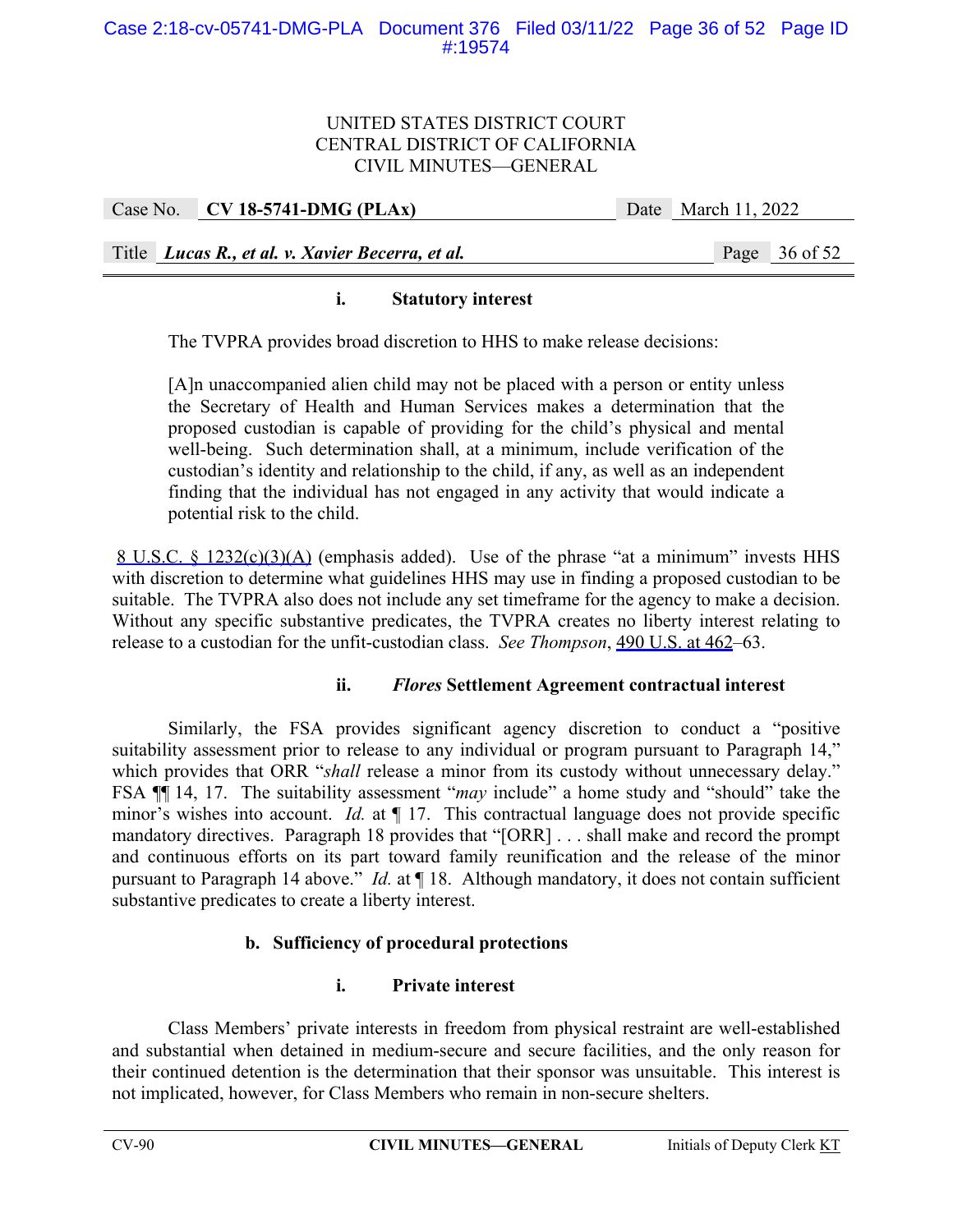# Case 2:18-cv-05741-DMG-PLA Document 376 Filed 03/11/22 Page 37 of 52 Page ID #:19575

## UNITED STATES DISTRICT COURT CENTRAL DISTRICT OF CALIFORNIA CIVIL MINUTES—GENERAL

|  | Case No. CV 18-5741-DMG (PLAx)                   | Date March 11, 2022 |  |                 |
|--|--------------------------------------------------|---------------------|--|-----------------|
|  |                                                  |                     |  |                 |
|  | Title Lucas R., et al. v. Xavier Becerra, et al. |                     |  | Page $37$ of 52 |

Class Members whose potential sponsors are family members also have a strong interest in familial association. This interest is strongest for minors with Category 1 parent/guardian sponsors. But minors with Category 2 close relative sponsors also have a constitutional interest in associating with their family members. Class Representatives Lucas R., Gabriela N., Daniela Marisol T., and Jaime D. sought to be released to a sister, grandfather, sister, and aunt, respectively, all of whom are Category 2 sponsors and recognized in the right to familial association. *See Moore*, 431 U.S. at 504. They, and other Class Members whose family members seek to sponsor them, possess a significant interest in the right to familial association that is impinged when a family reunification application is denied in error, without justification.

A number of members of the unfit custodian class likely belong to neither of the above categories (*i.e.*, are not held in a restrictive setting and with no family sponsor) and have minimal interest in freedom from restraint and in familial association. Under this particular due process analysis, the interests of minors with Category 3 sponsors who are distant relatives and unrelated individuals designated by the parents, and minors without any identified sponsors, who are not detained in medium-secure and secure facilities, require little or no additional procedural protection.

#### **ii. Government interest**

ORR is obligated under the TVPRA and the FSA to vet potential sponsors, and it must act to reduce the risk of harm children face if released to an improperly vetted sponsor. *See* 8 U.S.C. § 1232(c); FSA ¶ 17. This interest is particularly acute where, unlike domestic child welfare agencies, ORR has neither the ability nor the responsibility to formally track incidents of abuse or neglect by sponsors to whom children are released. DSUF ¶ 12. Defendants' expert Dr. Lubit therefore asserts that it is even more important for ORR to be certain that the sponsor is adequate prior to release than it is for domestic child welfare agencies. Lubit Rep. at  $\P$  47 [Doc.  $# 265-1$ . But as another court acknowledged in the ORR family reunification context, "the private and governmental interests here converge to an extent." *J.E.C.M. by & Through His Next Friend Saravia v. Lloyd*, 352 F. Supp. 3d 559, 586 (E.D. Va. 2018). On the one hand, the government's interest is "to place a child in a home suited to the child's welfare and needs," but on the other, the government favors "'preservation, not severance, of natural familial bonds.'" *Id.* (quoting *Santosky v. Kramer*, 455 U.S. 745, 747 (1982)).

In addition, Defendants argue that having automatic hearings for every denied sponsor would divert ORR's limited resources from investigation of other, potentially more viable sponsors, and prolong the time a child spends in care. Defs.' Opp. at 60; *see* DX-13 (Earner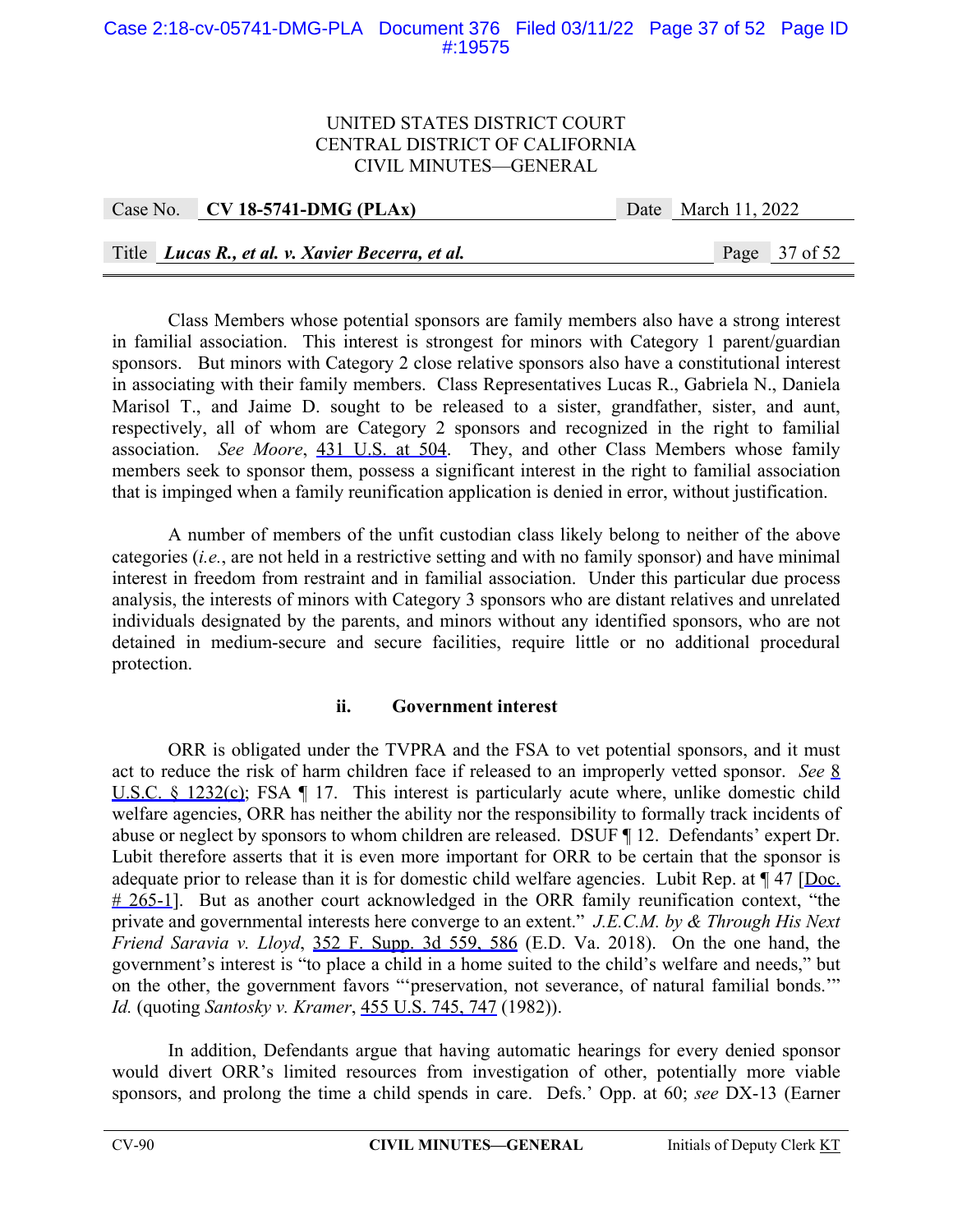## Case 2:18-cv-05741-DMG-PLA Document 376 Filed 03/11/22 Page 38 of 52 Page ID #:19576

#### UNITED STATES DISTRICT COURT CENTRAL DISTRICT OF CALIFORNIA CIVIL MINUTES—GENERAL

| Case No. CV 18-5741-DMG (PLAx)                   | Date March 11, 2022 |                 |
|--------------------------------------------------|---------------------|-----------------|
|                                                  |                     |                 |
| Title Lucas R., et al. v. Xavier Becerra, et al. |                     | Page $38$ of 52 |

Expert Rep.) at  $\parallel$  30 [Doc.  $\#$  263-16] ("Hearings are court-like processes that create an adversarial environment and only prolong the length of time that UAC spend in care."). Again, although financial concerns alone are not controlling, the Court will consider ORR's need to prioritize limited resources and to explore more promising sponsors.

Defendants also ask that the Court "be hesitant to import rigidity of procedure" in the context of the unfit custodian class, which Defendants assert is similar to that of foster care and involves "'issues of unusual delicacy, . . . where professional judgments regarding desirable procedures are constantly and rapidly changing.'" *Gibson v. Merced Cnty. Dep't of Human Res.*, 799 F.2d 582, 589 (9th Cir. 1986) (quoting *Smith v. Org. of Foster Families for Equal. & Reform*, 431 U.S. 816, 855 (1977)); *see* Defs.' Opp. at 48. But the comparison to foster care actually serves to support Plaintiffs' claim—in *Gibson*, the child and her foster parents had a full court hearing before the child was removed and placed in a different foster home. 799 F.2d at 588–89. The Court recognizes, however, that ORR faces not only the typical challenges of working with minors and sometimes recalcitrant sponsors, but also the exigencies of periodic influxes of UACs, particularly across the Southwest border. Thus, despite both sides' analogies to the domestic child welfare system, ORR and UACs have unique interests and challenges in the immigration context. In purely domestic cases, children are usually removed from their parents' or guardians' homes, and would assuredly return to those homes if not for the intervention of a social worker or other government entity. By contrast, Class Members have arrived in the United States unaccompanied and may not have a clear path to safe familial custody. Due to the unique circumstances posed by Class Members' unaccompanied status, the Court accords significant weight to Defendants' interest in flexibility to exercise professional judgment.

#### **iii. Balancing interests with risk of erroneous deprivation and value of additional procedure**

Plaintiffs argue primarily that three different aspects of ORR's policies with respect to family reunification applications deprive the unfit custodian class members of their liberty interests. First, most proposed sponsors and minors are not provided notice of a denial of a sponsor application and an opportunity to appeal the denial, with the assistance of counsel. Second, the lack of timeframe by which ORR must decide a sponsorship application results in prolonged detention. Third, Case Managers' discretion to deny applications as "non-viable" and lack of evidentiary standard increase the likelihood that a minor remains in custody.<sup>11</sup>

 $11$  Plaintiffs also argue that ORR's failure to require interpreters violates due process. As discussed above, however, there is no evidence that ORR's policies regarding interpreters and translation are inadequate.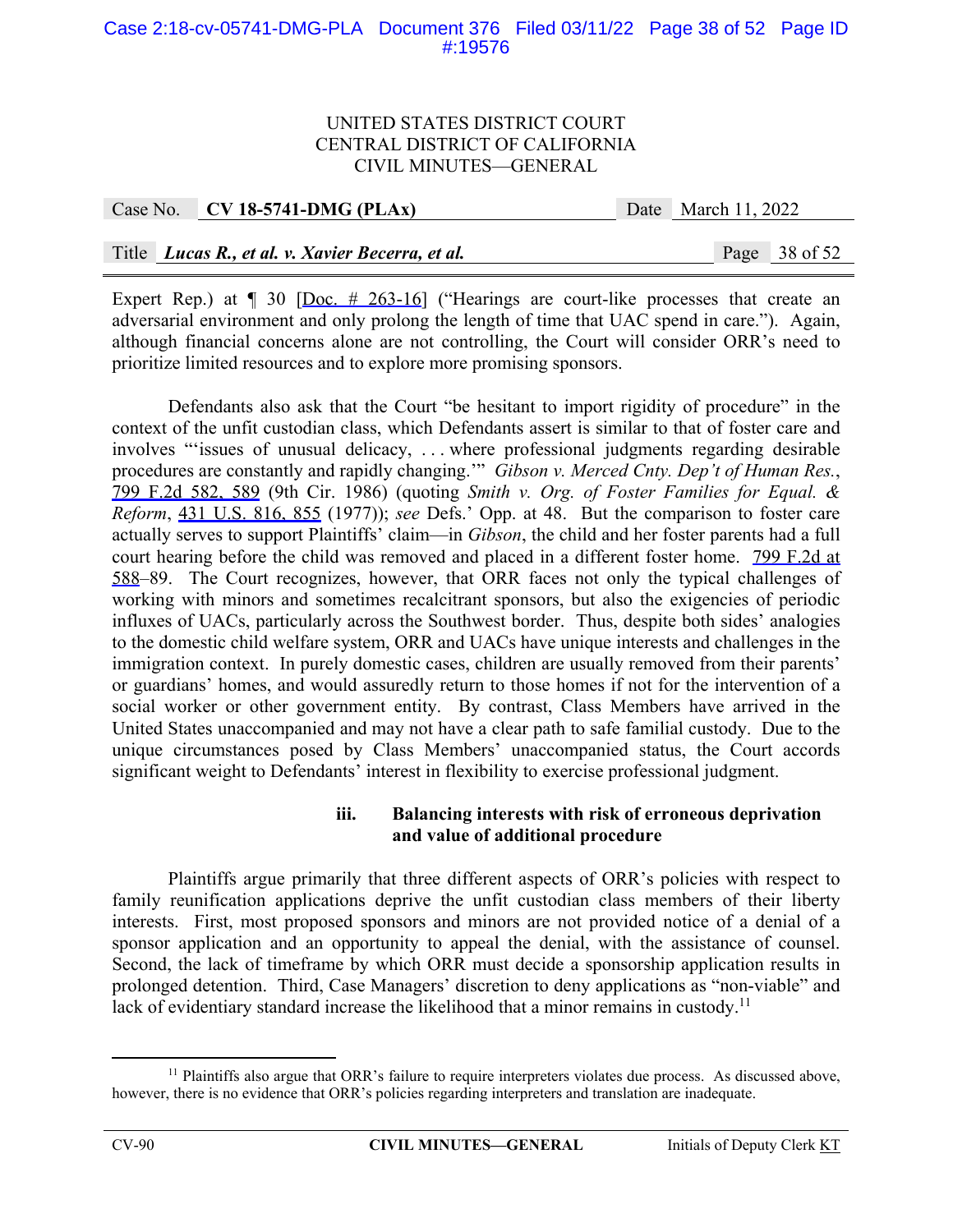# Case 2:18-cv-05741-DMG-PLA Document 376 Filed 03/11/22 Page 39 of 52 Page ID #:19577

## UNITED STATES DISTRICT COURT CENTRAL DISTRICT OF CALIFORNIA CIVIL MINUTES—GENERAL

Case No. **CV 18-5741-DMG (PLAx)** Date March 11, 2022

Title *Lucas R., et al. v. Xavier Becerra, et al.* Page 39 of 52

# *Notice and appeal of sponsorship denials*

Perhaps because at least three courts have found ORR's prior vetting procedures for parental sponsors violate due process,  $12$  ORR now has a policy of providing notice to Category 1 potential sponsors of the bases for a negative home study or sponsorship denial and permitting them to appeal those decisions to ORR's Assistant Secretary for Children and Families. DSUF ¶ 32; Policy Guide § 2.7.7. These procedures provide the denied parent/guardian written notice, opportunity to examine the bases for denial, ability to request reconsideration and a hearing, and an opportunity to present witnesses and evidence by writing or in a hearing. DSUF ¶¶ 69–71. The notice provides almost all of the information Plaintiffs seek. *See* Pls.' Proposed Judgment at  $4$  [Doc.  $\#$  271-3]. The suggested timeline is for ORR to acknowledge a request for appeal within five business days and to complete the appeal process within 30 days. The hearing policies provide the fundamental hallmarks of due process, including review by a neutral factfinder who is not involved in the original denial. The Court would only add that the notice must inform denied sponsors that they are entitled to be represented by counsel.

The balance of *Mathews* factors weighs in favor of extending this notice and appeal process to minors with Category 2 sponsors. Requiring written notice of denial and the right to appeal will help correct any errors or miscommunication that lead to unnecessarily prolonged detention and infringement of Class Members' strong interests in familial relationships and to be free of restrictive placements. For example, a Case Manager at the Homestead temporary influx facility purportedly rejected a minor's aunt as a proposed sponsor because the aunt and minor did not share the same last name. Once the minor was transferred to a new facility, the issue was resolved and the minor released within two weeks. PSUF ¶ 82. Class representative Gabriela N. was in ORR custody for nearly two years despite her grandfather's sponsorship application, for which he never received written notice of denial. PSUF ¶ 85. He attempted to apply for sponsorship several times, and ORR and care providers gave varying reasons for his denial, including (1) roommates who would not agree to being fingerprinted; (2) criminal charges for

<sup>&</sup>lt;sup>12</sup> In *Beltran v. Cardall*, 222 F. Supp. 3d 476 (E.D. Va. 2016), the court found procedural deficiencies where ORR denied a parent's sponsorship of her son due to a finding that she could not provide the structure and supervision necessary, with no further elaboration on the bases for the agency's denial. *Id.* at 485. The court held that despite the parent's opportunity to request reconsideration of ORR's adverse determination, ORR's failure to make her "aware of any of the evidence or factual findings upon which ORR relied" and the "unilateral nature of the proceedings before ORR," which required the parent to initiate court proceedings and assume the burden of changing ORR's mind regarding depriving her of fundamental parental rights, violated due process. *Id.* Courts found similar issues in *Santos v. Smith*, 260 F. Supp. 3d 598 (W.D. Va. 2017), and *Maldonado v. Lloyd*, No. CV 18- 3089 (JFK), 2018 WL 2089348, at \*9 (S.D.N.Y. May 4, 2018). Because all three were individual habeas cases, the courts' remedies were to order the release of each minor plaintiff, and the courts did not opine on what procedural protections were due.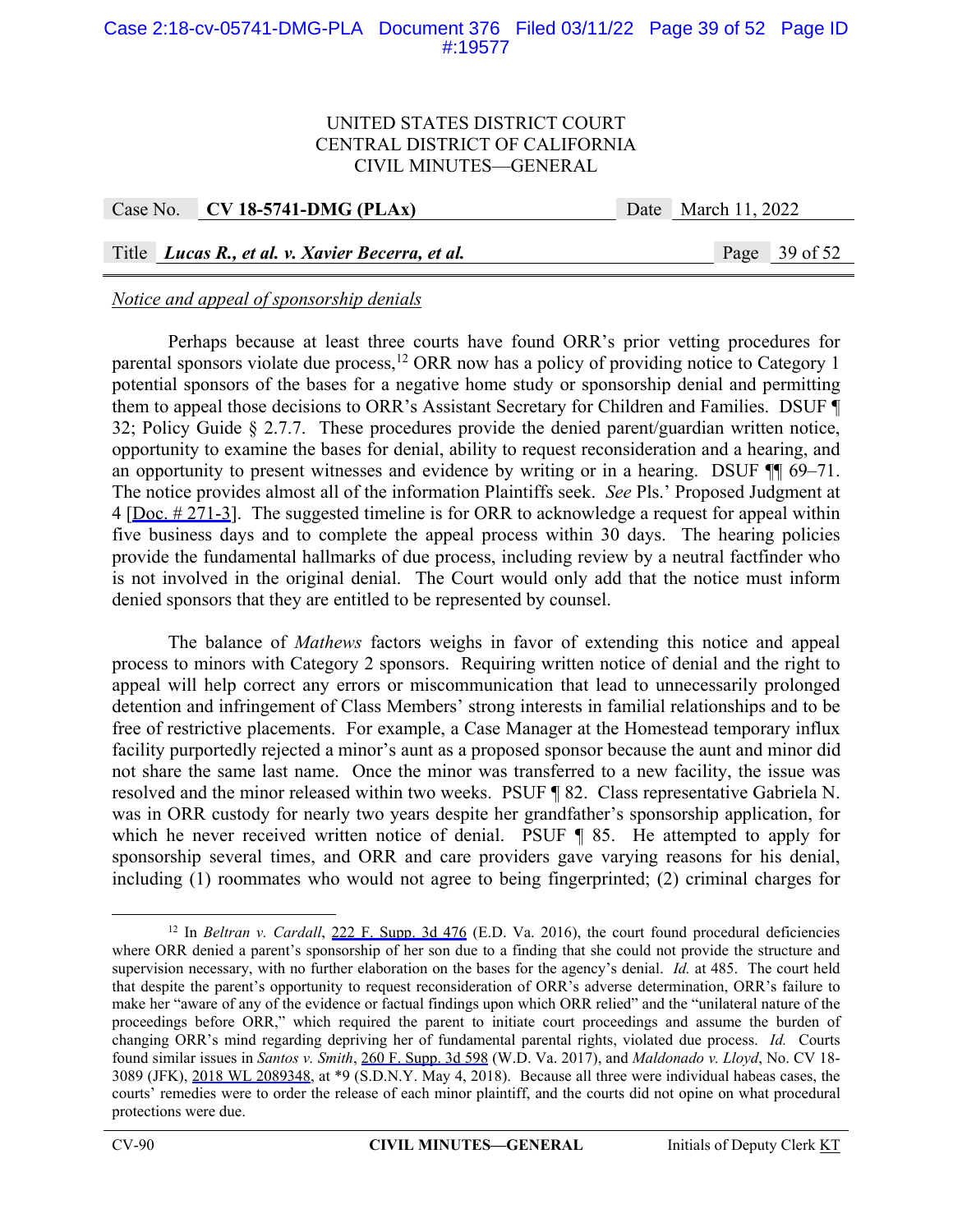# Case 2:18-cv-05741-DMG-PLA Document 376 Filed 03/11/22 Page 40 of 52 Page ID #:19578

#### UNITED STATES DISTRICT COURT CENTRAL DISTRICT OF CALIFORNIA CIVIL MINUTES—GENERAL

Case No. **CV 18-5741-DMG (PLAx)** Date March 11, 2022

# Title *Lucas R., et al. v. Xavier Becerra, et al.* Page 40 of 52

which he claims he was exonerated; (3) inability to articulate details of Gabriela N.'s mental health diagnosis or needs; (4) limited familial and financial resources; (5) his cancer diagnosis; (6) his history of alcohol abuse; and (7) that his application had been denied by other facilities. Vergara Decl. at  $\P$  80–89 [Doc. # 276–4]. While some or all of these issues may be valid grounds for denying his application, the FFS Supervisor reviewing Gabriela N.'s case also noted that her grandfather took steps to address some concerns and appeared to have a good relationship with Gabriela N. *Id.* at ¶¶ 80, 84. Moreover, it took *17 months* after her grandfather first submitted his application before Gabriela N.'s Case Manager began working on potential placement in an Unaccompanied Refugee Minors ("URM") program due to lack of a viable sponsor. *Id.* at **[91.** An opportunity for Gabriela N. and her grandfather to be heard could have more rapidly addressed concerns with his application—even if only to determine conclusively that it was not viable—and expedited Gabriela N.'s eventual release. Similarly, class representative Lucas R.'s case also could have progressed more rapidly had his proposed sponsor, his sister, been provided even a brief version of the 30-page home study written report finding her to be an unsuitable sponsor in part because she minimized concerns about Lucas R.'s mental health, was not truthful about the number of individuals living in her home, and had not been particularly close to Lucas R. in their home country. PSUF  $\P$  51, 86–87. Because only one minor and sponsor have availed themselves of this review process in 18 months, permitting minors and Category 2 sponsors to request hearings according to procedures already in place for Category 1 sponsors is unlikely to result in significant additional burdens on ORR. But the availability of this procedure will further the agency's goal of thoroughly vetting a sponsor's fitness and effectuating a minor's release as soon as possible, when the rare case does arise.

Importantly, the Court does not think that an *automatic* hearing is necessary, in order to best conserve resources for identifying and approving suitable sponsors. There are many legitimate reasons for a home study to be negative, or a sponsor to be denied, and the Court sees no reason to force reconsideration of a case in which a potential familial sponsor, upon receiving a written notice of denial, cannot take the affirmative step of requesting appeal and providing whatever evidence is required. Furthermore, in recognition of ORR's need to serve thousands of minors and potential sponsors and the limited liberty interests at issue for minors with no familial sponsor, the Court will not require such notice or an opportunity to be heard for denial of a Category 3 sponsor. *See Reno*, 507 U.S. at 302–03 (finding no interest in release to non-familial sponsors).

In addition, the full written notice does not need to be given directly to the minors and minors' counsel of record, only to the proposed sponsor. Denials of sponsorship applications can be based on sensitive grounds, such as the criminal history of the sponsor or the sponsor's roommates, or other grounds that could cause distress to the minor, such as the sponsor no longer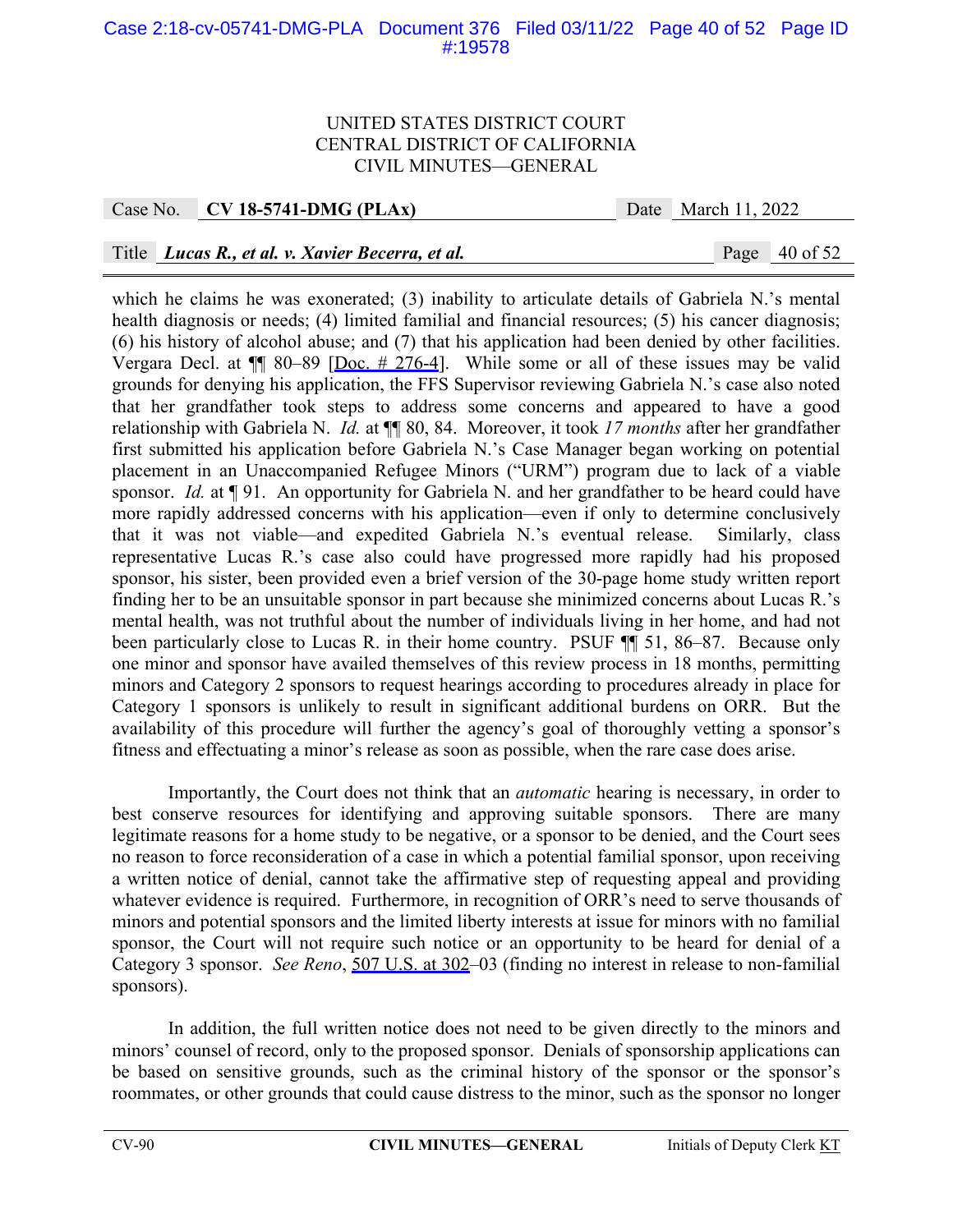# Case 2:18-cv-05741-DMG-PLA Document 376 Filed 03/11/22 Page 41 of 52 Page ID #:19579

#### UNITED STATES DISTRICT COURT CENTRAL DISTRICT OF CALIFORNIA CIVIL MINUTES—GENERAL

| Case No. CV 18-5741-DMG (PLAx)                   | Date March 11, 2022 |                 |
|--------------------------------------------------|---------------------|-----------------|
|                                                  |                     |                 |
| Title Lucas R., et al. v. Xavier Becerra, et al. |                     | Page $41$ of 52 |

being willing to take custody of the minor. Release of such information directly to a minor or minors' counsel of record may infringe on the sponsor's privacy or cause unnecessary pain to all parties involved. So long as a minor and minor's counsel are notified of the denial and have the opportunity to request to inspect the evidence, minors' interests are sufficiently protected. ORR shall continue to provide written notice of denial to minors only if the sole reason for denial of release is that the minor poses a danger to self or others. *See* Policy Guide § 2.7.7.

#### *Timeline for decision-making on sponsor applications*

The Court agrees with Plaintiffs and with another district court, however, that "significant" and "unexplained delay[s] in responding to [a proposed sponsor's] unification request" violate due process irrespective of other procedural defects. *Santos v. Smith*, 260 F. Supp. 3d 598, 613–14 (W.D. Va. 2017) (finding an unexplained delay of 17 months to issue a decision on sponsor's application violated due process); *but see Beltran v. Cardall*, 222 F. Supp. 3d 476, 486 (E.D. Va. 2016) (likely no due process violation based on "delay alone" where only two months elapsed between application submission and denial). In setting a deadline, the Court must balance Class Members' liberty interests and the well-documented deleterious effects of prolonged detention on minors against ORR's interest in conducting thorough investigations of potential sponsors. Many delays are due to the potential sponsors' own dilatoriness or other factors outside of ORR's control, *e.g.*, closures of fingerprinting locations during the COVID-19 pandemic. Thus, for the most part, ORR's existing timeframes are sufficient. Case Managers must begin working on family reunification within 24 hours of receiving a minor, and a sponsorship packet should be processed for the different categories of sponsors within the following recommended timeframes: 10 calendar days for Category 1 and 2A, 14 calendar days for Category 2B, and 21 calendar days for Category 3. ORR MAP § 2.2.2.

The only additional deadline the Court imposes to reduce the risk of prolonged detention is a 90-day review of all pending family reunification applications. Similar to the requirement that FFS consult with ORR supervisory staff regarding placements of minors in secure facilities for over 90 days, the case management team must also consult with ORR supervisory staff about pending sponsor applications every 90 days to determine what steps are needed to accelerate the minor's safe release. This mandatory periodic review may prevent future cases like Class Member A.N.P.C.'s, where her release to her great aunt was "placed on hold" for 13 months because she did not have a birth certificate. PSUF ¶ 84. This deadline also corresponds with the fact that public records checks and sex offender registry checks expire 90 days from the day ORR receives results. ORR MAP § 2.5.3. The need for ORR to maintain some flexibility over this complex process counsels against imposing any stricter administrative deadlines on a class-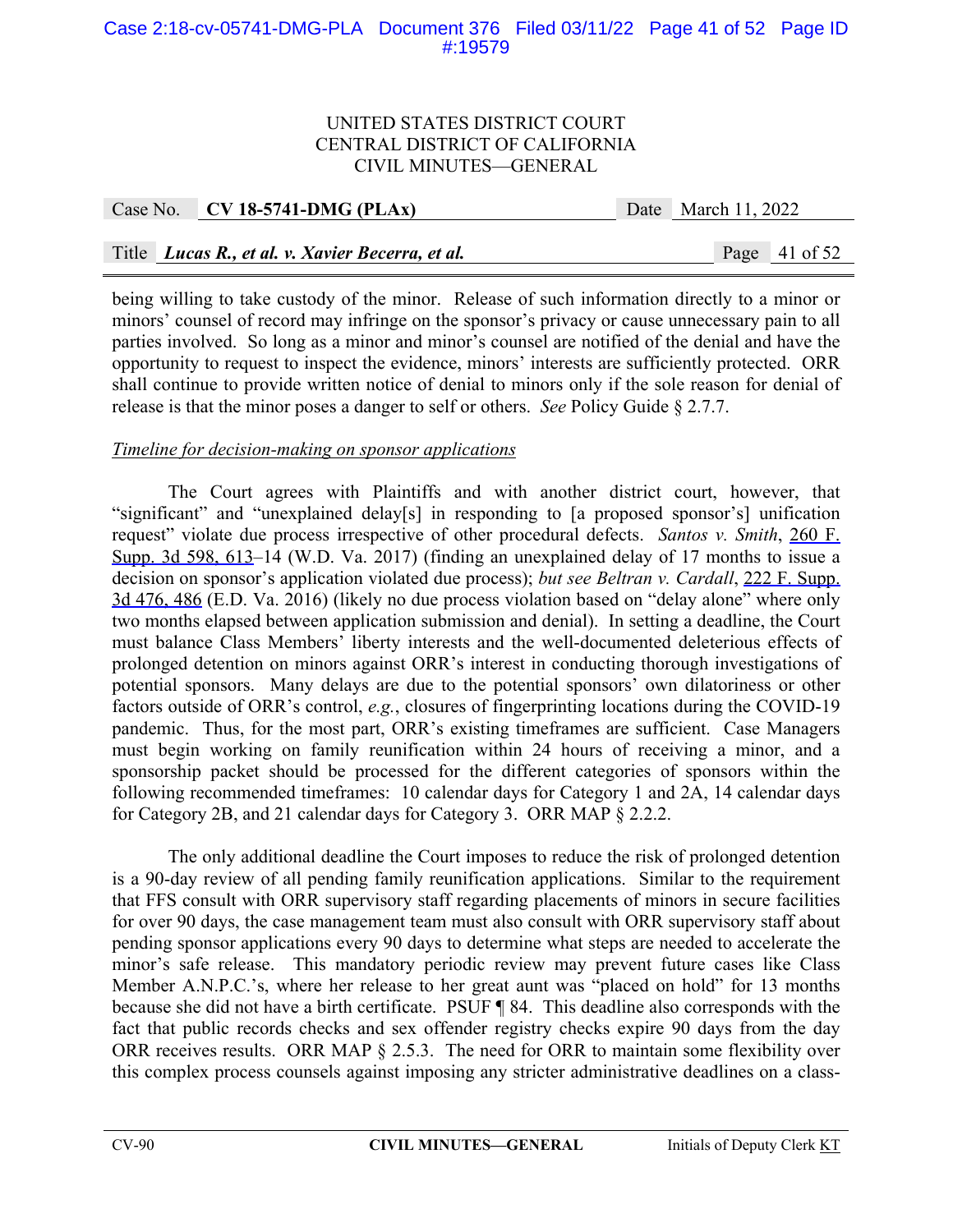# Case 2:18-cv-05741-DMG-PLA Document 376 Filed 03/11/22 Page 42 of 52 Page ID #:19580

# UNITED STATES DISTRICT COURT CENTRAL DISTRICT OF CALIFORNIA CIVIL MINUTES—GENERAL

| Case No. CV 18-5741-DMG (PLAx)                   | Date March 11, 2022 |                 |
|--------------------------------------------------|---------------------|-----------------|
|                                                  |                     |                 |
| Title Lucas R., et al. v. Xavier Becerra, et al. |                     | Page $42$ of 52 |

wide basis. In any event, in individual cases of egregious delay, minors retain the option to seek judicial review of their continued detention.

#### *Excessive discretion and lack of evidentiary standard*

 Plaintiffs have not proposed any specific procedures to cabin what they perceive as ORR and care facilities' excessive discretion, and the Court does not find any are necessary. In addition, the Court will not require the case management team to determine that a sponsor is suitable by a clear and convincing evidentiary standard. *See Pls.*' Proposed Judgment at 4 [Doc.  $\# 271-3$ . The TVPRA prohibits ORR from releasing a child to a sponsor unless ORR makes an *affirmative* determination "that the proposed custodian is capable of providing for the child's physical and mental well-being." 8 U.S.C. §1232(c)(3)(A) (emphasis added); *see also* FSA ¶ 17 (permitting the government to perform suitability assessments on proposed sponsors). Due process does not demand that the Court impose procedures that shift the burden to ORR to prove that the sponsor is unfit. Instead, a minor's rights are adequately protected so long as the minor and sponsor have the opportunity to appeal a denial and submit additional evidence of a sponsor's fitness, if necessary.

#### **c. Conclusion**

The Court finds sufficient evidence that additional procedures would reduce risk that Class Members will be erroneously deprived of their interest in (1) familial association with parents and close family members and (2) being free from physical restraint in the form of unnecessarily prolonged detention, when a sponsor is available. But because ORR has strong interests and statutory and contractual mandates to protect vulnerable UACs and perform suitability assessments of sponsors, the Court does not require the full panoply of procedures that Plaintiffs seek. The Court also does not require written notice and opportunity to appeal at all for minors with Category 3 sponsors who are distantly related, or not related at all, to the minors.

The Court **GRANTS** in part Plaintiffs' MSJ on the unfit custodian class' due process claim, because Plaintiffs have established some due process violations that require additional procedure. The Court also **GRANTS** in part Defendants' MSJ, to the extent that Plaintiffs have not shown entitlement to all of the additional procedures sought.

#### **2. TVPRA and APA**

The unfit custodian class' claim to have agency action set aside for violating the TVPRA and APA fails for the same reason the step-up class' claim did: lack of specificity and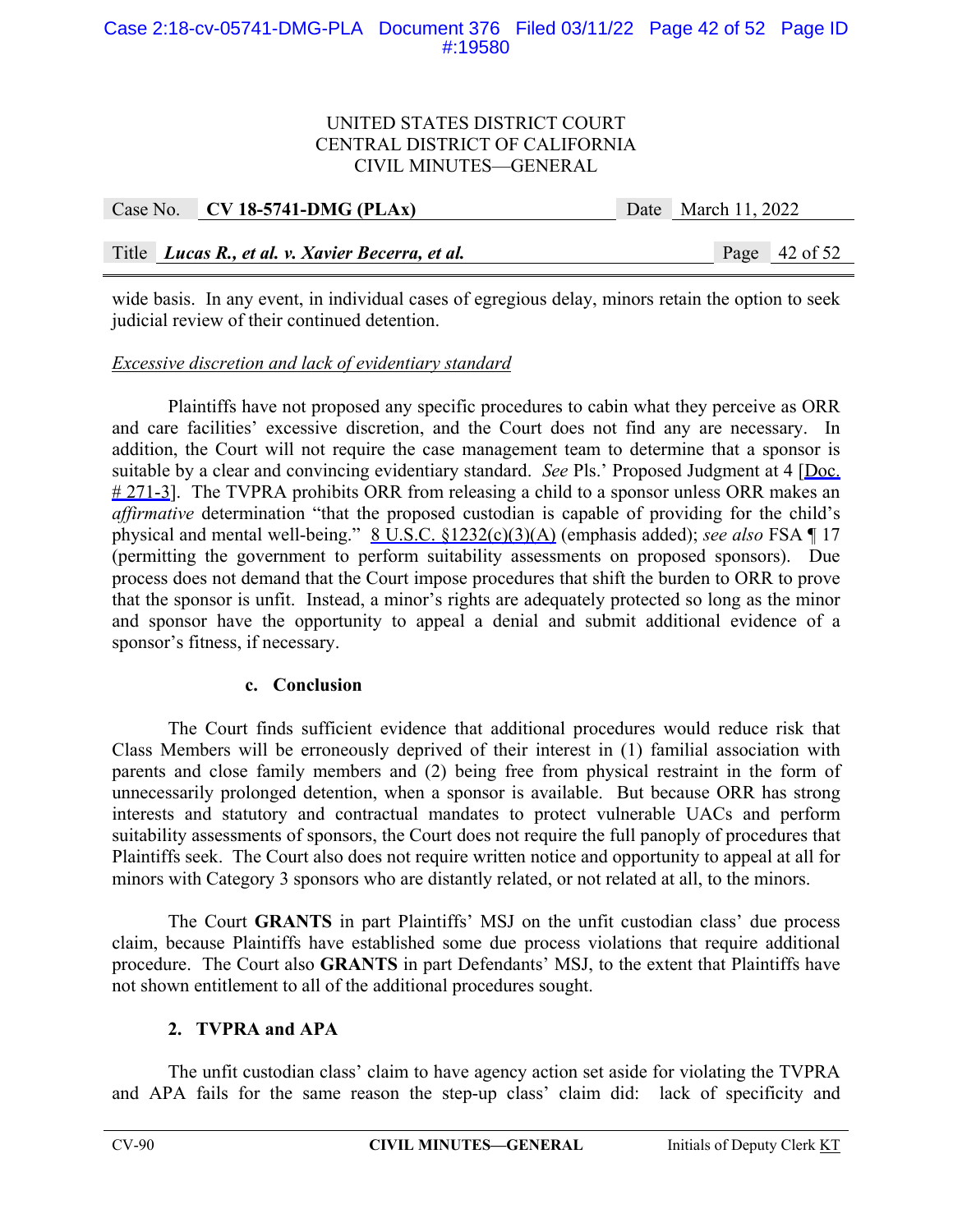# UNITED STATES DISTRICT COURT CENTRAL DISTRICT OF CALIFORNIA CIVIL MINUTES—GENERAL

| Case No. $CV$ 18-5741-DMG (PLAx)                 | Date March 11, 2022 |                 |  |
|--------------------------------------------------|---------------------|-----------------|--|
|                                                  |                     |                 |  |
| Title Lucas R., et al. v. Xavier Becerra, et al. |                     | Page $43$ of 52 |  |

redundancy. APA procedures also are not required here, where due process is flexible and does not require compulsory adjudications. The Court therefore **GRANTS** Defendants' motion for summary judgment on the APA claim.

# **3. First Amendment**

Defendants move for summary judgment on Plaintiffs' standalone First Amendment claim, although Plaintiffs do not move for summary judgment as to that claim. Defendants argue, based on factually inapposite First Amendment freedom of association cases, that Plaintiffs' claim does not implicate the First Amendment at all. Defs.' MSJ at 59. In response, Plaintiffs cite only to *Lee v. City of Los Angeles*, 250 F.3d 668 (9th Cir. 2001), which recognizes that the First Amendment protects family relationships and that "unwarranted interference" with those relationships could be an actionable constitutional violation under 42 U.S.C. section 1983. *Id.* at 686. The parties have not provided the Court with a coherent framework with which to evaluate the First Amendment claim. It is also unclear how this claim would add any additional or alternative remedies to Plaintiffs' partially successful procedural due process claim.

Without the benefit of helpful briefing from the parties on the contours of the First Amendment claim, the Court **DENIES** Defendants' motion without prejudice to renewal.

# **D. Legal Representation Class Claims**

The legal representation class, defined as minors "who are natives of non-contiguous countries and to whom ORR is impeding or will impede legal assistance in legal matters or proceedings involving their custody, placement, release, and/or administration of psychotropic drugs," assert claims for violation of due process and the APA. Nov. 2, 2018 Ord. at 27 [Doc.  $\#$ 126]. The parties each move for summary judgment on both claims.

Plaintiffs argue that Defendants violate the legal representation class' constitutional and TVPRA rights to counsel by: (1) not funding counsel for proceedings challenging ORR decisions regarding minors' placement, sponsorship applications, and/or administration of psychotropic drugs and (2) retaliating against attorneys who represent minors in such challenges of ORR's administrative decisions and blocking the effective assistance of counsel. Pls.' MSJ at 68–69. The Court addresses each argument in turn.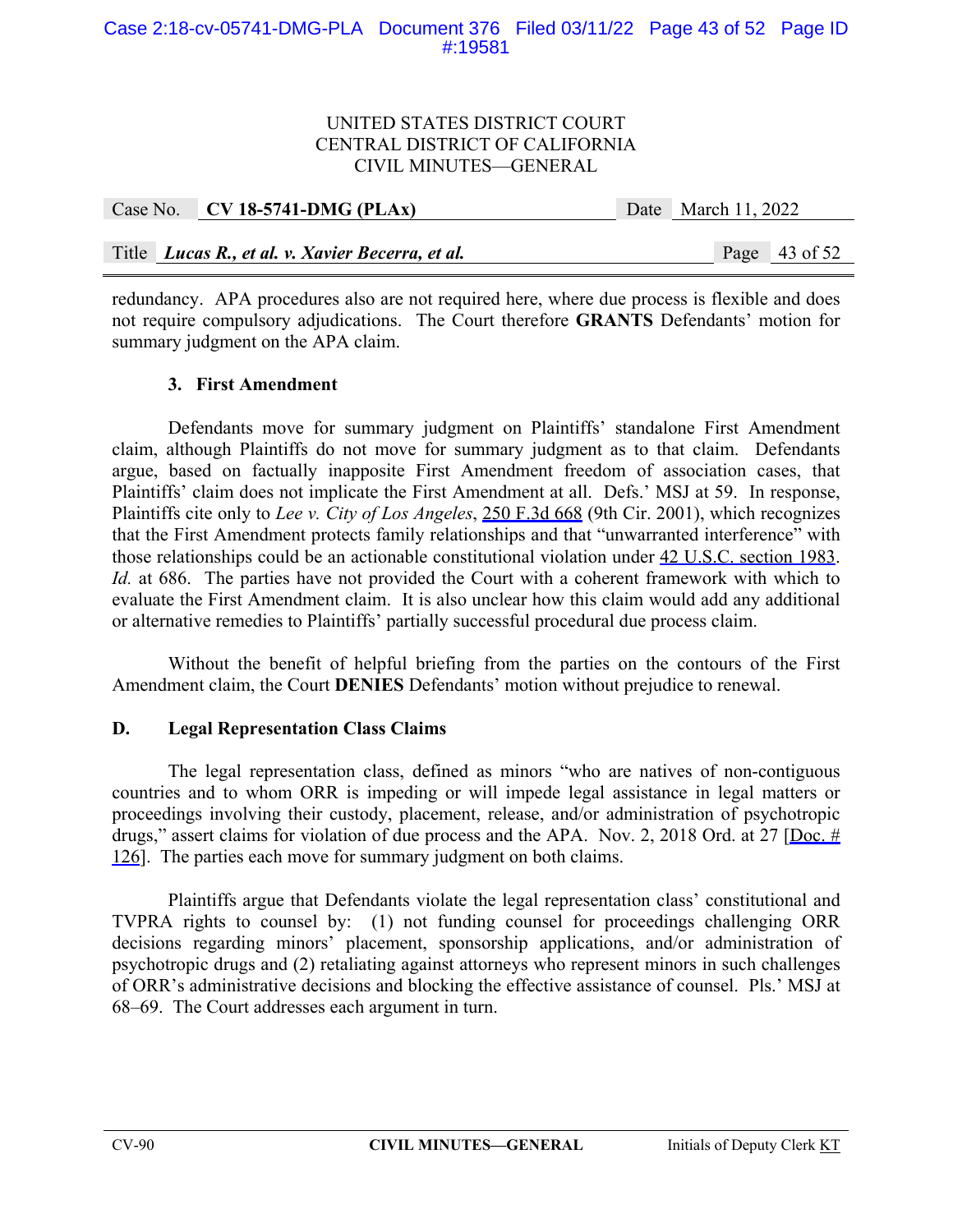## UNITED STATES DISTRICT COURT CENTRAL DISTRICT OF CALIFORNIA CIVIL MINUTES—GENERAL

Case No. **CV 18-5741-DMG (PLAx)** Date March 11, 2022

Title *Lucas R., et al. v. Xavier Becerra, et al.* Page 44 of 52

# **1. Government-funded counsel**

To the extent that Plaintiffs do argue they have a procedural due process right to government-funded counsel, that argument fails for lack of a liberty interest.<sup>13</sup> There is no substantive constitutional right to government-funded counsel in administrative challenges. *See, e.g.*, *Goldberg*, 397 U.S. at 270–71 (welfare recipient "must be allowed to *retain* an attorney") (emphasis added); *Lin*, 377 F.3d at 1027 ("[An alien has] no Sixth Amendment right to appointment of counsel at government expense," but due process mandates "he is entitled to counsel of his own choice at his own expense . . . .") (citation omitted). The FSA also does not provide for government-funded counsel.

This claim therefore rides entirely on whether the TVPRA requires ORR to pay for minors' counsel. This claim is grounded in the APA, which provides that a court shall set aside agency action found to be "arbitrary, capricious, an abuse of discretion, or otherwise not in accordance with law."  $5$  U.S.C.  $$706(2)(A)$ .

The TVPRA requires the following under the heading "Access to counsel":

The Secretary of Health and Human Services *shall ensure, to the greatest extent practicable and consistent with section 292 of the Immigration and Nationality Act* (8 U.S.C. § 1362), that all unaccompanied alien children who are or have been in the custody of the Secretary or the Secretary of Homeland Security, and who are not described in subsection  $(a)(2)(A)$ ,<sup>14</sup> *have counsel to represent them in legal proceedings or matters and protect them from mistreatment, exploitation, and trafficking*. To the greatest extent practicable, the Secretary of Health and

<sup>&</sup>lt;sup>13</sup> The Court notes that Plaintiffs do not specifically couch their arguments in terms of procedural due process and the *Mathews* factors. *See* Pls.' MSJ at 65–70 (not raising procedural due process arguments); Pls.' Opp. at 62–68 (not addressing Defendants' arguments based on the *Mathews* factors); Pls.' Reply at 26–31 (focusing on ORR's obligation to ensure counsel to UACs under the TVPRA).

<sup>&</sup>lt;sup>14</sup> Plaintiffs defined, and the Court certified, the legal representation class as minors "who are natives of non-contiguous countries and to whom ORR is impeding or will impede legal assistance in legal matters or proceedings involving their custody, placement, release, and/or administration of psychotropic drugs." Nov. 2, 2018 Ord. at 28. Defendants note, however, that ORR takes custody of UACs from a contiguous country *unless* the UAC satisfies specific circumstances set forth in the TVPRA,  $8 \text{ U.S.C. } 8 \frac{1232(a)(2)(A)}{2}$ ; the child is not a victim of a severe form of trafficking, the child has no fear of returning to the country of nationality, and the child is able to make an independent decision to be removed. *See* Defs.' Opp. at 65. Accordingly, minors from contiguous countries who are not removed under the circumstances set forth in Section  $1232(a)(2)(A)$  and enter ORR custody have the same access to legal representation as minors from non-contiguous countries.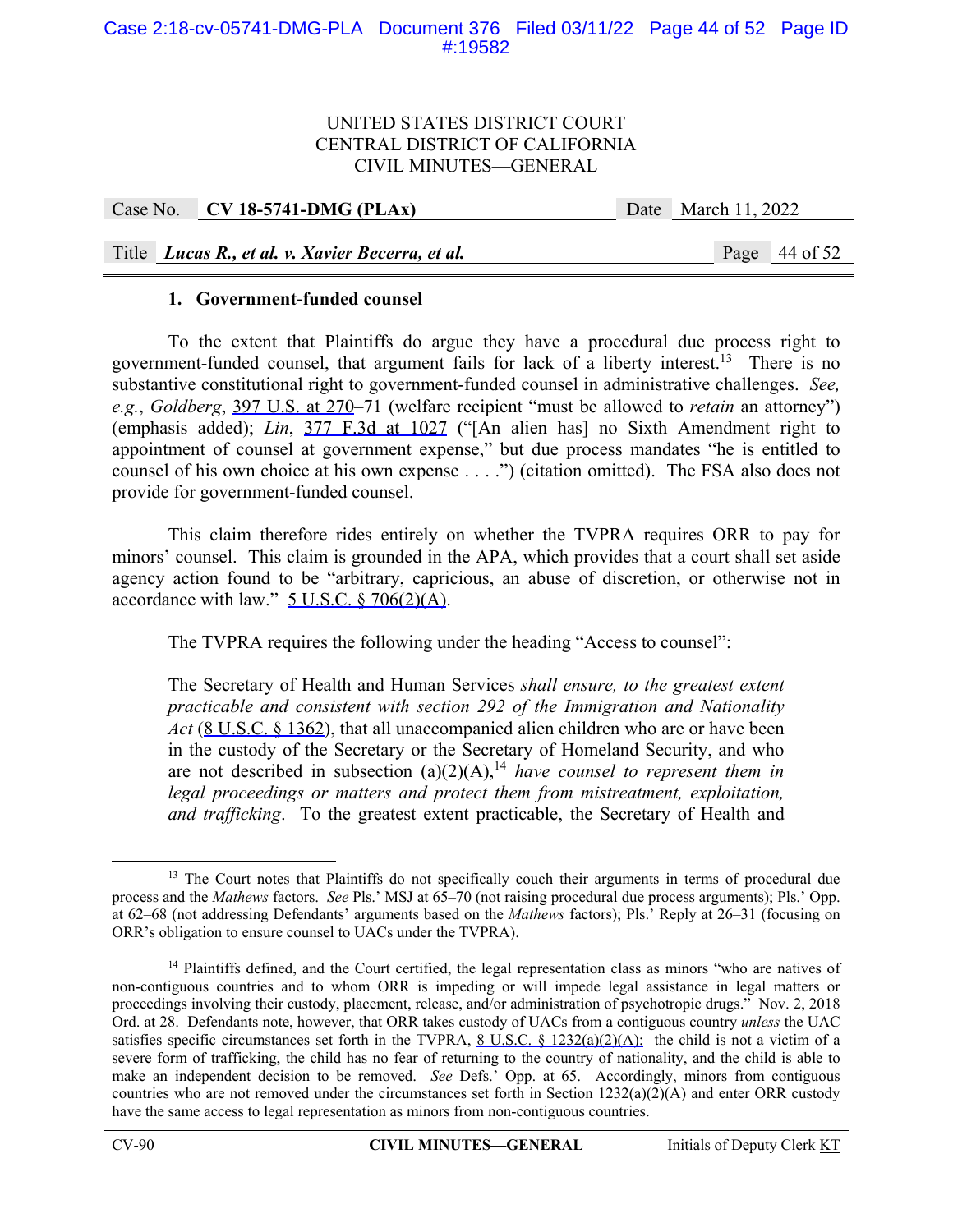# Case 2:18-cv-05741-DMG-PLA Document 376 Filed 03/11/22 Page 45 of 52 Page ID #:19583

## UNITED STATES DISTRICT COURT CENTRAL DISTRICT OF CALIFORNIA CIVIL MINUTES—GENERAL

| Case No. $CV$ 18-5741-DMG (PLAx)                 | Date March 11, 2022 |                 |
|--------------------------------------------------|---------------------|-----------------|
|                                                  |                     |                 |
| Title Lucas R., et al. v. Xavier Becerra, et al. |                     | Page $45$ of 52 |

Human Services shall make every effort to utilize the services of pro bono counsel who agree to provide representation to such children without charge.

8 U.S.C. § 1232(c)(5) (emphasis added). The Homeland Security Act of 2002 ("HSA") requires that "the Director of the Office of Refugee Resettlement shall be responsible for . . . developing a plan to be submitted to Congress on how to ensure that qualified and independent legal counsel is timely appointed to represent the interests of each such child."  $6$  U.S.C.  $8$  279(b)(1)(A). Congress appropriates funds for ORR to use, in furtherance of the TVPRA, for "legal services, child advocates, and post-release services." *See* Further Consolidated Appropriations Act, 2020, 116 Pub. L. No. 94, Title II, 133 Stat. 2534 (2019).

The parties disagree on the meaning of the TVPRA's phrase "legal proceedings or matters."  $8 \text{ U.S.C. } 8 \frac{1232(c)(5)}{2}$ . Plaintiffs argue that it requires minors' counsel to be able to represent minors in challenging ORR administrative decisions. Pls.' MSJ at 66–67. Defendants read the phrase as requiring access to counsel only for minors' immigration matters (*i.e.* removal proceedings). Defs.' MSJ at 66–67.

It is "a cardinal principle of statutory construction" that "a statute ought, upon the whole, to be so construed that, if it can be prevented, no clause, sentence, or word shall be superfluous, void, or insignificant." *Duncan v. Walker*, 533 U.S. 167, 174 (2001) (internal quotation marks omitted). The Court starts with the TVPRA's command that it be implemented to the extent practicable and consistent with Section 292 of the INA, which provides in full:

In any *removal proceedings* before an immigration judge and in any appeal proceedings before the Attorney General from any such removal proceedings, the person concerned shall have the privilege of being represented (at no expense to the Government) by such counsel, authorized to practice in such proceedings, as he shall choose.

8 U.S.C. § 1362 (emphasis added). Defendants' reading of the TVPRA ignores that Congress deliberately used "legal proceedings or matters" rather than "removal proceedings," the phrase used in the cross-referenced section of the INA. It is axiomatic that "where words differ as they differ here, 'Congress acts intentionally and purposely in the disparate inclusion or exclusion.'" *Burlington N. & Santa Fe Ry. Co. v. White*, 548 U.S. 53, 63 (2006) (quoting *Russello v. United States*, 464 U.S. 16, 23 (1983)). The Court therefore must read "legal proceedings or matters" in a manner that gives due weight to their distinction from "removal proceedings." Accordingly, the TVPRA refers to legal proceedings or matters that encompass more than just removal proceedings. In addition, the TVPRA's command that UAC shall "have counsel to represent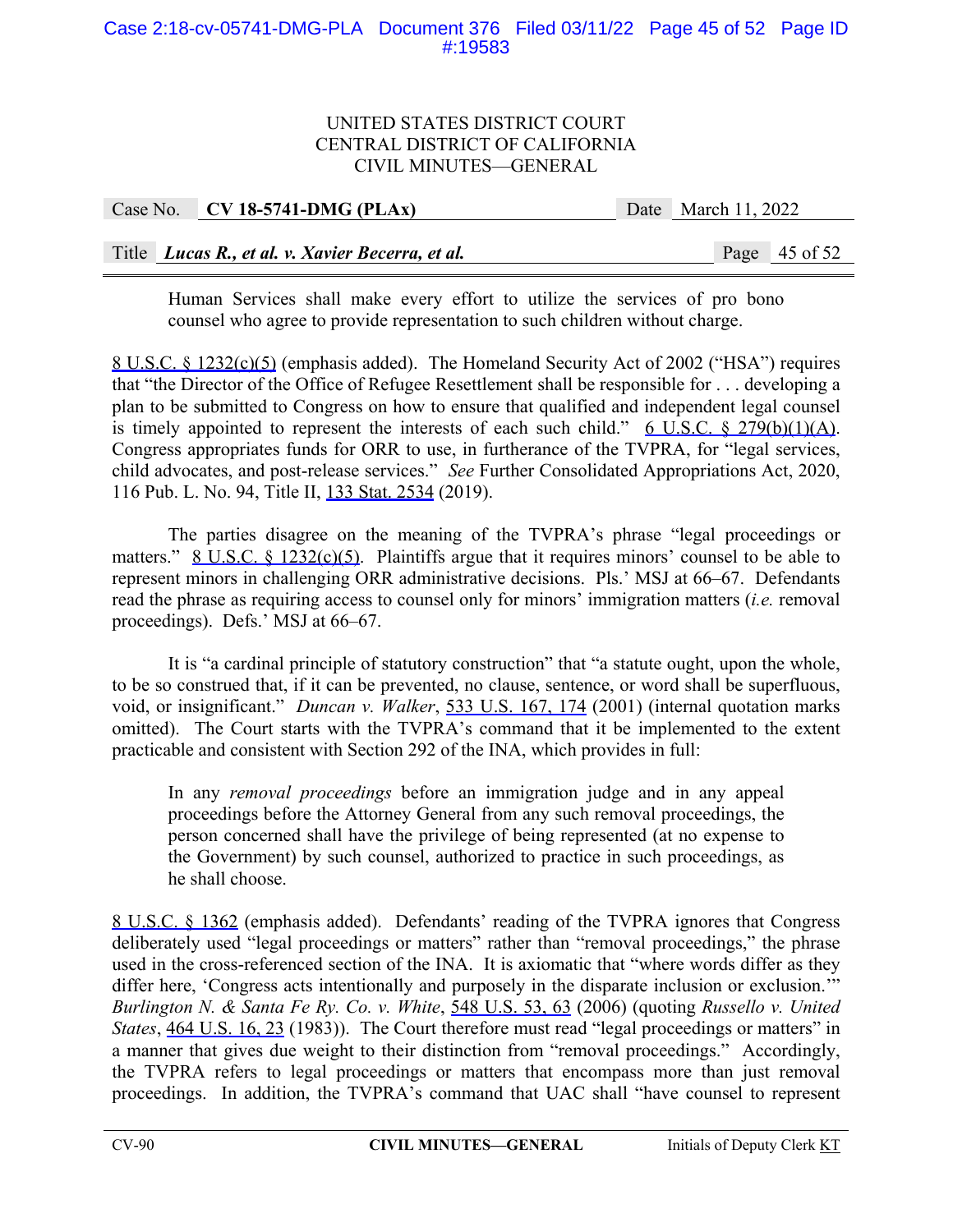# Case 2:18-cv-05741-DMG-PLA Document 376 Filed 03/11/22 Page 46 of 52 Page ID #:19584

#### UNITED STATES DISTRICT COURT CENTRAL DISTRICT OF CALIFORNIA CIVIL MINUTES—GENERAL

Case No. **CV 18-5741-DMG (PLAx)** Date March 11, 2022

# Title *Lucas R., et al. v. Xavier Becerra, et al.* Page 46 of 52

them in legal proceedings or matters" must also be examined in light of the immediately succeeding phrase: "and protect them from mistreatment, exploitation, and trafficking."  $8$ U.S.C.  $\frac{\sqrt{0.5}}{\sqrt{1.5}}$ . The use of the conjunctive "and" indicates that counsel for minors shall *both* represent minors in legal matters and *also* protect them from mistreatment, exploitation, and trafficking. The role of counsel is thus inextricably linked to protection against those enumerated harms. Taking the statutory language on its face, the TVPRA unambiguously allows counsel for minors in ORR custody to do more than represent minors in removal proceedings.

The next inquiry is whether the TVPRA language covers ORR's placement, release, and medication decisions. Courts "presume that the ordinary meaning of the words chosen by Congress accurately express its legislative intent." *Brower v. Evans*, 257 F.3d 1058, 1065 (9th Cir. 2001). The word "matter," defined as a "subject under consideration, esp. involving a dispute or litigation," Black's Law Dictionary 442 (11th ed. 2019), includes decisions regarding placement of children in secure facilities, evaluation of custodial fitness, and medicating children without parental consent. Pls.' MSJ at 67. Defendants argue that these constitute "day-to-day" decisions" lacking the import of "legal proceedings or matters." Defs.' MSJ at 67. But, as described above, these decisions can implicate weighty constitutional liberty interests and other rights protected by the TVPRA and the FSA. And Defendants' practices indicate that these decisions are "legal" in nature, since they already permit pro bono counsel to assist minors in challenges to ORR administrative decisions regarding step-up and release. The Court agrees with Plaintiffs that the language unambiguously covers the type of legal matters asserted by the legal representation class.<sup>15</sup>

Even though the TVPRA is susceptible to Plaintiffs' interpretation, it does not specify that ORR pay for *any* counsel. It requires only that ORR ensure representation "to the greatest extent practicable."  $8 \text{ U.S.C. } 8 \text{ 1232(c)(5)}$ . In fact, TVPRA commands the Secretary to "make every effort to utilize the services of pro bono counsel who agree to provide representation to such children without charge." *Id.* The natural conclusion, then, is that the TVPRA's access to counsel provision does not necessitate ORR funding for representation for minors, regardless of the type of legal proceedings or matters.

Plaintiffs argue that because Congress "separately [] elected to fund legal representation for children in its custody," "ORR violates the TVPRA by precluding legal service providers

<sup>&</sup>lt;sup>15</sup> Defendants argue that to the extent "legal proceedings or matters" applies outside of removal proceedings, it encompasses only "assisting minors to prepare for . . . immigration relief," citing to the sections of the INA providing for special types of visas (referred to as U-visas and T-visas) for victims of human trafficking or abuse. *See* Defs.' Reply at 31 (citing <u>8 U.S.C. §§ 1101(a)(15)(T)</u> & (U)). No doubt preparation to apply for such visas is also covered by the TVPRA's plain language.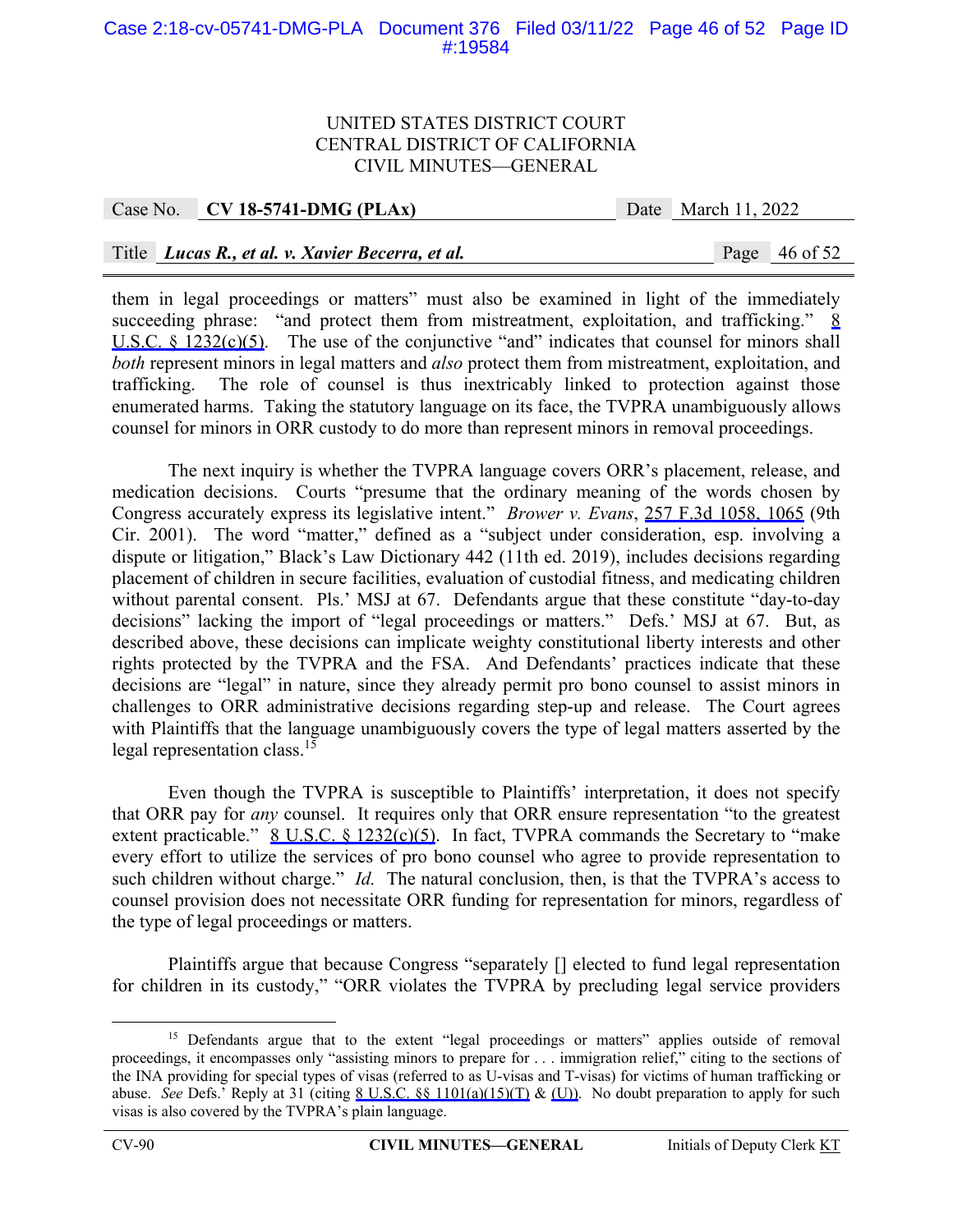# Case 2:18-cv-05741-DMG-PLA Document 376 Filed 03/11/22 Page 47 of 52 Page ID #:19585

#### UNITED STATES DISTRICT COURT CENTRAL DISTRICT OF CALIFORNIA CIVIL MINUTES—GENERAL

## Case No. **CV 18-5741-DMG (PLAx)** Date March 11, 2022

# Title *Lucas R., et al. v. Xavier Becerra, et al.* Page 47 of 52

from using appropriated funds to represent children in 'legal proceedings or matters' related to release, placement, and medication decisions." Pls.' Reply at 27. But the language in the appropriations bill that the parties cite does not require the use of funds for representation against ORR in administrative hearings. Instead, Congress used general language to appropriate funds for ORR to use, in furtherance of the TVPRA, on "legal services, child advocates, and postrelease services." *See* Further Consolidated Appropriations Act, 2020, 116 Pub. L. No. 94, Title II, 133 Stat. 2534 (2019). This appropriations bill permits ORR to use the funding for "legal services" without limitation. It does not require ORR to fund any specific type of representation. Similarly, the House Appropriations Committee specifically included an additional \$30 million in funding for fiscal year 2020 "to provide qualified and independent legal services for unaccompanied children, including but not limited to know-your-rights orientations, legal screenings, court preparation and assistance, representation, and pro bono referrals." H.R. Rep. 116-62, 144-45, 116th Congress, 1st Sess. (May 15, 2019). It further noted that "legal counsel for unaccompanied children increases the efficiency and effectiveness of immigration proceedings and significantly reduces the failure-to-appear rate of children who are released from HHS custody." *Id.* While immigration proceedings are heavily emphasized, nowhere does this Committee Report mention legal counsel for minors challenging ORR's administrative decisions.

Thus, Defendants are entitled to prioritize what type of legal representation ORR supports with appropriated funds, in furtherance of the TVPRA. ORR did not act arbitrarily or capriciously, or abuse its discretion, or otherwise act not in accordance with the law by choosing to fund VIJ counsel only for minors' immigration proceedings, rather than also funding challenges to its own administrative decisions. *See* 5 U.S.C. § 706(2)(A).

Accordingly, to the extent Plaintiffs' legal representation claim seeks to impose an affirmative obligation on Defendants to fund legal representatives for minors in internal ORR challenges, the Court **GRANTS** summary judgment to Defendants.

#### **2. Access to and effective assistance of counsel**

Although the Constitution does not guarantee them government-funded counsel, Class Members have other important constitutional rights with respect to counsel. Where the assistance of counsel is constitutionally required to protect liberty interests, sufficient access and procedural protections must be given to effectuate that right—in essence, there is some right to effective assistance of counsel. *See Kent v. United States*, 383 U.S. 541, 561 (1966) (a right to counsel is "meaningless—an illusion, a mockery—unless counsel is given an opportunity to function."). The Court concluded that due process requires that minors have access to counsel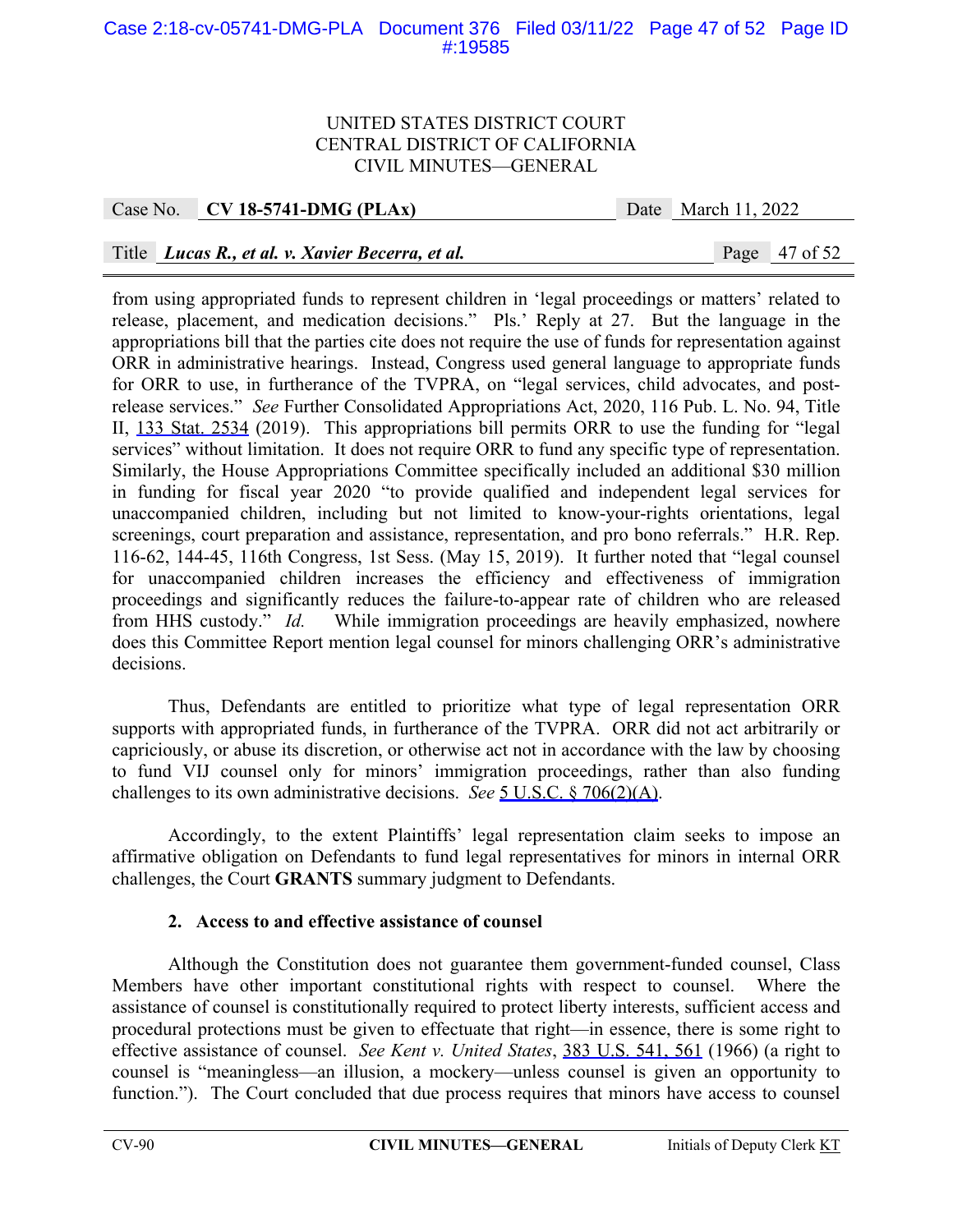# Case 2:18-cv-05741-DMG-PLA Document 376 Filed 03/11/22 Page 48 of 52 Page ID #:19586

#### UNITED STATES DISTRICT COURT CENTRAL DISTRICT OF CALIFORNIA CIVIL MINUTES—GENERAL

| Case No. $CV18-5741-DMG (PLAx)$ |                                                  | Date March 11, 2022 |                 |  |
|---------------------------------|--------------------------------------------------|---------------------|-----------------|--|
|                                 |                                                  |                     |                 |  |
|                                 | Title Lucas R., et al. v. Xavier Becerra, et al. |                     | Page $48$ of 52 |  |

when challenging step-up or release decisions. Thus, by granting remedies to the step-up class and unfit custodian class, the Court has already ruled on certain remedies sought by the legal representation class: (1) ORR must provide NOPs to counsel and (2) ORR must permit minors to have the assistance of counsel for their appeals of step-up and sponsor-denial decisions. In addition, to facilitate minors' due process right to challenge ORR's administrative decisions, ORR should promptly deliver minors' case files to legal representatives, upon request, with any legally required redactions. *See* PSUF ¶ 250.

The Court will not require, however, ORR, third-party, and care facility decisionmakers to include minors' counsel of record in step-up decisions and sponsorship applications beyond the notice and appeal procedures described above. Plaintiffs offer no evidence that the risk of erroneous step-up or sponsor denial is so great that ORR childcare professionals must affirmatively solicit the input of outside counsel in daily decision-making. Their expert reports comparing ORR's practices with domestic child welfare systems do not indicate that attorneys in dependency or juvenile detention proceedings must have greater involvement than receiving notice and participating in hearings. *See, e.g.*, PX-53 (Leonard Expert Rep.); PX-54 (Heldman Expert Rep.) [Doc.  $\# 272-3$ ]. The mandatory notice of step-up and sponsor denial and the ability to represent minors in appeals provide sufficient access to counsel to protect minors' liberty interests.

Thus, the Court **GRANTS in part** Plaintiffs' MSJ on the legal representation class' claim that Defendants violate due process by failing to provide certain access to counsel, and **GRANTS in part** Defendants' MSJ because due process does not require the level of attorney intervention that Plaintiffs seek.

The record and briefing did not provide sufficient information about the administration of psychotropic drugs for the Court to determine what additional process, if any, is due to the legal representative class members for whom "ORR is impeding . . . legal assistance in legal matters or proceedings involving . . . administration of psychotropic drugs." Nov. 2, 2018 Ord. at 27. The Court thus cannot determine, as a matter of law, what additional access to counsel is required for those members of the legal representation class.

In addition, the Court cannot determine, as a factual matter, that ORR actively *prevents*  legal services providers from representing minors in internal ORR challenges. Plaintiffs assert that ORR has threatened to terminate VIJ funding if a legal services provider represents minors challenging release, placement, or medication decisions. Pls.' Reply at 29. If ORR in fact retaliated against VIJ-funded providers for pursuing administrative challenges *pro bono*, those actions would contravene the TVPRA's requirement that ORR ensure representation "to the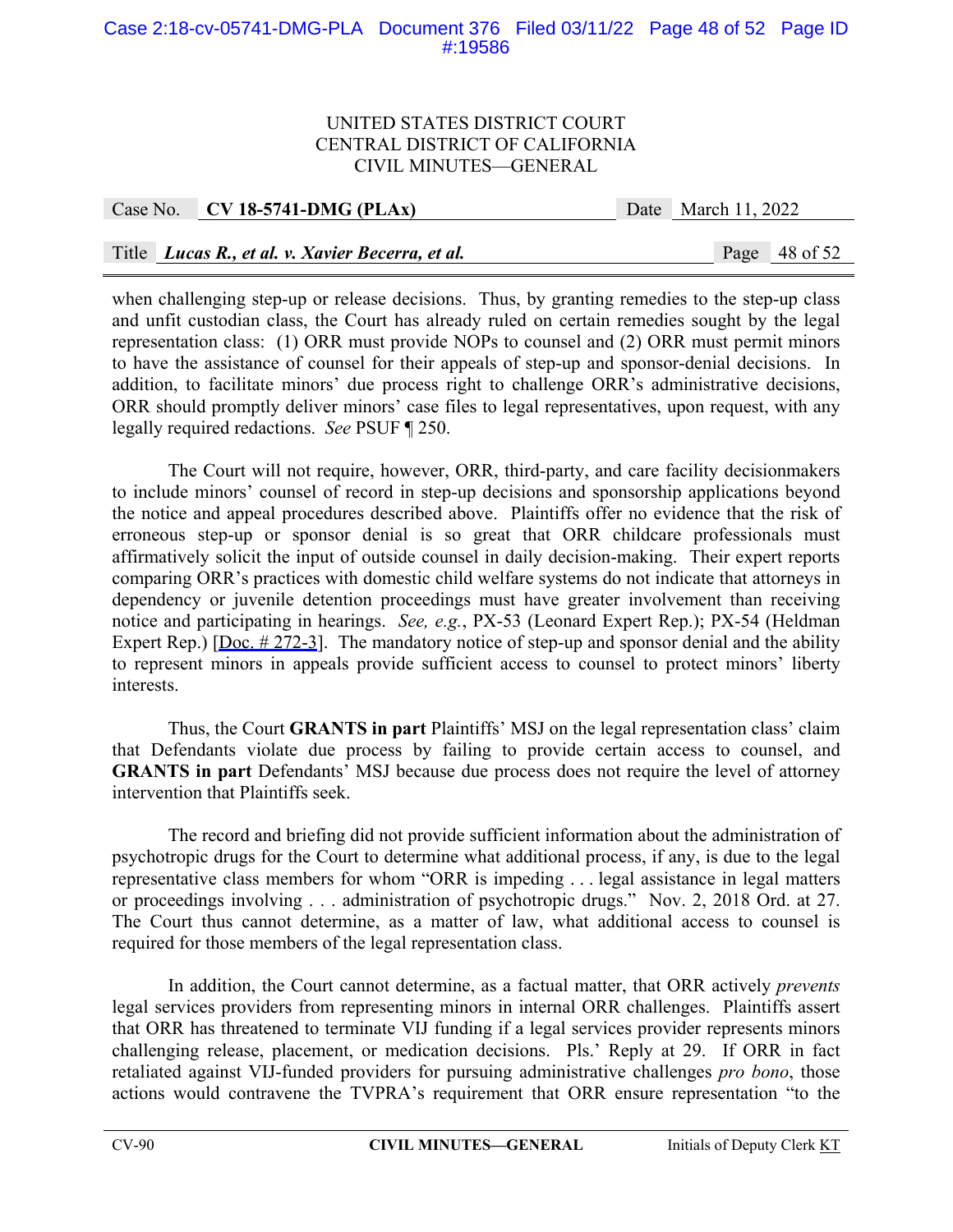# Case 2:18-cv-05741-DMG-PLA Document 376 Filed 03/11/22 Page 49 of 52 Page ID #:19587

## UNITED STATES DISTRICT COURT CENTRAL DISTRICT OF CALIFORNIA CIVIL MINUTES—GENERAL

| Case No. $\vert$ CV 18-5741-DMG (PLAx)           | Date March 11, 2022 |                 |
|--------------------------------------------------|---------------------|-----------------|
|                                                  |                     |                 |
| Title Lucas R., et al. v. Xavier Becerra, et al. |                     | Page $49$ of 52 |

greatest extent practicable" in "legal proceedings or matters," particularly *pro bono*  representation.  $8 \text{ U.S.C.} 8 \frac{1232(c)(5)}{2}$ . ORR's actions would thus violate the APA and could be set aside by this Court. 5 U.S.C. § 706(2)(A).

Defendants deny that ORR has ever refused to work with or cut funding to attorneys who challenge ORR decisions, or blocked or otherwise discouraged attorneys from representing children in ORR's care. *See, e.g.*, DSUF ¶¶ 90, 93–94; Biswas Depo. at 443:15–444:8 [Doc. # 263-5]. Defendants assert that VIJ legal services providers contracted to provide know-yourrights trainings and representation to minors in immigration proceedings may freely use outside funding to challenge ORR decisions. DSUF ¶ 90. Plaintiffs contest this characterization with hearsay evidence from legal services providers asserting that Catholic Charities and other organizations were told that they would lose their VIJ funding if they permitted attorneys to advocate for children against ORR, such as in challenging step-up decisions. *See* DX-38 (Stuart Depo.) at  $75:10-25$  [Doc.  $\#$  263-41]. This evidence may be considered at summary judgment because it may be introduced in admissible form at trial. *See JL Beverage Co., LLC*, 828 F.3d at 1110. The Court may not weigh, however, the credibility or strength of the evidence at this time. The parties thus dispute the facts as to whether ORR inappropriately blocks or discourages VIJfunded attorneys who challenge ORR administrative decisions. These material disputed facts preclude summary judgment on this aspect of Plaintiffs' claim.

 Accordingly, the Court **DENIES** summary judgment for both sides on the legal representation class' claim insofar as it is based on (1) lack of access to counsel to challenge decisions regarding administration of psychotropic drugs and (2) disputes of material fact as to whether ORR in fact blocks VIJ-funded providers from also representing minors, either pro bono or using outside funding, in challenging ORR administrative decisions.

# **E. Permanent Injunction**

The only remedy Plaintiffs seek in their MSJ is a permanent injunction. There can be no doubt that all of the factors supporting injunctive relief are present here. *See Winter v. Nat. Res. Def. Council, Inc.*, 555 U.S. 7, 20 (2008). Plaintiffs have succeeded on the merits of parts of their claims and are likely to suffer irreparable harm in the form of unnecessarily restrictive or prolonged detention if the required procedures are not instituted. The balance of equities also tips in their favor, and there is a public interest in ensuring the government does not violate the procedural due process rights of minors in its custody. *See Arizona Dream Act Coal. v. Brewer*, 757 F.3d 1053, 1069 (9th Cir. 2014); *Ms. L. v. U.S Immigr. & Customs Enf't*, 310 F. Supp. 3d 1133, 1148 (S.D. Cal. 2018), *as modified*, 330 F.R.D. 284 (S.D. Cal. 2019). In addition, to the extent any of the relief ordered was not specifically pled in Plaintiffs' Complaint, generally, "the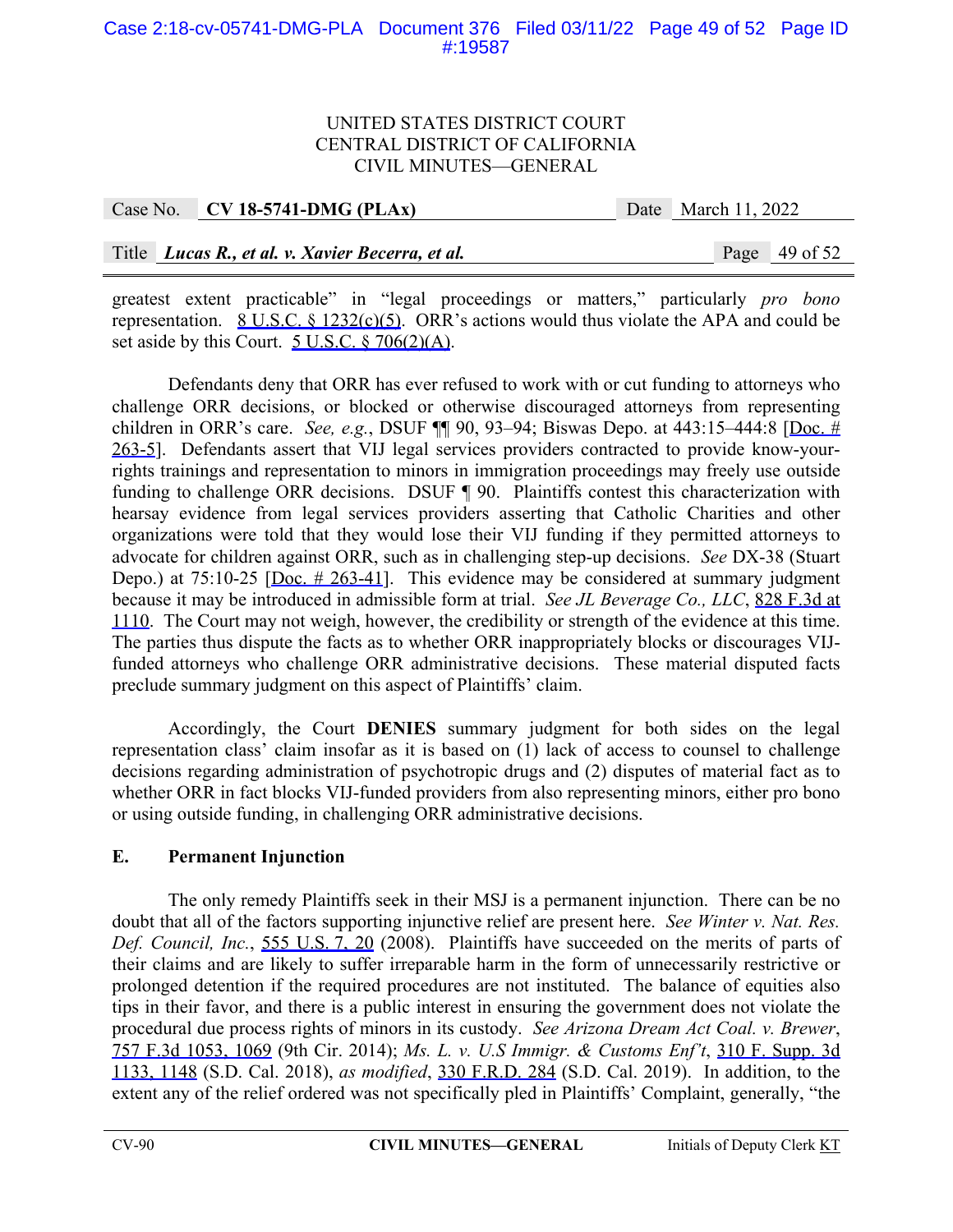## Case 2:18-cv-05741-DMG-PLA Document 376 Filed 03/11/22 Page 50 of 52 Page ID #:19588

#### UNITED STATES DISTRICT COURT CENTRAL DISTRICT OF CALIFORNIA CIVIL MINUTES—GENERAL

|  | Case No. $CV$ 18-5741-DMG (PLAx)                 | Date March 11, 2022 |                 |
|--|--------------------------------------------------|---------------------|-----------------|
|  |                                                  |                     |                 |
|  | Title Lucas R., et al. v. Xavier Becerra, et al. |                     | Page $50$ of 52 |

scope of injunctive relief is dictated by the extent of the violation established." *Califano v. Yamasaki*, 442 U.S. 682,702 (1979); *see also* Fed. R. Civ. P. 54(c) (with the exception of default judgments, "[e]very other final judgment should grant the relief to which each party is entitled, even if the party has not demanded that relief in its pleadings"). The Court may order injunctive relief that is tailored to address Defendants' due process violations.

But because two class claims regarding the drug administration class and disability class remain outstanding, the Court will not issue a permanent injunction at this time. Instead, pending final resolution of all claims and remedies in this case, the parties shall submit a Proposed Preliminary Injunction in accordance with the Court's rulings, which the Court will enter, subject to its review and revisions.

# **VI.**

# **CONCLUSION**

 In the complex, dynamic immigration context, the unique vulnerabilities of unaccompanied minors who enter ORR's custody require the government to act nimbly to protect them and to allocate limited resources to maximize child welfare. The Court recognizes the dramatic improvements ORR has made since 2018, when this case was filed, in its processes for placing minors into restrictive facilities, and its promising steps toward providing more notice and appeal rights for minors and their potential sponsors. But some minors in ORR custody have suffered deprivations of liberty from placement in jail-like facilities or potentially unnecessary medical and psychiatric treatment, or long waits for family reunification decisions, with little or no recourse. Accordingly, while due process, the TVPRA, and the APA do not require the full extent of procedural protections Plaintiffs seek, ORR's current procedures still fall short of its constitutional and statutory obligations in several specific ways.

For the foregoing reasons, the Court **GRANTS in part** and **DENIES in part** Plaintiffs' MSJ and **GRANTS in part** and **DENIES in part** Defendants' MSJ, and **ORDERS** as follows:

- 1. With respect to the step-up class:
	- a. The Court **GRANTS** partial summary judgment to Plaintiffs on the due process claim. Consistent with this decision, Defendants must: (1) provide specific criteria for when minors may be transferred to an OON RTC; (2) employ a "clear and convincing" evidentiary standard in deciding when a minor should be stepped up to a more restrictive placement; (3) provide thorough NOPs, with explanation of appeal rights, to minors within 48 hours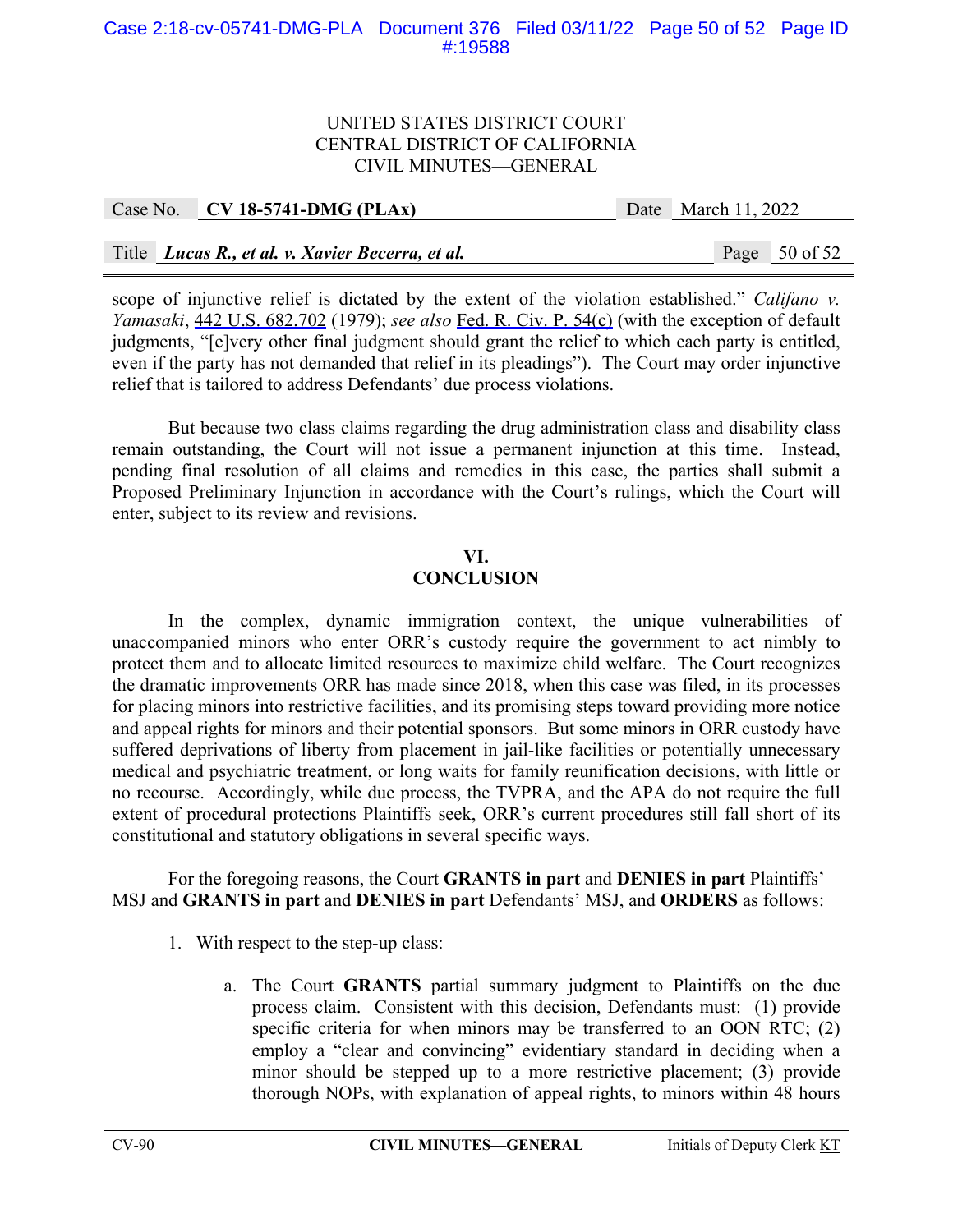# Case 2:18-cv-05741-DMG-PLA Document 376 Filed 03/11/22 Page 51 of 52 Page ID #:19589

## UNITED STATES DISTRICT COURT CENTRAL DISTRICT OF CALIFORNIA CIVIL MINUTES—GENERAL

| Case No. CV 18-5741-DMG (PLAx) |                                                  | Date March 11, 2022 |                 |
|--------------------------------|--------------------------------------------------|---------------------|-----------------|
|                                |                                                  |                     |                 |
|                                | Title Lucas R., et al. v. Xavier Becerra, et al. |                     | Page $51$ of 52 |

of step-up; (4) provide the same NOPs automatically to minors' counsel of record and any parent or legal guardian on record within 48 hours of step-up; (5) expand the PRP procedure so that any minor in a medium-secure or secure placement may request PRP review as soon as he or she receives the NOP; (6) permit minors to call and cross-examine willing witnesses at PRP review; (7) require that none of the PRP panel members are an FFS involved in making the original step-up decision; and (8) set a time frame by which PRP panel decisions will be issued.

- b. The Court **GRANTS** summary judgment to Defendants on the TVPRA/APA claim.
- 2. With respect to the unfit custodian class:
	- a. The Court **GRANTS** partial summary judgment to Plaintiffs on the due process claim. Defendants must: (1) ensure that written notice to denied sponsors inform them of their right to be represented by counsel at their own expense; (2) extend existing notice and appeal rights for family reunification application denials to Category 2 sponsors; and (3) instate an automatic review every 90 days of pending family reunification applications.
	- b. The Court **GRANTS** summary judgment to Defendants on the TVPRA/APA claim.
	- c. The Court **DENIES** Defendants' summary judgment motion as to the First Amendment claim without prejudice to renewal.
- 3. With respect to the legal representation class:
	- a. The Court **GRANTS** summary judgment to Defendants on Plaintiffs' due process and TVPRA/APA claim that ORR must fund their legal representation in challenging ORR's administrative decisions regarding placement, sponsorship applications, and psychotropic medications.
	- b. The Court **GRANTS** partial summary judgment to Plaintiffs on the due process claim that Defendants do not provide adequate access to counsel. Defendants must: (1) provide NOPs to counsel (as described in the step-up class' remedies); (2) permit minors the assistance of counsel for their appeals